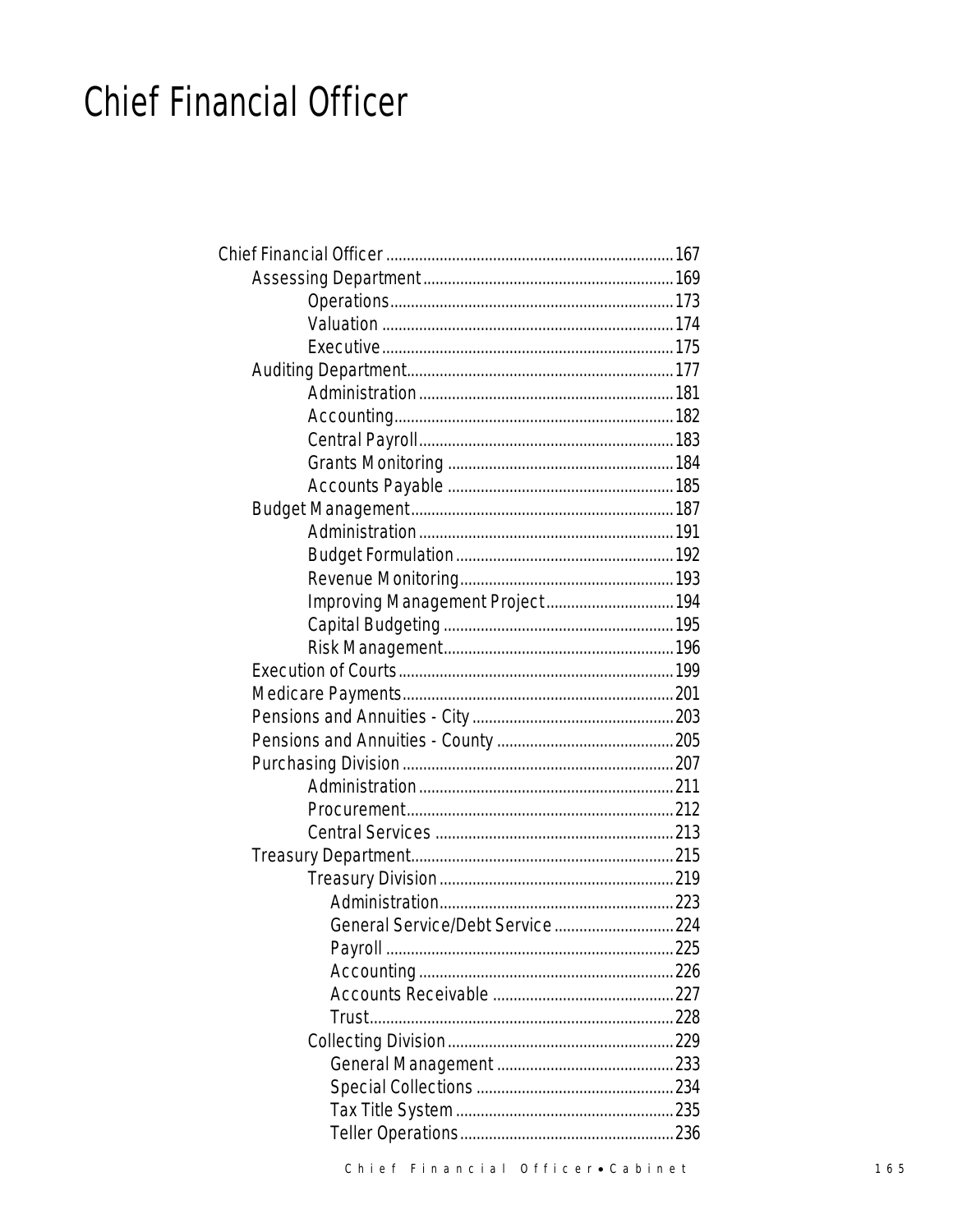| Accounting/Special Assessments 237 |  |
|------------------------------------|--|
|                                    |  |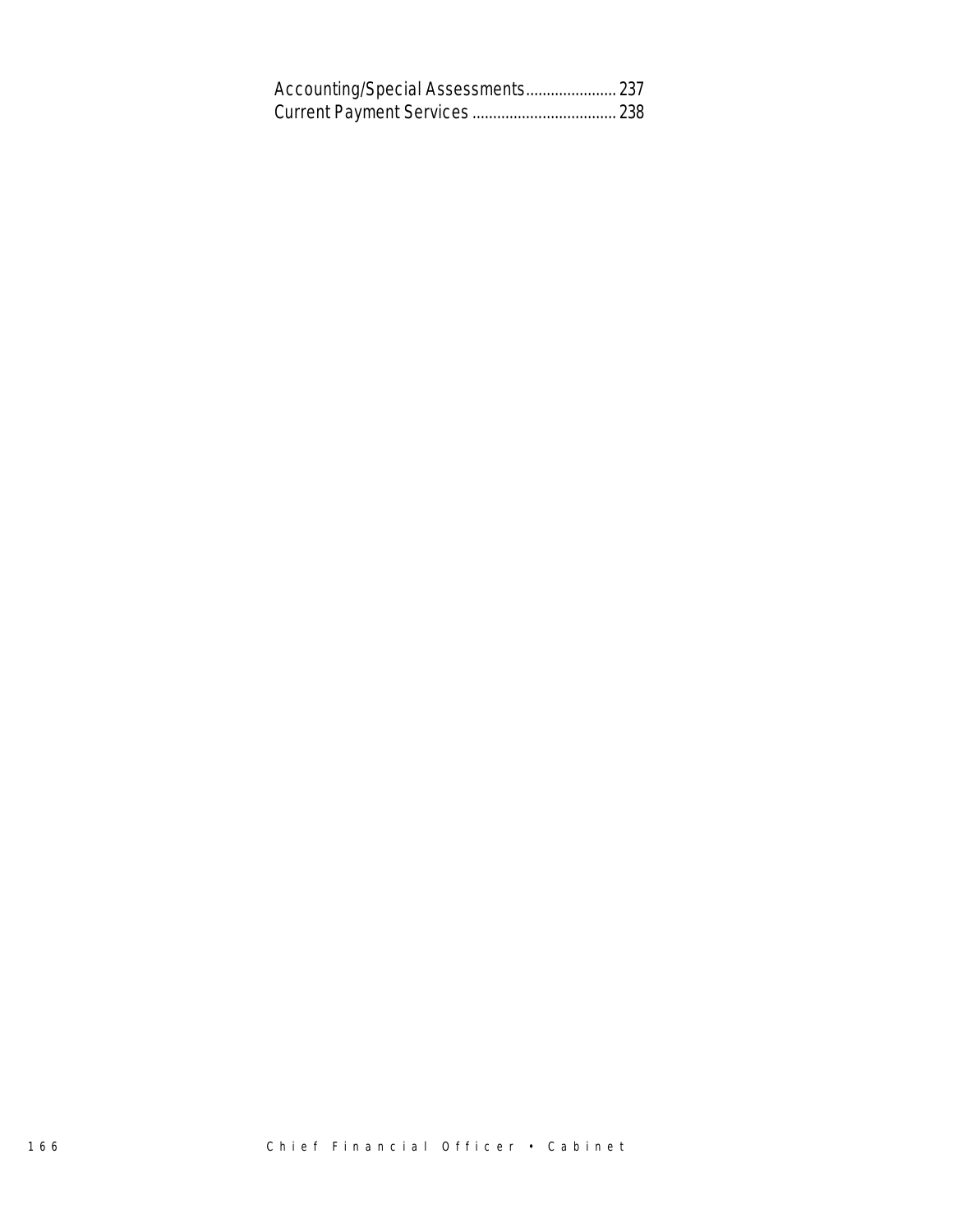## Chief Financial Officer

### *Lisa C. Signori, Chief Financial Officer*

#### *Cabinet Mission*

The Chief Financial Officer (CFO) ensures coordination of the City's financial processes. The CFO oversees the operating budget presentation and monitoring as well as the preparation and monitoring of the City's capital budget. The CFO develops systems or proposes legislative changes to ensure revenue predictability and reasonable growth, and ensures prudent management of all funds due to and disbursed by the City. Strict fiscal controls and adherence to sound financial practices, as reflected in expenditure and revenue reports, financial statements, audits and reviews, are assured by the CFO.

| <b>Operating Budget</b> | Program Name                   | Total Actual '03 | Total Actual '04 | Total Approp '05 | <b>Total Budget '06</b> |
|-------------------------|--------------------------------|------------------|------------------|------------------|-------------------------|
|                         | Assessing Department           | 4.860.721        | 5,138,326        | 5.455.728        | 5,654,614               |
|                         | Auditing Department            | 1.784.878        | 1,888,390        | 1.919.674        | 1,986,924               |
|                         | <b>Budget Management</b>       | 2.467.746        | 2,341,656        | 2,169,688        | 2,213,531               |
|                         | Execution of Courts            | 2.165.776        | 18,842,206       | 3,500,000        | 3,500,000               |
|                         | Medicare Payments              | 3.902.067        | 4,100,000        | 4.450.000        | 4,671,000               |
|                         | Pensions & Annuities - City    | 4.600.000        | 4,600,000        | 4,600,000        | 4,600,000               |
|                         | Pensions & Annuities - County  | 300,000          | 300,000          | 300,000          | 100,000                 |
|                         | Purchasing Division            | 1.229.368        | 1,138,234        | 1.241.870        | 1,279,870               |
|                         | Taxpayer Referral & Assistance | 331,696          |                  |                  |                         |
|                         | <b>Treasury Department</b>     | 3,969,953        | 4,017,245        | 4,265,687        | 3,590,687               |
|                         | Total                          | 25,612,205       | 42,366,057       | 27,902,647       | 27,596,626              |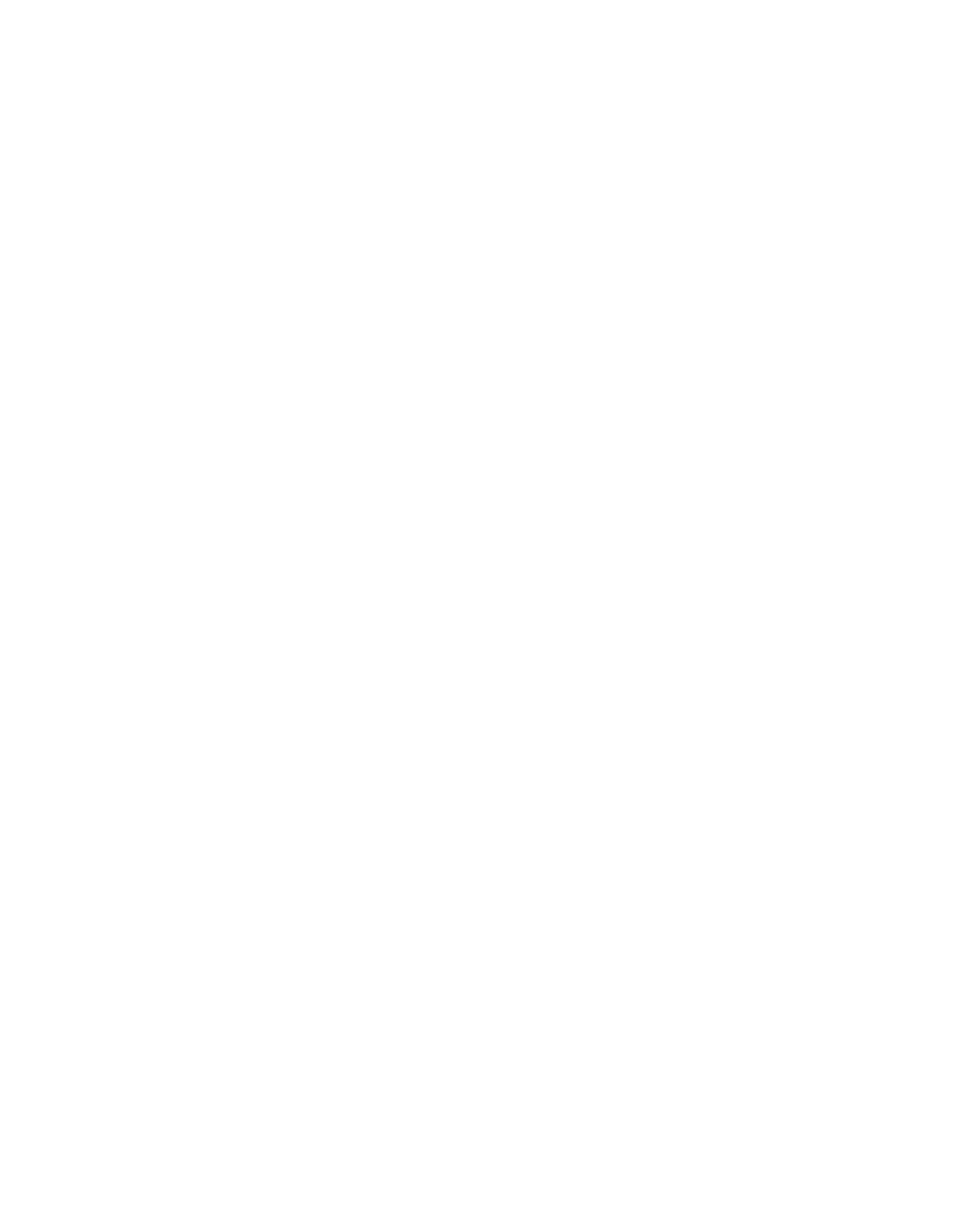# Assessing Department Operating Budget

## *Ronald W. Rakow, Commissioner Appropriation: 136*

## *Department Mission*

The mission of the Assessing Department is to accurately assess property and provide prompt and courteous responses to requests for service from the public.

## *FY06 Performance Objectives*

- To resolve taxpayer inquiries in a timely and responsive manner.
- To maintain and ensure data quality for all real and personal property to produce consistent and accurate values.
- To resolve abatements in a timely and responsive manner.
- To maintain accurate parcel and ownership data so as to ensure a fair assessment system.

| <b>Operating Budget</b>            | <b>Program Name</b>                  | Total Actual '03                  | <b>Total Actual '04</b>           | Total Approp '05                  | <b>Total Budget '06</b>             |
|------------------------------------|--------------------------------------|-----------------------------------|-----------------------------------|-----------------------------------|-------------------------------------|
|                                    | Operations<br>Valuation<br>Executive | 1,322,734<br>2.660.358<br>877.628 | 1.702.067<br>2,550,291<br>885,968 | 1,568,904<br>2.927.284<br>959,540 | 1,754,472<br>2,899,658<br>1,000,484 |
|                                    | Total                                | 4,860,720                         | 5,138,326                         | 5,455,728                         | 5,654,614                           |
| <b>Selected Service Indicators</b> |                                      | Actual '03                        | Actual '04                        | Approp '05                        | Budget '06                          |
|                                    | Personnel Services<br>Non Personnel  | 4,251,477<br>609.243              | 4.566.175<br>572.151              | 4.889.728<br>566,000              | 5,140,114<br>514,500                |
|                                    | Total                                | 4,860,720                         | 5,138,326                         | 5,455,728                         | 5,654,614                           |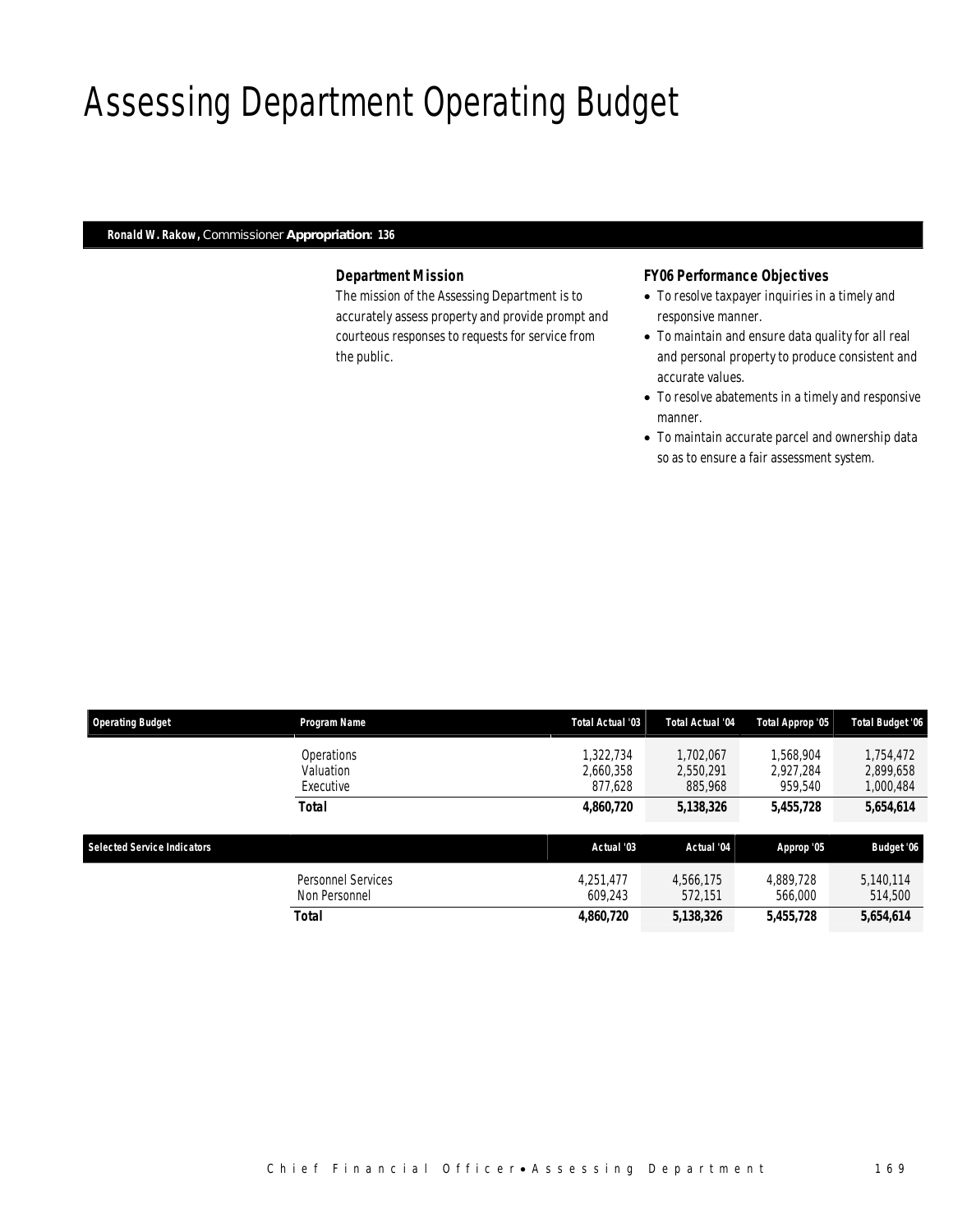## Assessing Department Operating Budget



## *Authorizing Statutes*

- Organizations, CBC St. 6, s. 100-107; CBC Ord. 6, x. 100-104.
- Taxation, MGLA c. 59; MGLA c. 60A-B; MGLA c. 61A-B; MGLA c. 121A.
- Abatement of Back Taxes, MGLA c. 58, s. 8.
- Classification, MGLA c. 59, s. 2A; MGLA c. 40, s. 56.
- Annual Assessment, MGLA c. 59, s. 23.
- Proposition 2 1/2, MGLA c. 59, s. 21C.
- Cherry Sheets State Aid, MGLA c. 58, s. 18A-C, 25A; MGLA c. 29, s. 2 M-O, 67-71.

### *Description of Services*

The Assessing Department is responsible for the valuation and assessment of all real and personal property in the City of Boston for the purpose of taxation. Assessment records are reviewed annually to reflect new construction, fire damage, and changes in ownership. The Department conducts a revaluation program every three years. The Department conducts research on assessment practices and provides the necessary accounting control and other related clerical support to properly assess real and personal property. The Department maintains official maps, records of assessment and ownership, abatements and related property description data.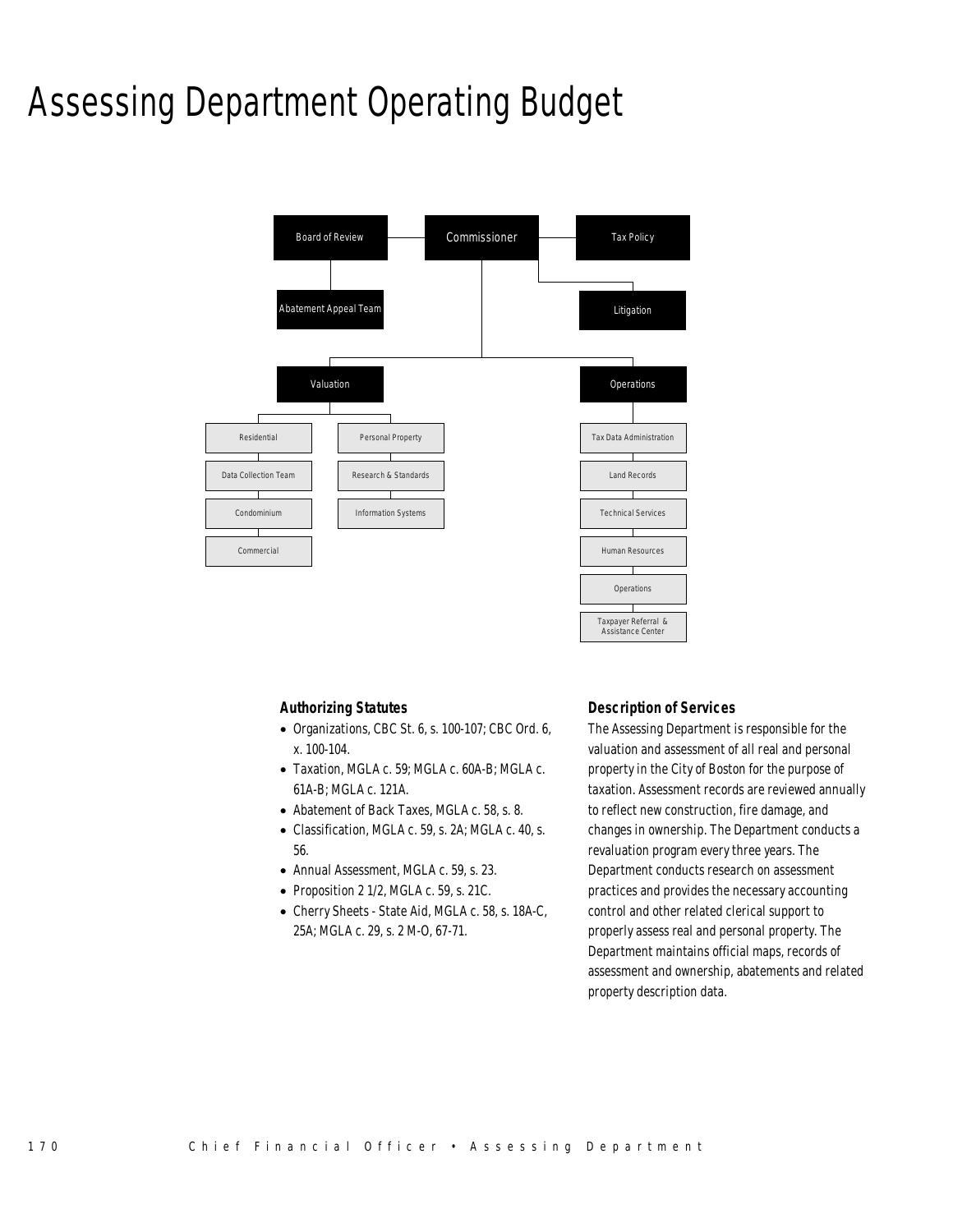# Department History

| <b>Personnel Services</b>       |                                                                                                                                                                                                                                                                                                          | FY03 Expenditure                                                                                                     | FY04 Expenditure                                                                                              | FY05 Appropriation                                                                                                                 | FY06 Adopted                                                                                        | Inc/Dec 05 vs 06                                                                                                                          |
|---------------------------------|----------------------------------------------------------------------------------------------------------------------------------------------------------------------------------------------------------------------------------------------------------------------------------------------------------|----------------------------------------------------------------------------------------------------------------------|---------------------------------------------------------------------------------------------------------------|------------------------------------------------------------------------------------------------------------------------------------|-----------------------------------------------------------------------------------------------------|-------------------------------------------------------------------------------------------------------------------------------------------|
|                                 | 51000 Permanent Employees<br>51100 Emergency Employees<br>51200 Overtime<br>51600 Unemployment Compensation<br>51700 Workers' Compensation<br><b>Total Personnel Services</b>                                                                                                                            | 4,180,002<br>$\boldsymbol{0}$<br>66,277<br>5,197<br>$\overline{0}$<br>4,251,476                                      | 4,487,733<br>$\mathbf 0$<br>74,391<br>4,052<br>$\theta$<br>4,566,176                                          | 4,842,928<br>$\overline{0}$<br>31,800<br>10,000<br>5,000<br>4,889,728                                                              | 5.107.114<br>$\boldsymbol{0}$<br>33,000<br>0<br>$\mathbf 0$<br>5,140,114                            | 264,186<br>$\Omega$<br>1,200<br>$-10,000$<br>$-5,000$<br>250,386                                                                          |
| <b>Contractual Services</b>     |                                                                                                                                                                                                                                                                                                          | FY03 Expenditure                                                                                                     | FY04 Expenditure                                                                                              | FY05 Appropriation                                                                                                                 | FY06 Adopted                                                                                        | Inc/Dec 05 vs 06                                                                                                                          |
|                                 | 52100 Communications<br>52200 Utilities<br>52300 Water & Sewer<br>52400 Snow Removal<br>52500 Garbage/Waste Removal<br>52600 Repairs Buildings & Structures<br>52700 Repairs & Service of Equipment<br>52800 Transportation of Persons<br>52900 Contracted Services<br><b>Total Contractual Services</b> | 118,225<br>$\theta$<br>$\theta$<br>$\theta$<br>$\theta$<br>$\theta$<br>100,536<br>$\mathbf{0}$<br>133,837<br>352,598 | 102,261<br>0<br>$\overline{0}$<br>$\overline{0}$<br>$\Omega$<br>$\theta$<br>78,849<br>0<br>169,149<br>350,259 | 98,000<br>$\overline{0}$<br>$\Omega$<br>$\mathbf{0}$<br>$\overline{0}$<br>$\mathbf{0}$<br>27,000<br>$\Omega$<br>256,000<br>381,000 | 100,000<br>0<br>$\mathbf 0$<br>$\mathbf 0$<br>$\mathbf 0$<br>0<br>26,000<br>0<br>260,000<br>386.000 | 2,000<br>$\overline{0}$<br>$\overline{0}$<br>$\overline{0}$<br>$\overline{0}$<br>$\overline{0}$<br>$-1,000$<br>$\Omega$<br>4,000<br>5,000 |
| <b>Supplies &amp; Materials</b> |                                                                                                                                                                                                                                                                                                          | FY03 Expenditure                                                                                                     | FY04 Expenditure                                                                                              | FY05 Appropriation                                                                                                                 | FY06 Adopted                                                                                        | Inc/Dec 05 vs 06                                                                                                                          |
|                                 | 53000 Auto Energy Supplies<br>53200 Food Supplies<br>53400 Custodial Supplies<br>53500 Med, Dental, & Hosp Supply<br>53600 Office Supplies and Materials<br>53900 Misc Supplies & Materials<br><b>Total Supplies &amp; Materials</b>                                                                     | 4,524<br>$\Omega$<br>$\mathbf{0}$<br>$\theta$<br>67,069<br>1,833<br>73,426                                           | 3,462<br>$\theta$<br>0<br>0<br>108,938<br>0<br>112,400                                                        | 5,000<br>$\Omega$<br>$\boldsymbol{0}$<br>$\overline{0}$<br>34,000<br>$\overline{0}$<br>39,000                                      | 5,000<br>0<br>$\mathbf 0$<br>0<br>34,000<br>0<br>39,000                                             | $\mathbf 0$<br>$\overline{0}$<br>$\overline{0}$<br>$\mathbf 0$<br>$\overline{0}$<br>$\overline{0}$<br>0                                   |
| <b>Current Chgs &amp; Oblig</b> |                                                                                                                                                                                                                                                                                                          | FY03 Expenditure                                                                                                     | FY04 Expenditure                                                                                              | FY05 Appropriation                                                                                                                 | FY06 Adopted                                                                                        | Inc/Dec 05 vs 06                                                                                                                          |
|                                 | 54300 Workers' Comp Medical<br>54400 Legal Liabilities<br>54500 Aid To Veterans<br>54600 Current Charges H&I<br>54900 Other Current Charges<br>Total Current Chgs & Oblig                                                                                                                                | $\mathbf 0$<br>$\mathbf{0}$<br>$\overline{0}$<br>$\Omega$<br>78,523<br>78,523                                        | 39<br>$\mathbf{0}$<br>0<br>$\theta$<br>50,989<br>51,028                                                       | 0<br>$\boldsymbol{0}$<br>$\mathbf{0}$<br>$\Omega$<br>146,000<br>146,000                                                            | $\mathbf 0$<br>$\boldsymbol{0}$<br>0<br>0<br>89,500<br>89,500                                       | $\overline{0}$<br>$\overline{0}$<br>$\overline{0}$<br>$\Omega$<br>$-56,500$<br>$-56,500$                                                  |
| Equipment                       |                                                                                                                                                                                                                                                                                                          | FY03 Expenditure                                                                                                     | FY04 Expenditure                                                                                              | FY05 Appropriation                                                                                                                 | FY06 Adopted                                                                                        | Inc/Dec 05 vs 06                                                                                                                          |
|                                 | 55000 Automotive Equipment<br>55400 Lease/Purchase<br>55600 Office Furniture & Equipment<br>55900 Misc Equipment<br><b>Total Equipment</b>                                                                                                                                                               | $\boldsymbol{0}$<br>53,247<br>$\mathbf 0$<br>51,450<br>104,697                                                       | 42,516<br>0<br>0<br>15,948<br>58,464                                                                          | 0<br>$\mathbf{0}$<br>$\boldsymbol{0}$<br>$\Omega$<br>0                                                                             | 0<br>$\mathbf 0$<br>0<br>$\Omega$<br>$\bf{0}$                                                       | 0<br>$\overline{0}$<br>$\overline{0}$<br>$\overline{0}$<br>$\mathbf{0}$                                                                   |
| <b>Other</b>                    |                                                                                                                                                                                                                                                                                                          | FY03 Expenditure                                                                                                     | FY04 Expenditure                                                                                              | FY05 Appropriation                                                                                                                 | FY06 Adopted                                                                                        | Inc/Dec 05 vs 06                                                                                                                          |
|                                 | 56200 Special Appropriation<br>57200 Structures & Improvements<br>58000 Land & Non-Structure<br><b>Total Other</b>                                                                                                                                                                                       | $\boldsymbol{0}$<br>$\boldsymbol{0}$<br>$\mathbf 0$<br>$\mathbf{0}$                                                  | $\boldsymbol{0}$<br>$\mathbf 0$<br>0<br>0                                                                     | 0<br>$\boldsymbol{0}$<br>0<br>0                                                                                                    | 0<br>$\boldsymbol{0}$<br>0<br>0                                                                     | 0<br>$\mathbf 0$<br>0<br>$\mathbf{0}$                                                                                                     |
|                                 | <b>Grand Total</b>                                                                                                                                                                                                                                                                                       | 4,860,720                                                                                                            | 5,138,327                                                                                                     | 5,455,728                                                                                                                          | 5,654,614                                                                                           | 198,886                                                                                                                                   |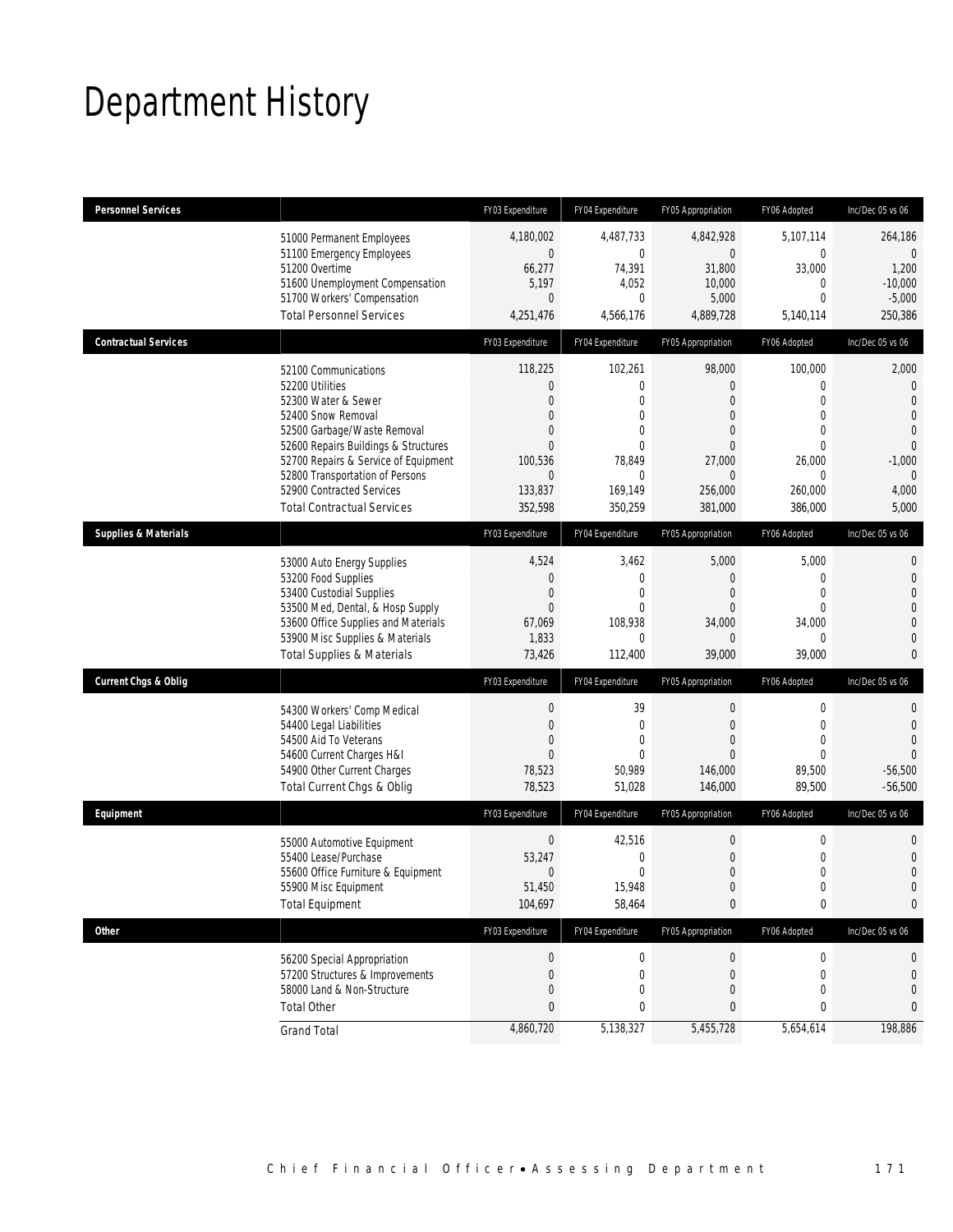# Department Personnel

| Title                                 | Union<br>Code   | Grade          | Position       | FY06 Salary | Title                           | Union<br>Code   | Grade | Position       | FY06 Salary |
|---------------------------------------|-----------------|----------------|----------------|-------------|---------------------------------|-----------------|-------|----------------|-------------|
|                                       |                 |                |                |             |                                 |                 |       |                |             |
| Commissioner                          | CDH             |                |                | 113,384     | Admin Analyst                   | SU <sub>4</sub> | 14    | 8              | 321,131     |
| <b>Exec Asst</b>                      | EXM             | $\overline{2}$ |                | 103,487     | <b>Admin Secretary</b>          | SU4             | 14    |                | 43,111      |
| Executive Assistant (Asses Oper Mgmt) | <b>EXM</b>      | 12             |                | 99,430      | Asst Assessor (Trainee II)      | AFL             | 14    | 4              | 138,130     |
| <b>Executive Asst</b>                 | <b>EXM</b>      | 10             | 6              | 505,550     | Head Clerk & Secretary          | SU4             | 13    |                | 33,078      |
| Prin Admin Assistant                  | <b>EXM</b>      | 8              |                | 75,053      | <b>Title Examiner</b>           | SU <sub>4</sub> | 13    | 3              | 116,257     |
| Assistant Director-Asses Plan Mnt     | AFJ             | 19             |                | 71,800      | Assistant Assessor (Trl)        | AFL             | 12    | 6              | 230,393     |
| Research Assessor                     | AFL             | 18             | $\overline{2}$ | 127,659     | <b>Head Clerk</b>               | SU <sub>4</sub> | 12    | 11             | 367,591     |
| Senior Assessing Drafter              | <b>AFJ</b>      | 18A            |                | 66,384      | Principal DP System Analyst     | SE <sub>1</sub> | 10    | 2              | 180,513     |
| Sr Research Analyst                   | SU <sub>4</sub> | 18             |                | 48,166      | Property Officer                | SU4             | 10    |                | 26,310      |
| <b>Supervisor Assistant Assessor</b>  | AFL             | 18             |                | 434,279     | Prin Admin Asst                 | SE <sub>1</sub> | 9     | 3              | 225,457     |
| <b>Assistant Assessor</b>             | AFL             | 16A            | 10             | 467,937     | Prin Admin Assistant            | SE <sub>1</sub> | 8     | 5              | 361,102     |
| Jr Asses Draftsman                    | AFJ             | 16             |                | 43,245      | <b>Dir-Assessing Services</b>   | SE <sub>1</sub> |       |                | 71,046      |
| Office Manager                        | SU <sub>4</sub> | 16             | $\overline{2}$ | 104,903     | Data Proc Info Manager          | SE <sub>1</sub> | 6     |                | 64,644      |
| Research Analyst                      | SU <sub>4</sub> | 16             | 2              | 81,129      | Data Proc System Analyst        | SE <sub>1</sub> | 6     | 2              | 116,186     |
| Sr Admin Anlayst                      | SU <sub>4</sub> | 16             |                | 52,451      | Management Analyst              | SE <sub>1</sub> | 6     | 2              | 124,451     |
| Admin Assistant                       | SU <sub>4</sub> | 15             | $\overline{4}$ | 182,817     | Senior Admin Analyst            | SE <sub>1</sub> | 6     | $\overline{2}$ | 126,963     |
| Data Proc Equip Tech                  | SU <sub>4</sub> | 15             |                | 36,007      | <b>Administrative Secretary</b> | SE <sub>1</sub> | 3     |                | 49,064      |
|                                       |                 |                |                |             | <b>Total</b>                    |                 |       | 97             | 5,209,110   |
|                                       |                 |                |                |             |                                 |                 |       |                |             |
|                                       |                 |                |                |             | <b>Adjustments</b>              |                 |       |                |             |

| 49,064     |    | SE 1 | Administrative Secretary     | 36,001 | -15 | SU <sub>4</sub> | Data Proc Equip Tech |
|------------|----|------|------------------------------|--------|-----|-----------------|----------------------|
| 5,209,110  | 97 |      | Total                        |        |     |                 |                      |
|            |    |      | <b>Adjustments</b>           |        |     |                 |                      |
| $\Omega$   |    |      | <b>Differential Payments</b> |        |     |                 |                      |
| 46,500     |    |      | Other                        |        |     |                 |                      |
| $\Omega$   |    |      | Chargebacks                  |        |     |                 |                      |
| $-148,496$ |    |      | <b>Salary Savings</b>        |        |     |                 |                      |
| 5,107,114  |    |      | <b>FY06 Total Request</b>    |        |     |                 |                      |
|            |    |      |                              |        |     |                 |                      |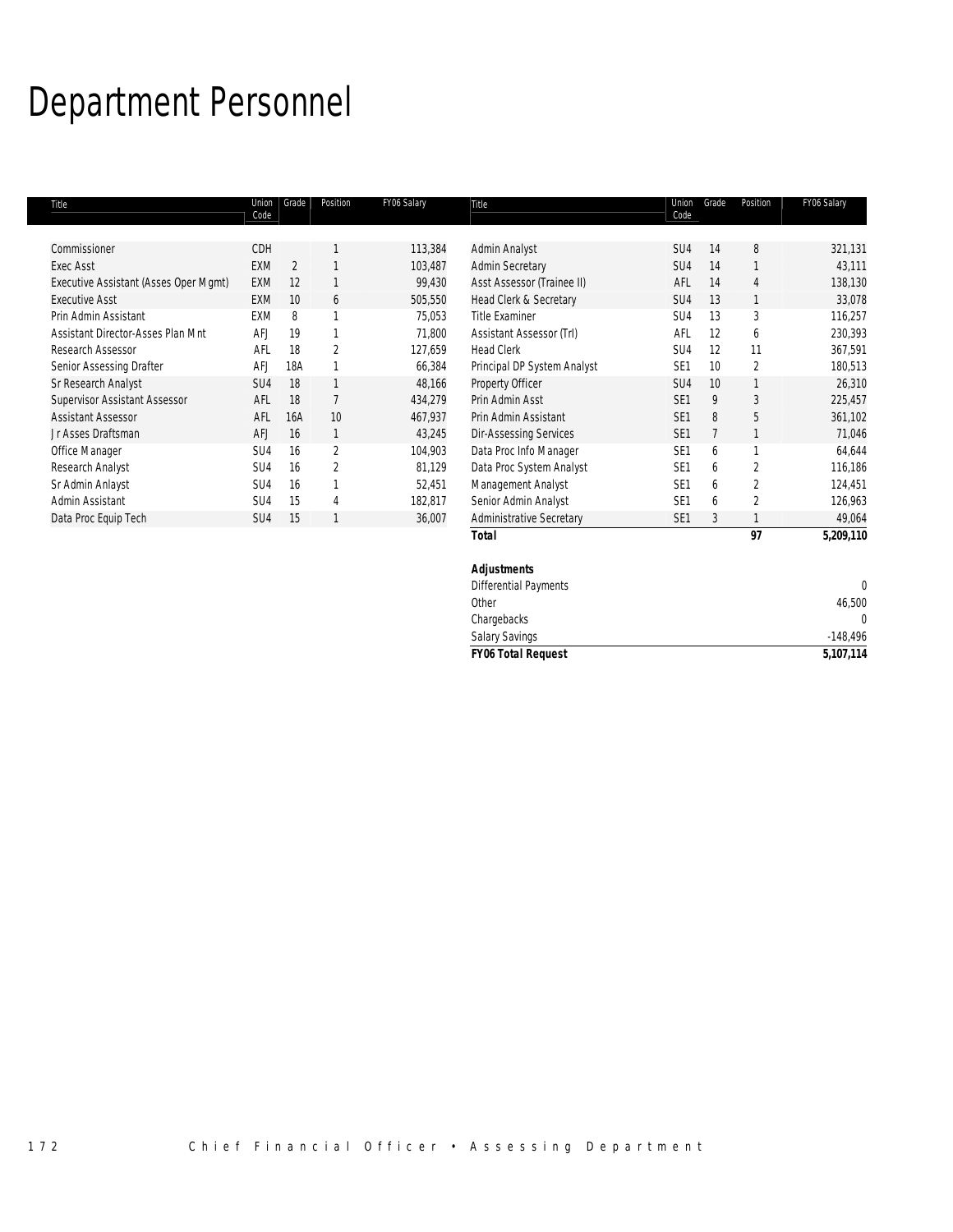## Program 1. Operations

### *Emmanuel Dikibo, Manager Organization: 136100*

### *Program Description*

The Operations Program provides administration, fiscal, human resources, and other related administrative services to all operating units within the Department. It also provides management and technical support for fleet administration, facilities and office management, and office technology, including ownership and physical description changes to real property that are maintained by the Tax Data Administration and Land Records units. The Taxpayer Referral and Assistance Center (TRAC) provides a single point of contact to taxpayers seeking information, assistance or referrals regarding excise, personal property, and real estate. TRAC handles inquiries by phone, mail, and electronically.

- To maintain accurate parcel and ownership data so as to ensure a fair assessment system.
- To process all personal exemption applications filed in a timely and responsive manner.
- To process all residential exemption applications filed in a timely and responsive manner.
- To resolve taxpayer inquiries in a timely and responsive manner.

| <b>Program Outcomes</b>            |                                                                                                                                                                                      | Actual '03                 | Actual '04                 | Projected '05                | <b>PLOS '06</b>              |
|------------------------------------|--------------------------------------------------------------------------------------------------------------------------------------------------------------------------------------|----------------------------|----------------------------|------------------------------|------------------------------|
|                                    | % of map requests completed in 5 days<br>% of mail inquiries including e-mail regarding<br>motor and boat excise, personal and residential<br>exemptions responded to within 15 days | 100%                       | 100%<br>100%               | 100%<br>100%                 | 100%<br>100%                 |
|                                    | % of motor vehicle excise abatements processed<br>within 15 days                                                                                                                     |                            | 100%                       | 100%                         | 100%                         |
|                                    | % of telephone calls answered within 3 minutes<br>or less                                                                                                                            |                            |                            | 100%                         | 100%                         |
|                                    | % of residential exemption applications<br>processed within 90 days                                                                                                                  |                            | 100%                       | 100%                         | 100%                         |
|                                    | % of personal exemption applications processed<br>within 90 days                                                                                                                     |                            | 100%                       | 100%                         | 100%                         |
| <b>Selected Service Indicators</b> |                                                                                                                                                                                      | Actual '03                 | Actual '04                 | Approp '05                   | Budget '06                   |
|                                    | Quota<br><b>Personnel Services</b><br>Non Personnel                                                                                                                                  | 23<br>1,024,119<br>298.616 | 30<br>1,400,389<br>301,678 | 29<br>1,431,404<br>137,500   | 31<br>1,584,972<br>169,500   |
|                                    | <b>Total</b>                                                                                                                                                                         | 1,322,734                  | 1,702,067                  | 1,568,904                    | 1,754,472                    |
|                                    | Mail inquiries including e-mail regarding motor<br>and boat excise, personal and residential<br>exemptions received                                                                  |                            | 43,544                     | 23,258                       | 25,000                       |
|                                    | Motor vehicle excise abatements received<br>Total calls<br>Calls answered within 3 minutes                                                                                           |                            | 33,577                     | 22,393<br>101,698<br>101.698 | 23,000<br>100,000<br>100,000 |
|                                    | Residential exemption applications received<br>Personal exemption applications received                                                                                              |                            | 10,572<br>5,905            | 15,053<br>5,262              | 15,000<br>8,500              |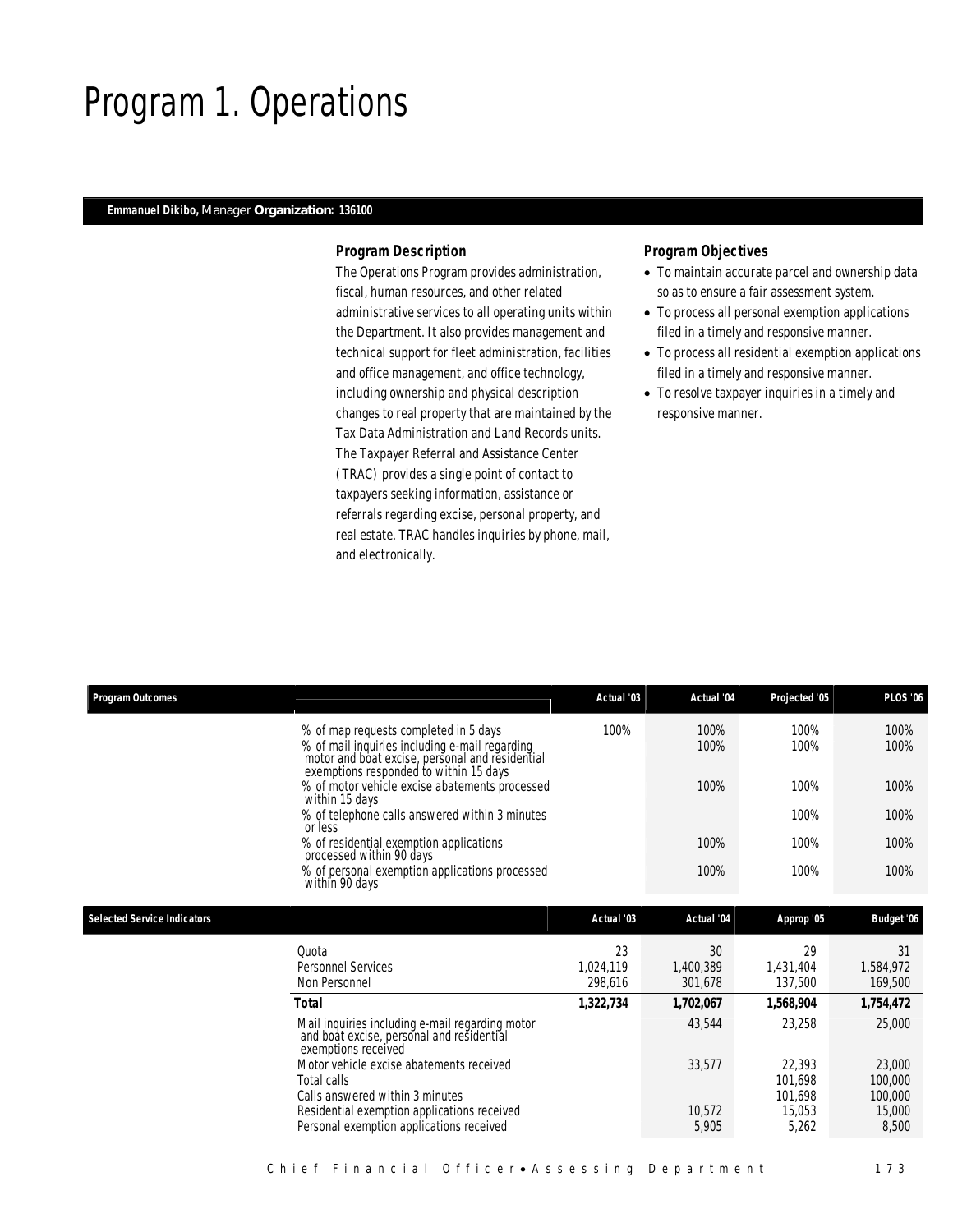## Program 2. Valuation

## *Richard Carlson, Manager Organization: 136200*

#### *Program Description*

The Valuation Program establishes and records the full and fair cash value of all real and personal property in the City of Boston as of January 1 of each year. Program staff also conducts research to develop sales models and valuation standards to produce market-based assessments.

- To maintain and ensure data quality for all real and personal property to produce consistent and accurate values.
- To resolve abatements in a timely and responsive manner.

| <b>Program Outcomes</b>            |                                                                                                                                                       | Actual '03                 | Actual '04                 | Projected '05              | <b>PLOS '06</b>            |
|------------------------------------|-------------------------------------------------------------------------------------------------------------------------------------------------------|----------------------------|----------------------------|----------------------------|----------------------------|
|                                    | % of first time commercial abatement filers with<br>information requests processed in 90 days                                                         | 100%                       | 100%                       | 100%                       | 100%                       |
|                                    | % of maintenance properties field reviewed<br>% of first time residential abatement<br>applications with information requests<br>processed in 90 days | 100%<br>100%               | 100%<br>100%               | 100%<br>100%               | 100%<br>100%               |
|                                    |                                                                                                                                                       |                            |                            |                            |                            |
| <b>Selected Service Indicators</b> |                                                                                                                                                       | Actual '03                 | Actual '04                 | Approp '05                 | Budget '06                 |
|                                    | Ouota<br>Personnel Services<br>Non Personnel                                                                                                          | 55<br>2.424.371<br>235.987 | 55<br>2.381.825<br>168,466 | 55<br>2.621.084<br>306.200 | 54<br>2.755.158<br>144,500 |
|                                    | Total                                                                                                                                                 | 2,660,358                  | 2,550,291                  | 2,927,284                  | 2,899,658                  |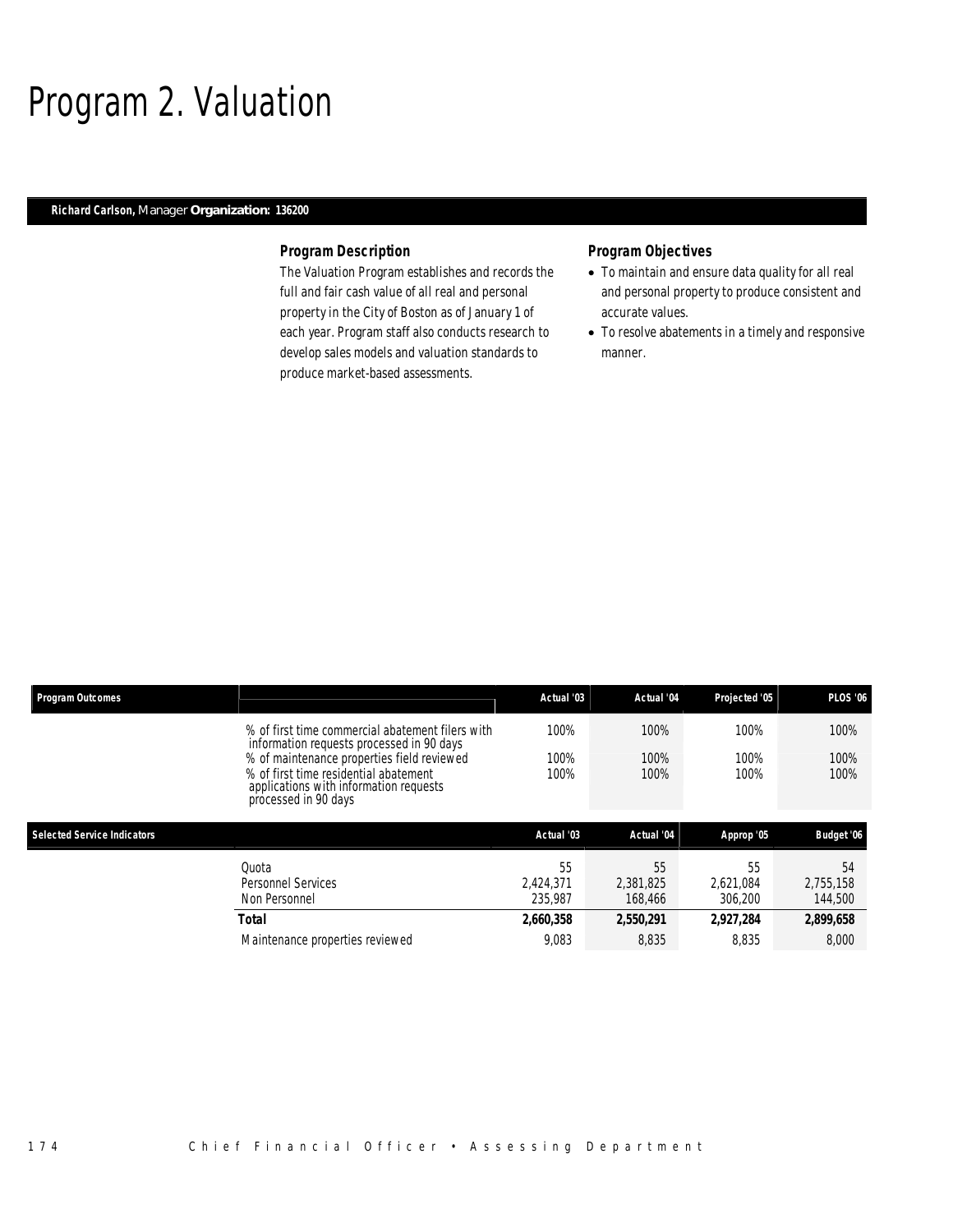## Program 3. Executive

## *Ronald W. Rakow, Commissioner Organization: 136300*

## *Program Description*

The Executive Program provides support services to the Commissioner including tax policy and information coordination and dissemination. In addition, both the Board of Review and Litigation units handle rulings on all abatement applications and representation at the State's Appellate Tax Board regarding these applications.

- To resolve taxpayer inquiries in a timely and responsive manner.
- To resolve abatement appeals in a timely manner.

| <b>Program Outcomes</b>            |                                                                          | Actual '03              | Actual '04               | Projected '05            | <b>PLOS '06</b>          |
|------------------------------------|--------------------------------------------------------------------------|-------------------------|--------------------------|--------------------------|--------------------------|
|                                    | % of public requests to Commissioner's office<br>addressed within 3 days | 99%                     | 98%                      | 99%                      | 95%                      |
|                                    | % of requests to Commissioner resolved within<br>60 days                 | 99%                     | 100%                     | 100%                     | 100%                     |
|                                    | % of monthly scheduled abatement appeals<br>resolved                     | 73%                     | 100%                     | 88%                      | 50%                      |
|                                    |                                                                          |                         |                          |                          |                          |
| <b>Selected Service Indicators</b> |                                                                          | Actual '03              | Actual '04               | Approp '05               | Budget '06               |
|                                    | Quota<br>Personnel Services<br>Non Personnel                             | 15<br>802.986<br>74,642 | 12<br>783.961<br>102,007 | 13<br>837.240<br>122,300 | 12<br>799,984<br>200,500 |
|                                    | <b>Total</b>                                                             | 877,628                 | 885,968                  | 959,540                  | 1,000,484                |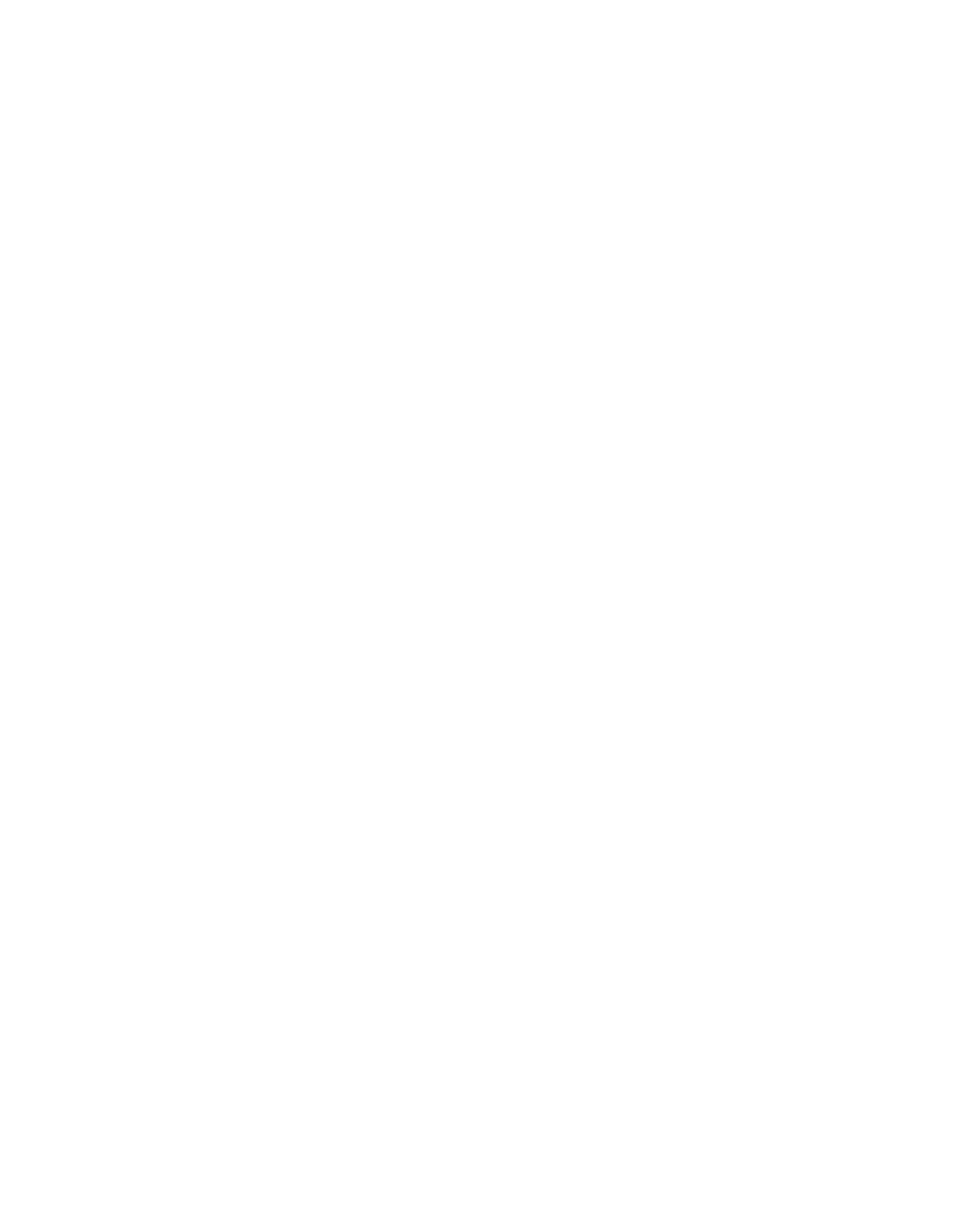# Auditing Department Operating Budget

*Sally D. Glora, City Auditor Appropriation: 131* 

## *Department Mission*

The mission of the Auditing Department is to present a complete and accurate statement of the City's financial condition.

## *FY06 Performance Objectives*

• To review, process, and record financial transactions in a timely fashion.

| <b>Operating Budget</b>            | Program Name              | Total Actual '03 | Total Actual '04 | Total Approp '05 | <b>Total Budget '06</b> |
|------------------------------------|---------------------------|------------------|------------------|------------------|-------------------------|
|                                    | Administration            | 362.231          | 419,006          | 388.056          | 444,347                 |
|                                    | Accounting                | 454.874          | 473.571          | 448.236          | 476.093                 |
|                                    | Central Payroll           | 334.143          | 354,109          | 393.578          | 413,639                 |
|                                    | Grants Monitoring         | 202,361          | 210,432          | 222,395          | 214,752                 |
|                                    | Accounts Payable          | 431,269          | 431,272          | 467,409          | 438,093                 |
|                                    | <b>Total</b>              | 1,784,878        | 1,888,390        | 1.919.674        | 1,986,924               |
| <b>Selected Service Indicators</b> |                           | Actual '03       | Actual '04       | Approp '05       | Budget '06              |
|                                    |                           |                  |                  |                  |                         |
|                                    | <b>Personnel Services</b> | 1.667.754        | 1.745.183        | 1.826.425        | 1,892,435               |
|                                    | Non Personnel             | 117.124          | 143.207          | 93.249           | 94,489                  |
|                                    | <b>Total</b>              | 1,784,878        | 1,888,390        | 1,919,674        | 1,986,924               |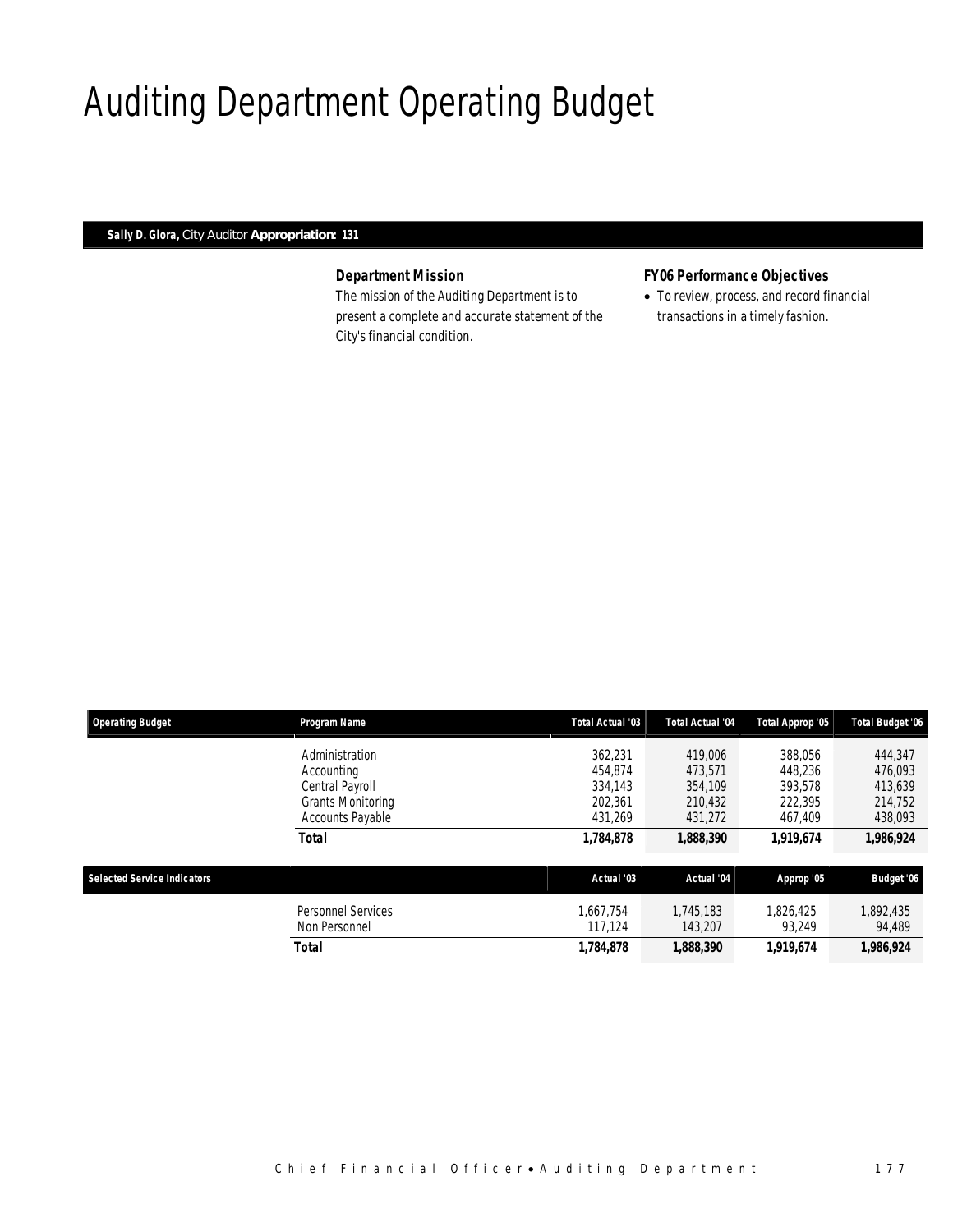# Auditing Department Operating Budget



#### *Authorizing Statutes*

- Annual Audit, 31 USC 7502; MGLA c. 41, s. 50, 53; MGLA c. 44, s. 40, 53D; MGLA c. 60, s. 97; Ch. 190, s. 14, Acts of 1982; CBC Ord. 6, s. 5.
- Annual Appropriation, MGLA c. 41, s. 57-58; Ch. 701, s. 3, 7-9, Acts of 1986; Ch. 190, s. 18, Acts of 1982; CBC St. 6, s. 252; CBC Ord. 6, s. 10.
- Execution of Contracts, MGLA c. 40, s. 4G; MGLA c. 41, s. 17; CBC St. 4, s. 7-8; CBC Ord. 5, s. 120.
- Payment of Bills, MGLA c. 41, s. 51, 56; CBC Ord. 5, s. 119; CBC Ord. 6, s. 4-6; CBC Ord. 11, s. 178.
- Payment of Payrolls, MGLA c. 41, s. 56; Ch. 190, s. 18, Acts of 1982; CBC Ord. 5, s. 121; CBC Ord. 6, s. 3.
- Debt Service, Ch. 190, s. 4, 8, Acts of 1982; MGLA c. 41, s. 57; CBC St. 6, s. 254-255; CBC Ord. 6, s. 1- 2.
- Financial Accounting and Reporting, 31 USC 7502; MGLA c. 41, s. 54, 57-58, 61; MGLA c. 44, s. 43; CBC St. 6, s. 2-3; CBC Ord. 5, s. 126; CBC Ord. 6, s. 7-8.

#### *Description of Services*

The Department prepares the City's annual financial statements, reviews and processes all financial transactions for accuracy, completeness, and compliance, implements fiscal controls over departmental spending, and provides technical assistance to departments and agencies.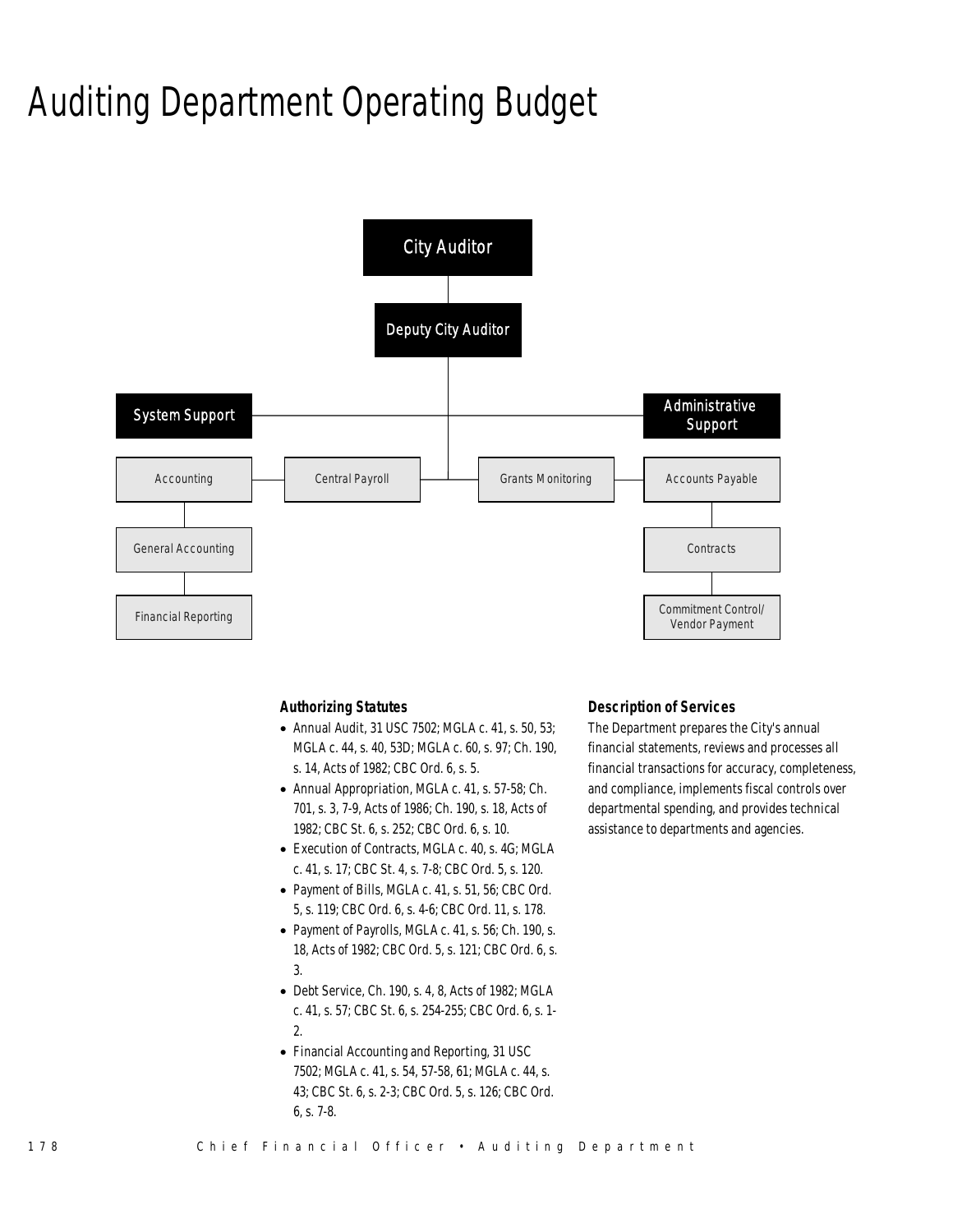# Department History

| <b>Personnel Services</b>       |                                                                                                                                                                                                                                                                                                          | FY03 Expenditure                                                                                              | FY04 Expenditure                                                                                                       | FY05 Appropriation                                                                                                               | FY06 Adopted                                                                                                         | Inc/Dec 05 vs 06                                                                                                                                          |
|---------------------------------|----------------------------------------------------------------------------------------------------------------------------------------------------------------------------------------------------------------------------------------------------------------------------------------------------------|---------------------------------------------------------------------------------------------------------------|------------------------------------------------------------------------------------------------------------------------|----------------------------------------------------------------------------------------------------------------------------------|----------------------------------------------------------------------------------------------------------------------|-----------------------------------------------------------------------------------------------------------------------------------------------------------|
|                                 | 51000 Permanent Employees<br>51100 Emergency Employees<br>51200 Overtime<br>51600 Unemployment Compensation<br>51700 Workers' Compensation<br><b>Total Personnel Services</b>                                                                                                                            | 1,641,743<br>$\mathbf{0}$<br>17,480<br>8,416<br>115<br>1,667,754                                              | 1,717,520<br>$\mathbf{0}$<br>27,663<br>0<br>$\mathbf{0}$<br>1,745,183                                                  | 1,807,675<br>$\overline{0}$<br>18,750<br>0<br>0<br>1,826,425                                                                     | 1,873,685<br>0<br>18,750<br>$\mathbf{0}$<br>$\Omega$<br>1,892,435                                                    | 66,010<br>0<br>$\Omega$<br>$\mathbf{0}$<br>$\overline{0}$<br>66,010                                                                                       |
| <b>Contractual Services</b>     |                                                                                                                                                                                                                                                                                                          | FY03 Expenditure                                                                                              | FY04 Expenditure                                                                                                       | FY05 Appropriation                                                                                                               | FY06 Adopted                                                                                                         | Inc/Dec 05 vs 06                                                                                                                                          |
|                                 | 52100 Communications<br>52200 Utilities<br>52300 Water & Sewer<br>52400 Snow Removal<br>52500 Garbage/Waste Removal<br>52600 Repairs Buildings & Structures<br>52700 Repairs & Service of Equipment<br>52800 Transportation of Persons<br>52900 Contracted Services<br><b>Total Contractual Services</b> | 24,994<br>0<br>$\overline{0}$<br>$\mathbf{0}$<br>$\Omega$<br>$\Omega$<br>2,559<br>1,233<br>65,941<br>94,727   | 19,780<br>$\mathbf 0$<br>$\mathbf{0}$<br>$\mathbf{0}$<br>$\mathbf{0}$<br>$\theta$<br>11,319<br>99<br>21,470<br>52,668  | 14,000<br>0<br>0<br>$\overline{0}$<br>0<br>$\Omega$<br>12,480<br>4,500<br>35,308<br>66,288                                       | 14,000<br>$\overline{0}$<br>$\theta$<br>$\theta$<br>$\Omega$<br>$\Omega$<br>12,480<br>4,500<br>35,308<br>66,288      | $\mathbf{0}$<br>$\boldsymbol{0}$<br>$\mathbf 0$<br>$\mathbf 0$<br>$\boldsymbol{0}$<br>$\theta$<br>$\mathbf{0}$<br>$\mathbf 0$<br>$\mathbf{0}$<br>$\bf{0}$ |
| <b>Supplies &amp; Materials</b> |                                                                                                                                                                                                                                                                                                          | FY03 Expenditure                                                                                              | FY04 Expenditure                                                                                                       | FY05 Appropriation                                                                                                               | FY06 Adopted                                                                                                         | Inc/Dec 05 vs 06                                                                                                                                          |
|                                 | 53000 Auto Energy Supplies<br>53200 Food Supplies<br>53400 Custodial Supplies<br>53500 Med, Dental, & Hosp Supply<br>53600 Office Supplies and Materials<br>53700 Clothing Allowance<br>53800 Educational Supplies & Mat<br>53900 Misc Supplies & Materials<br><b>Total Supplies &amp; Materials</b>     | $\mathbf 0$<br>$\overline{0}$<br>$\mathbf{0}$<br>$\overline{0}$<br>9,231<br>0<br>$\mathbf{0}$<br>543<br>9,774 | $\mathbf 0$<br>$\mathbf{0}$<br>$\mathbf 0$<br>$\mathbf{0}$<br>12,232<br>$\mathbf 0$<br>$\mathbf{0}$<br>1,571<br>13,803 | $\mathbf 0$<br>$\mathbf{0}$<br>$\overline{0}$<br>$\overline{0}$<br>12,900<br>$\overline{0}$<br>$\overline{0}$<br>1,000<br>13,900 | $\mathbf 0$<br>$\mathbf{0}$<br>$\overline{0}$<br>$\overline{0}$<br>12,900<br>$\Omega$<br>$\Omega$<br>1,000<br>13,900 | $\mathbf 0$<br>$\mathbf 0$<br>$\mathbf 0$<br>$\boldsymbol{0}$<br>$\theta$<br>$\mathbf{0}$<br>$\mathbf 0$<br>$\mathbf 0$<br>$\mathbf{0}$                   |
| Current Chgs & Oblig            |                                                                                                                                                                                                                                                                                                          | FY03 Expenditure                                                                                              | FY04 Expenditure                                                                                                       | FY05 Appropriation                                                                                                               | FY06 Adopted                                                                                                         | Inc/Dec 05 vs 06                                                                                                                                          |
|                                 | 54300 Workers' Comp Medical<br>54400 Legal Liabilities<br>54500 Aid To Veterans<br>54600 Current Charges H&I<br>54700 Indemnification<br>54900 Other Current Charges<br>Total Current Chgs & Oblig                                                                                                       | $\mathbf 0$<br>$\overline{0}$<br>$\mathbf{0}$<br>$\overline{0}$<br>$\Omega$<br>6,532<br>6,532                 | 365<br>$\mathbf{0}$<br>$\mathbf{0}$<br>$\mathbf{0}$<br>$\Omega$<br>5,429<br>5,794                                      | $\mathbf 0$<br>$\overline{0}$<br>$\overline{0}$<br>$\overline{0}$<br>$\Omega$<br>6,450<br>6,450                                  | $\mathbf 0$<br>$\overline{0}$<br>0<br>$\overline{0}$<br>$\Omega$<br>6,450<br>6,450                                   | $\mathbf 0$<br>$\boldsymbol{0}$<br>$\mathbf{0}$<br>$\boldsymbol{0}$<br>$\Omega$<br>$\theta$<br>$\mathbf{0}$                                               |
| Equipment                       |                                                                                                                                                                                                                                                                                                          | FY03 Expenditure                                                                                              | FY04 Expenditure                                                                                                       | FY05 Appropriation                                                                                                               | FY06 Adopted                                                                                                         | Inc/Dec 05 vs 06                                                                                                                                          |
|                                 | 55000 Automotive Equipment<br>55400 Lease/Purchase<br>55600 Office Furniture & Equipment<br>55900 Misc Equipment<br><b>Total Equipment</b>                                                                                                                                                               | $\mathbf{0}$<br>$\boldsymbol{0}$<br>$\overline{0}$<br>6,090<br>6,090                                          | $\mathbf 0$<br>$\mathbf 0$<br>$\mathbf{0}$<br>70,943<br>70,943                                                         | $\overline{0}$<br>6,611<br>$\theta$<br>$\mathbf 0$<br>6,611                                                                      | $\mathbf{0}$<br>7,851<br>$\mathbf{0}$<br>$\mathbf{0}$<br>7,851                                                       | $\mathbf{0}$<br>1,240<br>$\mathbf{0}$<br>$\mathbf{0}$<br>1,240                                                                                            |
| Other                           |                                                                                                                                                                                                                                                                                                          | FY03 Expenditure                                                                                              | FY04 Expenditure                                                                                                       | FY05 Appropriation                                                                                                               | FY06 Adopted                                                                                                         | Inc/Dec 05 vs 06                                                                                                                                          |
|                                 | 56200 Special Appropriation<br>57200 Structures & Improvements<br>58000 Land & Non-Structure<br><b>Total Other</b>                                                                                                                                                                                       | $\boldsymbol{0}$<br>0<br>$\mathbf{0}$<br>0                                                                    | $\boldsymbol{0}$<br>$\mathbf 0$<br>$\mathbf{0}$<br>0                                                                   | $\theta$<br>$\theta$<br>0<br>0                                                                                                   | $\boldsymbol{0}$<br>$\mathbf 0$<br>0<br>0                                                                            | 0<br>0<br>0<br>0                                                                                                                                          |
|                                 | <b>Grand Total</b>                                                                                                                                                                                                                                                                                       | 1,784,878                                                                                                     | 1,888,390                                                                                                              | 1,919,674                                                                                                                        | 1,986,924                                                                                                            | 67,250                                                                                                                                                    |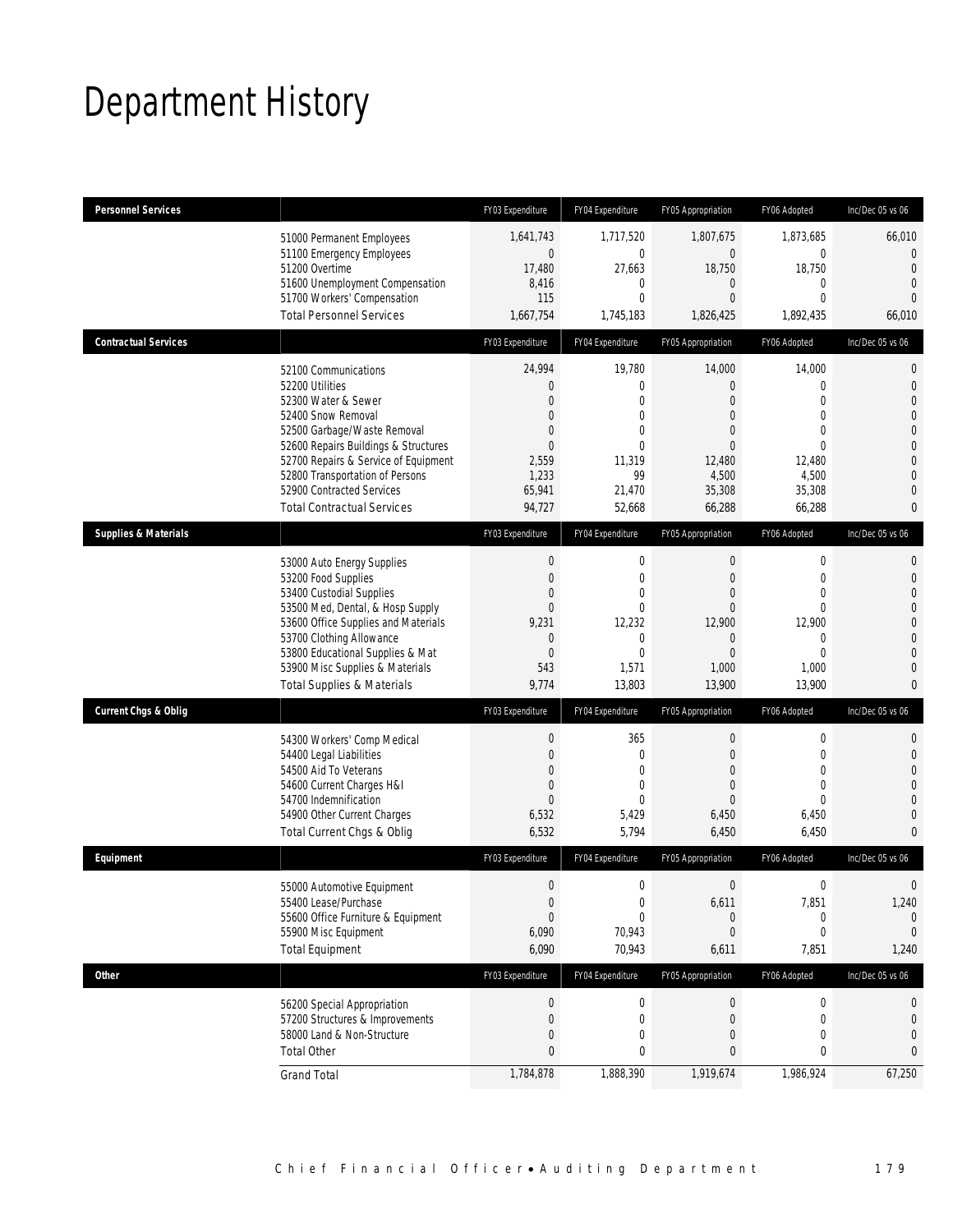# Department Personnel

| Title                            | Union           | Grade           | Position       | FY06 Salary | Title                        | Union           | Grade | Position       | FY06 Salary |
|----------------------------------|-----------------|-----------------|----------------|-------------|------------------------------|-----------------|-------|----------------|-------------|
|                                  | Code            |                 |                |             |                              | Code            |       |                |             |
| <b>City Auditor</b>              | CDH             |                 |                | 113,384     | Office Manager/Admin Asst    | SE <sub>1</sub> |       |                | 71,046      |
| Deputy City Auditor              | EXM             | 11              |                | 95,802      | Prin Adm Anl                 | SE <sub>1</sub> |       | $\overline{2}$ | 142,092     |
| <b>Assistant Prin Accountant</b> | SU <sub>4</sub> | 14              | $\overline{2}$ | 82,056      | Senior Admin Analyst         | SE <sub>1</sub> | 6     | $\mathfrak{D}$ | 106,453     |
| Senior Accountant                | SU <sub>4</sub> | 13              | 4              | 151,904     | Sr Admin Analyst             | SE <sub>1</sub> | 6     | 3              | 184,279     |
| <b>Head Account Clerk</b>        | SU <sub>4</sub> | 12              | 4              | 131,911     | Senior Personnel Officer     | SE <sub>1</sub> | 5     |                | 59,308      |
| Pr Admin Asst                    | SE <sub>1</sub> | 10 <sup>°</sup> |                | 90,256      | Supervisor Accounting        | SE <sub>1</sub> | 5     | 3              | 161,708     |
| <b>Assistant City Auditor</b>    | SE <sub>1</sub> | 9               | $\overline{2}$ | 158,617     | Admin Analyst                | SE <sub>1</sub> | 4     | $\overline{2}$ | 90,216      |
| Sr DP Systems Analyst            | SE <sub>1</sub> | 9               |                | 70,647      | Senior Research Analyst      | SE <sub>1</sub> | 3     | 3              | 144,760     |
| Prin Admin Assistant             | SE <sub>1</sub> | 8               |                | 77,082      | Sr Research Anl Grants       | SE <sub>1</sub> | 3     |                | 37,301      |
|                                  |                 |                 |                |             | <b>Total</b>                 |                 |       | 35             | 1,968,824   |
|                                  |                 |                 |                |             | <b>Adjustments</b>           |                 |       |                |             |
|                                  |                 |                 |                |             | <b>Differential Payments</b> |                 |       |                |             |
|                                  |                 |                 |                |             | Other                        |                 |       |                | 23,431      |

Chargebacks -61,070 Salary Savings -57,500 *FY06 Total Request 1,873,685*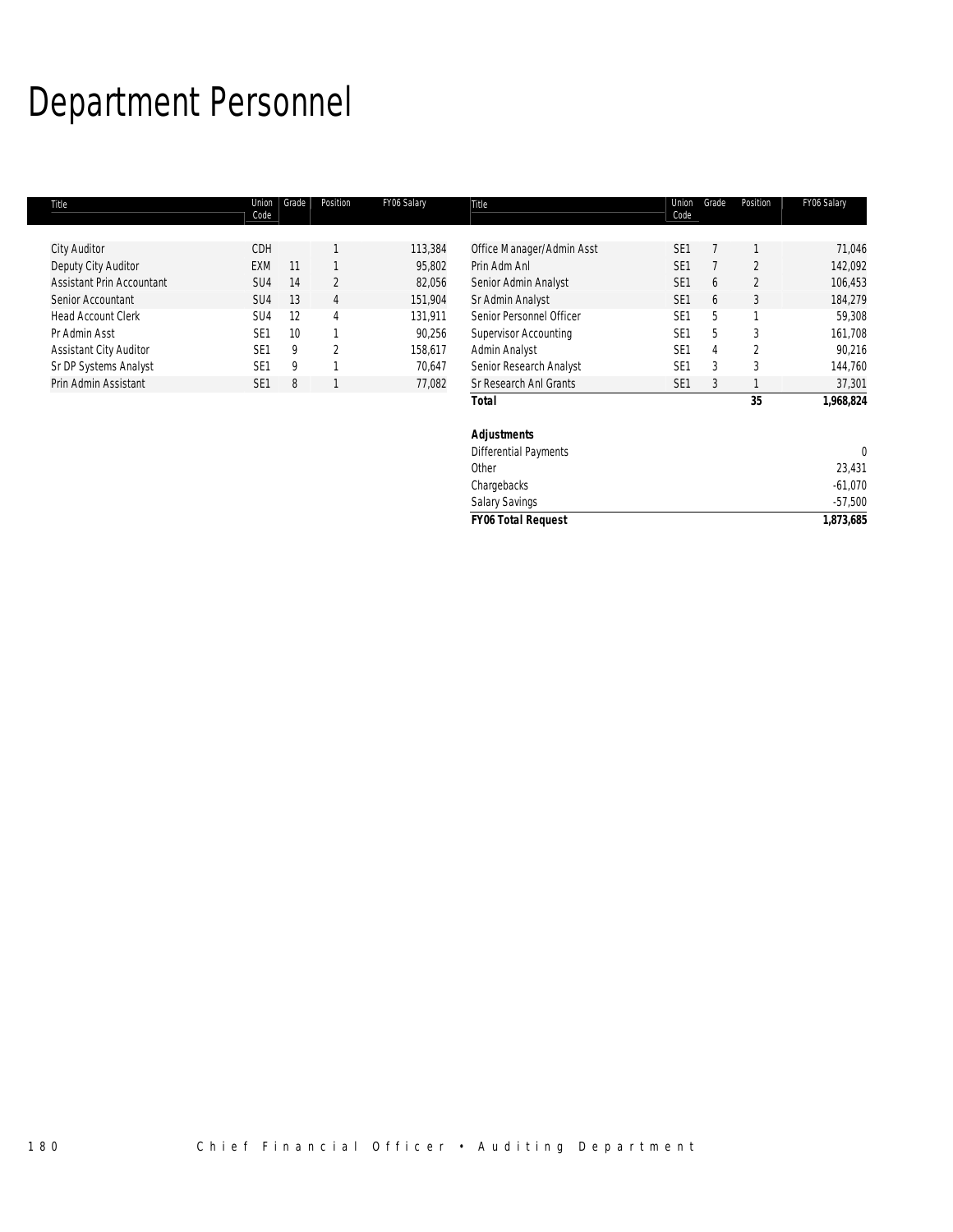## Program 1. Administration

## *Dennis Coughlin, Manager Organization: 131100*

## *Program Description*

The Administration Program is responsible for executive operations and provides administrative and human resource support to all programs.

## *Program Objectives*

• To provide an organizational support structure that allows for the effective management and efficient operations of all programs in the Auditing Department.

| <b>Program Outcomes</b>            |                                                                                                     | Actual '03        | Actual '04        | Projected '05     | <b>PLOS '06</b>   |
|------------------------------------|-----------------------------------------------------------------------------------------------------|-------------------|-------------------|-------------------|-------------------|
|                                    | % of personnel transactions accurately<br>processed in 5 days                                       | 98%               | 100%              | 100%              | 95%               |
|                                    | % of procurement transactions accurately<br>processed in 5 days                                     | 92%               | 100%              | 100%              | 95%               |
|                                    | % of vendor invoices accurately processed<br>within 3 days                                          | 89%               | 89%               | 80%               | 95%               |
|                                    | % of information requests processed within 10<br>days                                               |                   |                   | 97%               | 90%               |
| <b>Selected Service Indicators</b> |                                                                                                     | Actual '03        | Actual '04        | Approp '05        | Budget '06        |
|                                    | Quota                                                                                               | 4                 | 4                 | 5                 | 5                 |
|                                    | <b>Personnel Services</b><br>Non Personnel                                                          | 326.164<br>36,067 | 332,683<br>86,323 | 355,935<br>32,121 | 410,617<br>33,730 |
|                                    | Total                                                                                               | 362,231           | 419,006           | 388,056           | 444,347           |
|                                    | Personnel transactions processed<br>Procurement transactions processed<br>Vendor invoices processed | 56<br>55<br>124   | 70<br>37<br>47    | 29<br>26<br>59    | 45<br>45<br>50    |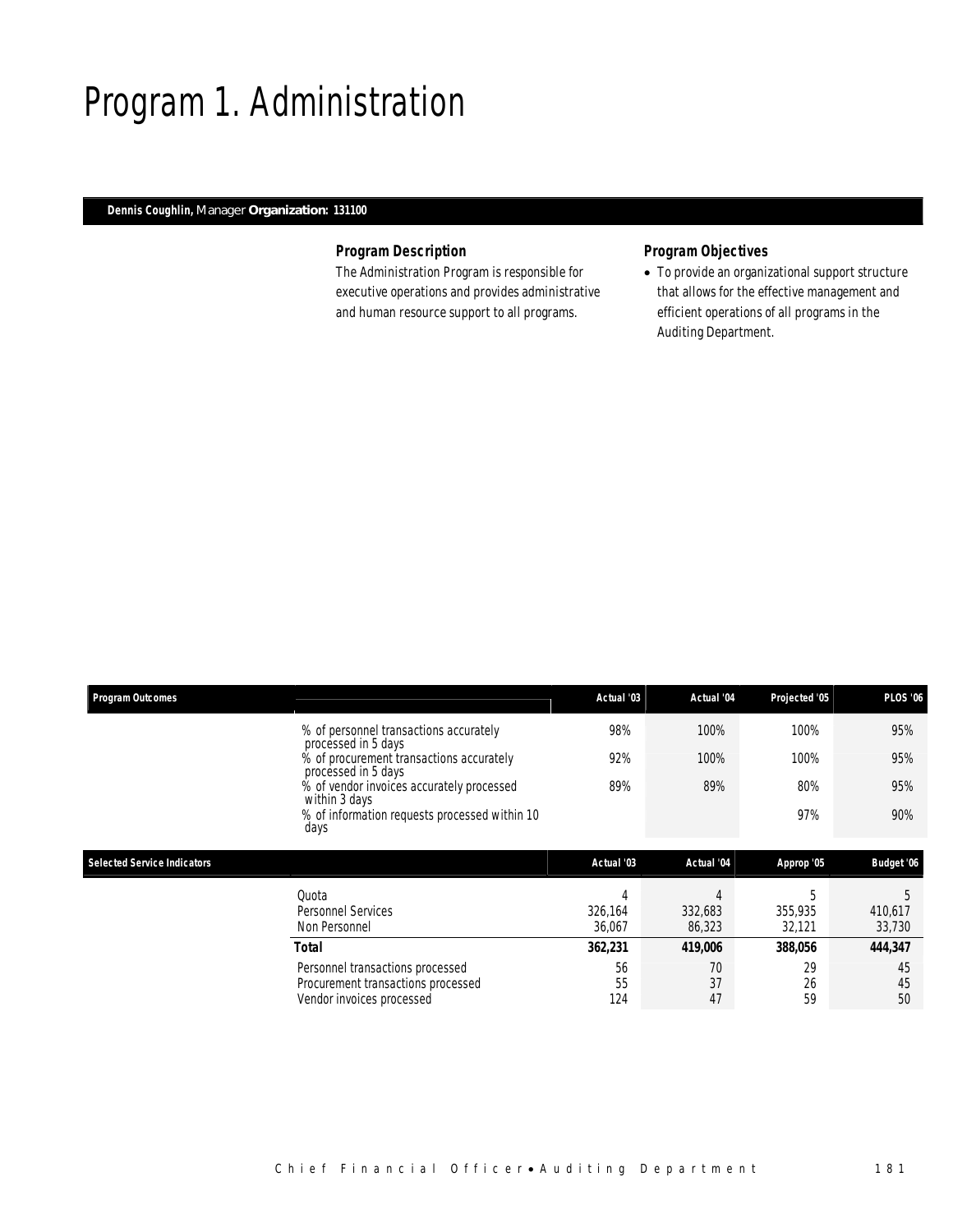# Program 2. Accounting

## *Paul F. Waple, Manager Organization: 131200*

#### *Program Description*

The primary responsibility of the Accounting Program is to provide accurate and complete financial data and technical assistance to all City departments. The Program also oversees the coordination of the City's Annual Financial Audit and the publication of the Comprehensive Annual Financial Report (CAFR).

- To ensure the financial records of the City are complete and accurate.
- To review, process, and record financial transactions in a timely fashion.

| <b>Program Outcomes</b>            |                                                                                                          | Actual '03             | Actual '04             | Projected '05          | <b>PLOS '06</b>        |
|------------------------------------|----------------------------------------------------------------------------------------------------------|------------------------|------------------------|------------------------|------------------------|
|                                    | % of journal vouchers completed within 3 days<br>% of account reconciliations completed within 5<br>days | 91%<br>99%             | 97%<br>97%             | 97%<br>100%            | 95%<br>95%             |
|                                    | % of payroll journals corrected in 7 days                                                                |                        | 69%                    | 91%                    | 95%                    |
| <b>Selected Service Indicators</b> |                                                                                                          | Actual '03             | Actual '04             | Approp '05             | Budget '06             |
|                                    | Quota<br>Personnel Services<br>Non Personnel                                                             | 8<br>444.829<br>10.044 | 8<br>463,440<br>10.130 | 8<br>435.446<br>12.790 | 8<br>463,730<br>12,363 |
|                                    | Total                                                                                                    | 454.874                | 473,571                | 448.236                | 476,093                |
|                                    | Journal vouchers processed<br>Account reconciliations completed                                          | 31.164<br>680          | 23.147<br>708          | 19.481<br>784          | 10,000<br>800          |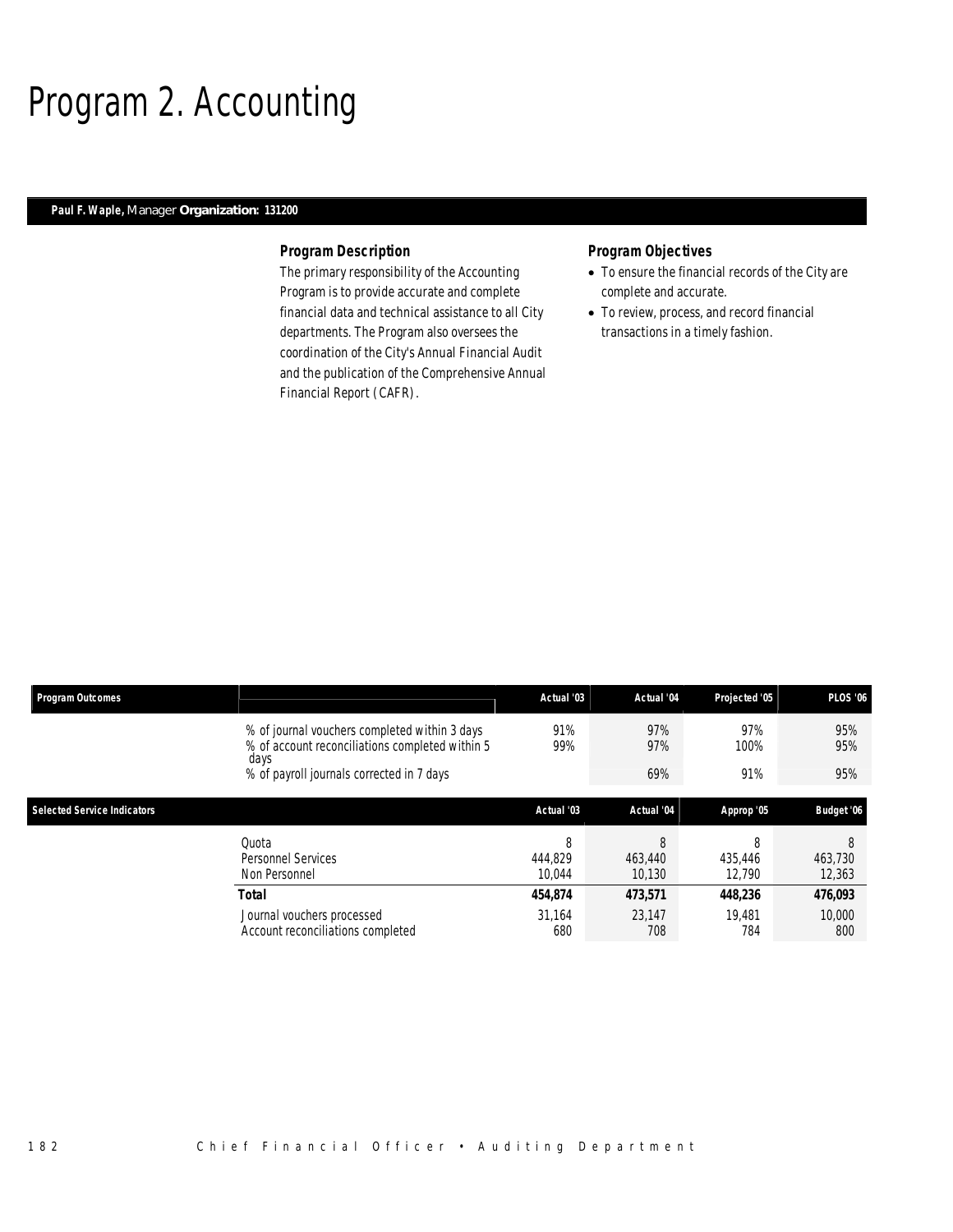## Program 3. Central Payroll

## *Sally Glora, Manager Organization: 131300*

### *Program Description*

The primary responsibility of the Central Payroll Program is the timely and accurate processing of wages for all employees for both pay frequencies in compliance with all local, state, and federal laws, and in conformity with the City's collective bargaining agreements.

- To ensure the efficient management of payroll records and provide timely responses to all requests for information.
- To process payrolls and all related transactions completely, accurately, and on-time while maintaining accounts to ensure the accurate accounting of payroll expense citywide.

| <b>Program Outcomes</b>            |                                                                                                          | Actual '03        | <b>Actual</b> '04 | Projected '05    | <b>PLOS '06</b>  |
|------------------------------------|----------------------------------------------------------------------------------------------------------|-------------------|-------------------|------------------|------------------|
|                                    | % of general deductions processed within two<br>pay periods of receipt                                   | 99%               | 99%               | 100%             | 97%              |
|                                    | % of G/L gross pay chartfield reports distributed<br>within 7 days of pay period end date                | 100%              | 100%              | 100%             | 100%             |
|                                    | % of payroll confirms met within scheduled time<br>frame                                                 |                   |                   | 100%             | 100%             |
| <b>Selected Service Indicators</b> |                                                                                                          | Actual '03        | Actual '04        | Approp '05       | Budget '06       |
|                                    |                                                                                                          |                   |                   |                  |                  |
|                                    | Quota                                                                                                    | b                 | 6                 |                  |                  |
|                                    | <b>Personnel Services</b><br>Non Personnel                                                               | 316,290<br>17,854 | 339,301<br>14,807 | 386,008<br>7,570 | 406,076<br>7,563 |
|                                    | <b>Total</b>                                                                                             | 334,143           | 354,109           | 393,578          | 413,639          |
|                                    | General deductions processed<br>General deductions processed within two pay<br>periods of receipt        | 45,996            | 44,868            | 49,498<br>49,498 | 74,000<br>71,780 |
|                                    | Payroll audits performed<br>Scheduled payroll confirms<br>Payrolls confirmed within scheduled time frame | $\overline{0}$    | $\overline{0}$    | $\Omega$<br>51   | 10<br>52         |
|                                    |                                                                                                          |                   |                   | 51               | 52               |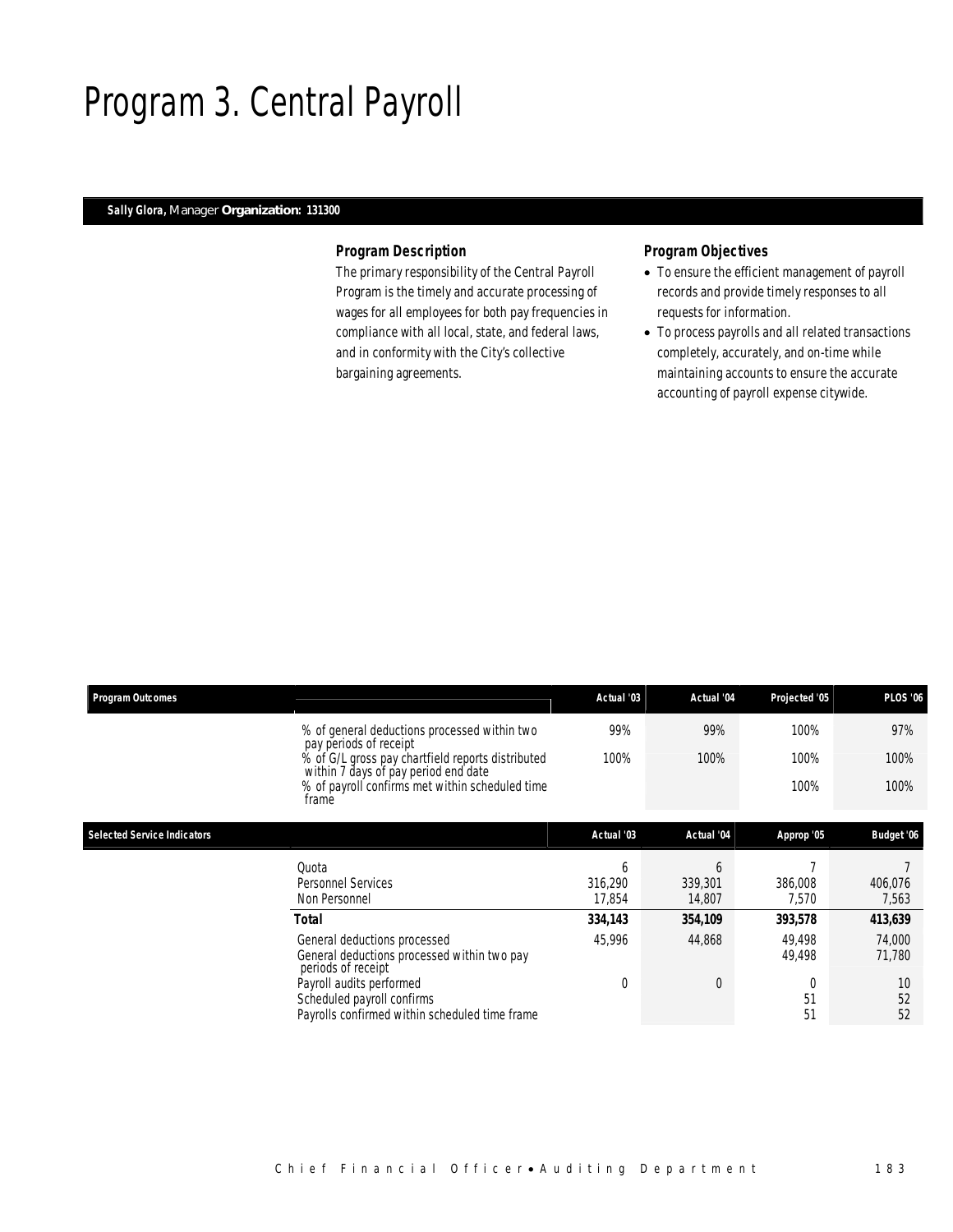# Program 4. Grants Monitoring

## *Mary L. Raysor, Manager Organization: 131400*

#### *Program Description*

The primary responsibility of the Grants Monitoring Program is to establish and monitor Special Revenue for all City departments and to provide technical assistance in the process. The program also oversees and coordinates the City's Annual Single Audit for Federal Financial Assistance Programs and also produces the City's Cost Allocation Plan.

- To review, process and record financial transactions in a timely fashion and undertake custody of financial records.
- To ensure the financial records of the city are complete and accurate.

| <b>Program Outcomes</b>            |                                                                                                                                             | Actual '03       | Actual '04       | Projected '05       | <b>PLOS '06</b>        |
|------------------------------------|---------------------------------------------------------------------------------------------------------------------------------------------|------------------|------------------|---------------------|------------------------|
|                                    | % of journal vouchers processed within 3 days<br>% of subrecipient audit findings cleared<br>% of grants closed within 120 days of end date | 77%<br>93%       | 76%<br>90%       | 83%<br>100%<br>100% | 95%<br>90%<br>90%      |
| <b>Selected Service Indicators</b> |                                                                                                                                             | Actual '03       | Actual '04       | Approp '05          | Budget '06             |
|                                    | Quota<br><b>Personnel Services</b><br>Non Personnel                                                                                         | 197.758<br>4,603 | 206,630<br>3,803 | 216.395<br>6,000    | 208,716<br>6,036       |
|                                    | <b>Total</b>                                                                                                                                | 202,361          | 210,432          | 222,395             | 214,752                |
|                                    | Journal vouchers processed<br>Journal vouchers processed within 3 days<br>Subrecipient findings reported<br>Subrecipient findings cleared   | 1,200<br>16      | 816<br>617<br>75 | 883<br>737          | 450<br>428<br>75<br>68 |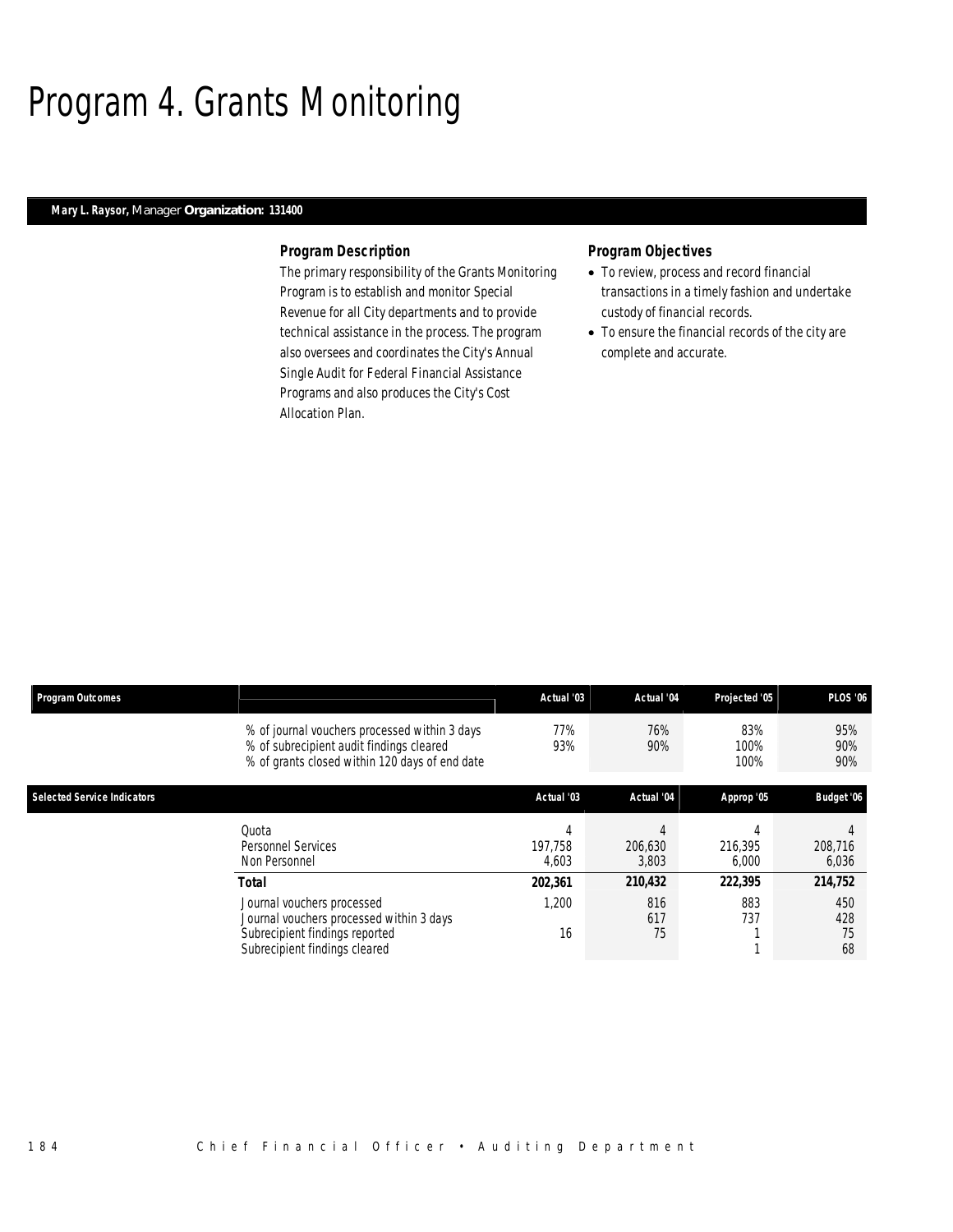## Program 5. Accounts Payable

## *Julie Ann Tippett, Manager Organization: 131500*

### *Program Description*

The Accounts Payable Program is responsible for approving procurement documents and processing payment documents completely, accurately, and ontime while maintaining expenditure controls to limit deficit spending citywide.

- To ensure the financial records of the City are complete and accurate.
- To review, process, and record financial transactions in a timely fashion.

| <b>Program Outcomes</b>            |                                                                                              | Actual '03              | Actual '04              | Projected '05           | <b>PLOS '06</b>         |
|------------------------------------|----------------------------------------------------------------------------------------------|-------------------------|-------------------------|-------------------------|-------------------------|
|                                    | % of vendor invoices processed within 5 days<br>% of procurement documents approved within 3 | 94%<br>71%              | 81%<br>81%              | 85%<br>79%              | 90%<br>90%              |
|                                    | days<br>% of returned checks resolved within 15 days of<br>receipt                           | 97%                     | 85%                     | 85%                     | 95%                     |
|                                    | % of contracts routed within 3 days of receipt<br>% of discounts taken                       | 84%                     | 95%                     | 79%                     | 95%<br>80%              |
|                                    |                                                                                              |                         |                         |                         |                         |
|                                    |                                                                                              |                         |                         |                         |                         |
| <b>Selected Service Indicators</b> |                                                                                              | Actual '03              | Actual '04              | Approp '05              | Budget '06              |
|                                    | Quota<br>Personnel Services<br>Non Personnel                                                 | 13<br>382,713<br>48,556 | 13<br>403.128<br>28,144 | 11<br>432,641<br>34,768 | 11<br>403,296<br>34,797 |
|                                    | Total                                                                                        | 431,269                 | 431,272                 | 467,409                 | 438,093                 |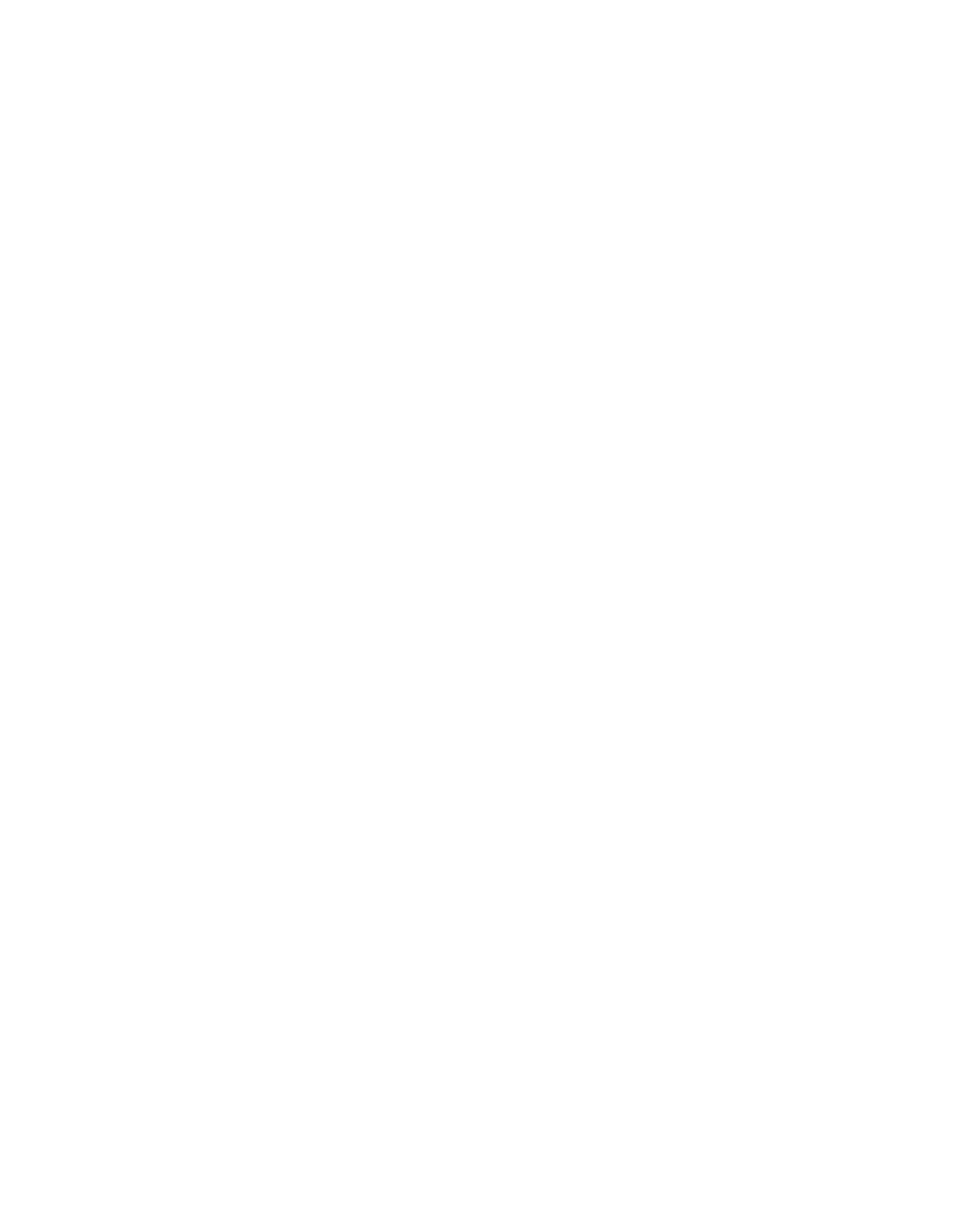# Budget Management Operating Budget

### *Karen A. Connor, Acting Director Appropriation: 141*

## *Department Mission*

The mission of the Office of Budget Management is to allocate all financial resources available to the City through the operating and capital budgets enabling the City to deliver the best mix of services and to invest in the appropriate capital assets needed to support present and anticipated future service delivery needs at the lowest possible cost.

## *FY06 Performance Objectives*

- To maintain the operational efficiency of the department to support achievement of department objectives.
- To ensure a balanced budget that achieves its stated objectives.
- To conduct accurate, objective, and independent analysis of City programs and services.
- To maintain debt service costs at 7% or less of operating budget expenditures.
- To effectively manage the capital appropriation system.
- To promote improved city-wide risk management efforts and lower related costs.
- To develop and implement city-wide risk financing strategy.

| <b>Operating Budget</b>            | Program Name                        | Total Actual '03       | Total Actual '04     | Total Approp '05     | <b>Total Budget '06</b> |
|------------------------------------|-------------------------------------|------------------------|----------------------|----------------------|-------------------------|
|                                    | Administration                      | .542.088               | 1.292.354            | 1.257.692            | 1,308,292               |
|                                    | <b>Budget Formulation</b>           | 491.645                | 474.395              | 580.846              | 496.378                 |
|                                    | Revenue Monitoring                  | 158.137                | 164,694              | 166.730              | 179,949                 |
|                                    | Improving Management Project        | 3.177                  | 267                  | 6.900                | 63,432                  |
|                                    | Capital Budgeting                   | 92.764                 | 290.254              | 27.570               | 26,414                  |
|                                    | Risk Management                     | 179,936                | 119.691              | 129,950              | 139,067                 |
|                                    | <b>Total</b>                        | 2,467,746              | 2,341,656            | 2,169,688            | 2,213,531               |
| <b>Selected Service Indicators</b> |                                     | Actual '03             | Actual '04           | Approp '05           | Budget '06              |
|                                    | Personnel Services<br>Non Personnel | 1.430.307<br>1.037.439 | 1.501.732<br>839,924 | 1.371.815<br>797.873 | 1,397,189<br>816,342    |
|                                    | <b>Total</b>                        | 2,467,746              | 2,341,656            | 2,169,688            | 2,213,531               |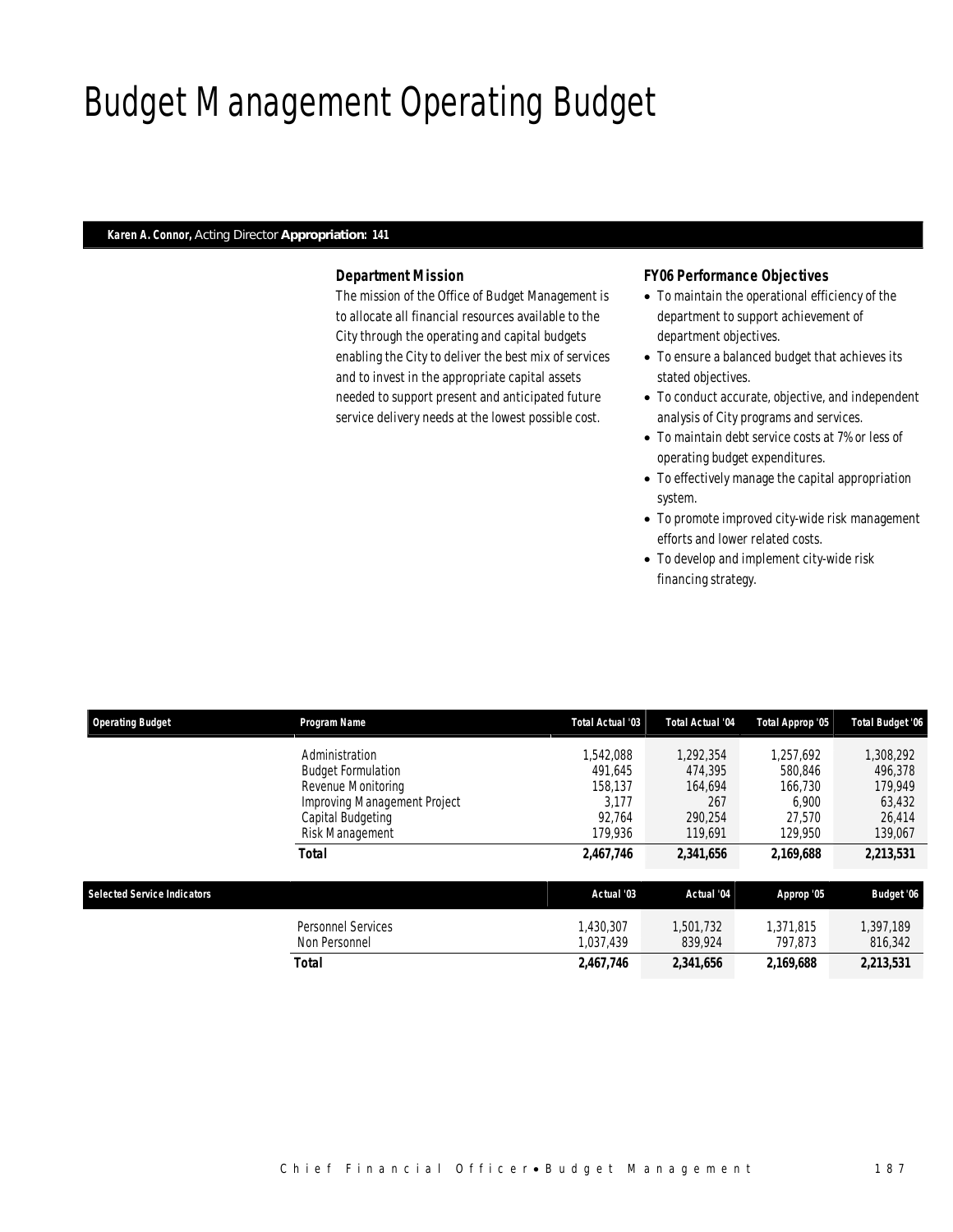# Budget Management Operating Budget



*Authorizing Statutes* 

- Annual Appropriation Process, Ch. 190, s. 15, Acts of 1982 (Tregor Legislation) as amended by Ch. 701. s. 2, Acts of 1986 (Tregor Amendment).
- Reserve Fund, Ch. 701, s. 7, Acts of 1986.
- Budget Allotment Process and Reallocations, Ch. 190, s. 18, Acts of 1982 as amended by Ch. 701, s. 8-9, Acts of 1986.
- Duties of Supervisor of Budgets, CBC Ord. 5, s. 5.
- Transfer of Appropriations, Ch. 190, s. 23, Acts of 1982 as amended by Ch. 701, s. 3 Acts of 1986.
- Penalty for Overspending Budget, Ch. 190, s. 17, Acts of 1982.

## *Description of Services*

The Office of Budget Management coordinates the analysis and presentation of the Mayor's operating budget and capital plan. The Office also assembles, analyzes and presents data with respect to revenue and debt management. In addition, the Office assists line departments to evaluate programs and to establish and use performance measures to improve the quality, effectiveness, and efficiency of City services while minimizing the cost of program delivery.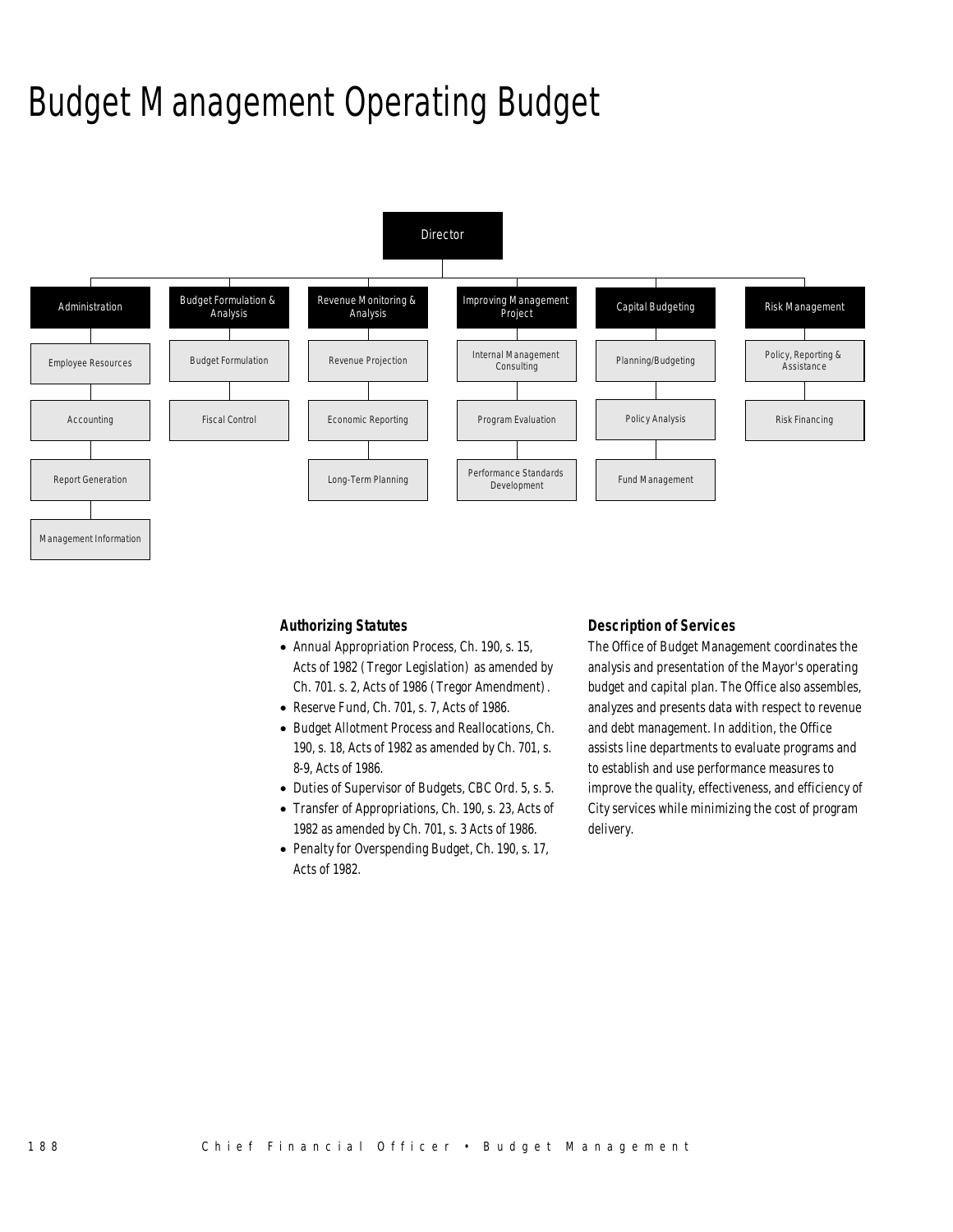# Department History

| <b>Personnel Services</b>       |                                                                                                                                                                                                                                                                                                          | FY03 Expenditure                                                                                                           | FY04 Expenditure                                                                                                          | FY05 Appropriation                                                                                         | FY06 Adopted                                                                                                       | Inc/Dec 05 vs 06                                                                                                                     |
|---------------------------------|----------------------------------------------------------------------------------------------------------------------------------------------------------------------------------------------------------------------------------------------------------------------------------------------------------|----------------------------------------------------------------------------------------------------------------------------|---------------------------------------------------------------------------------------------------------------------------|------------------------------------------------------------------------------------------------------------|--------------------------------------------------------------------------------------------------------------------|--------------------------------------------------------------------------------------------------------------------------------------|
|                                 | 51000 Permanent Employees<br>51100 Emergency Employees<br>51200 Overtime<br>51600 Unemployment Compensation<br>51700 Workers' Compensation<br><b>Total Personnel Services</b>                                                                                                                            | 1,412,433<br>$\mathbf 0$<br>17,874<br>0<br>$\overline{0}$<br>1,430,307                                                     | 1,487,207<br>$\mathbf 0$<br>14,526<br>$\mathbf 0$<br>$\mathbf{0}$<br>1,501,733                                            | 1,359,115<br>$\mathbf 0$<br>12,700<br>0<br>$\overline{0}$<br>1,371,815                                     | 1,384,489<br>0<br>12,700<br>$\overline{0}$<br>$\Omega$<br>1,397,189                                                | 25,374<br>$\mathbf 0$<br>$\mathbf{0}$<br>$\mathbf{0}$<br>$\mathbf{0}$<br>25,374                                                      |
| <b>Contractual Services</b>     |                                                                                                                                                                                                                                                                                                          | FY03 Expenditure                                                                                                           | FY04 Expenditure                                                                                                          | FY05 Appropriation                                                                                         | FY06 Adopted                                                                                                       | Inc/Dec 05 vs 06                                                                                                                     |
|                                 | 52100 Communications<br>52200 Utilities<br>52300 Water & Sewer<br>52400 Snow Removal<br>52500 Garbage/Waste Removal<br>52600 Repairs Buildings & Structures<br>52700 Repairs & Service of Equipment<br>52800 Transportation of Persons<br>52900 Contracted Services<br><b>Total Contractual Services</b> | 28,704<br>$\mathbf{0}$<br>$\overline{0}$<br>$\mathbf{0}$<br>$\Omega$<br>$\overline{0}$<br>714<br>170<br>949,350<br>978,938 | 33,470<br>$\mathbf{0}$<br>$\mathbf{0}$<br>$\mathbf{0}$<br>$\mathbf{0}$<br>$\mathbf{0}$<br>929<br>28<br>690,059<br>724,486 | 28,900<br>0<br>$\overline{0}$<br>0<br>$\overline{0}$<br>$\Omega$<br>2,500<br>300<br>655,973<br>687,673     | 37,000<br>0<br>$\Omega$<br>$\mathbf{0}$<br>$\overline{0}$<br>$\Omega$<br>2,000<br>300<br>657,442<br>696,742        | 8,100<br>$\overline{0}$<br>$\mathbf{0}$<br>$\mathbf{0}$<br>$\mathbf 0$<br>$\mathbf{0}$<br>$-500$<br>$\overline{0}$<br>1,469<br>9,069 |
| <b>Supplies &amp; Materials</b> |                                                                                                                                                                                                                                                                                                          | FY03 Expenditure                                                                                                           | FY04 Expenditure                                                                                                          | FY05 Appropriation                                                                                         | FY06 Adopted                                                                                                       | Inc/Dec 05 vs 06                                                                                                                     |
|                                 | 53000 Auto Energy Supplies<br>53200 Food Supplies<br>53400 Custodial Supplies<br>53500 Med, Dental, & Hosp Supply<br>53600 Office Supplies and Materials<br>53700 Clothing Allowance<br>53800 Educational Supplies & Mat<br>53900 Misc Supplies & Materials<br><b>Total Supplies &amp; Materials</b>     | 233<br>$\overline{0}$<br>$\mathbf 0$<br>$\mathbf 0$<br>3,970<br>$\mathbf{0}$<br>$\overline{0}$<br>585<br>4,788             | $\mathbf 0$<br>$\mathbf{0}$<br>$\mathbf{0}$<br>$\mathbf 0$<br>2,233<br>$\mathbf{0}$<br>$\mathbf{0}$<br>192<br>2,425       | $\mathbf 0$<br>$\mathbf 0$<br>$\overline{0}$<br>$\overline{0}$<br>6,000<br>0<br>$\Omega$<br>2,000<br>8,000 | $\mathbf 0$<br>$\mathbf{0}$<br>$\overline{0}$<br>$\overline{0}$<br>5,100<br>$\theta$<br>$\Omega$<br>2,000<br>7,100 | $\mathbf 0$<br>$\mathbf{0}$<br>$\mathbf{0}$<br>$\mathbf 0$<br>$-900$<br>$\mathbf 0$<br>$\mathbf{0}$<br>$\overline{0}$<br>$-900$      |
| <b>Current Chgs &amp; Oblig</b> |                                                                                                                                                                                                                                                                                                          | FY03 Expenditure                                                                                                           | FY04 Expenditure                                                                                                          | FY05 Appropriation                                                                                         | FY06 Adopted                                                                                                       | Inc/Dec 05 vs 06                                                                                                                     |
|                                 | 54300 Workers' Comp Medical<br>54400 Legal Liabilities<br>54500 Aid To Veterans<br>54600 Current Charges H&I<br>54700 Indemnification<br>54900 Other Current Charges<br>Total Current Chgs & Oblig                                                                                                       | 0<br>$\overline{0}$<br>$\mathbf{0}$<br>$\Omega$<br>$\Omega$<br>43,283<br>43,283                                            | 0<br>$\mathbf{0}$<br>$\mathbf{0}$<br>$\mathbf{0}$<br>$\theta$<br>93,341<br>93,341                                         | $\theta$<br>$\overline{0}$<br>$\overline{0}$<br>$\Omega$<br>$\Omega$<br>102,200<br>102,200                 | $\mathbf 0$<br>$\Omega$<br>0<br>$\Omega$<br>$\Omega$<br>112,500<br>112,500                                         | 0<br>$\mathbf{0}$<br>$\mathbf{0}$<br>$\overline{0}$<br>$\Omega$<br>10,300<br>10,300                                                  |
| Equipment                       |                                                                                                                                                                                                                                                                                                          | FY03 Expenditure                                                                                                           | FY04 Expenditure                                                                                                          | FY05 Appropriation                                                                                         | FY06 Adopted                                                                                                       | Inc/Dec 05 vs 06                                                                                                                     |
|                                 | 55000 Automotive Equipment<br>55400 Lease/Purchase<br>55600 Office Furniture & Equipment<br>55900 Misc Equipment<br><b>Total Equipment</b>                                                                                                                                                               | $\boldsymbol{0}$<br>7,154<br>$\mathbf{0}$<br>3,278<br>10,432                                                               | $\boldsymbol{0}$<br>$\mathbf 0$<br>$\mathbf{0}$<br>19,671<br>19,671                                                       | $\overline{0}$<br>$\mathbf 0$<br>0<br>0<br>0                                                               | $\mathbf 0$<br>$\mathbf 0$<br>0<br>0<br>0                                                                          | 0<br>0<br>0<br>0<br>$\bf{0}$                                                                                                         |
| <b>Other</b>                    |                                                                                                                                                                                                                                                                                                          | FY03 Expenditure                                                                                                           | FY04 Expenditure                                                                                                          | FY05 Appropriation                                                                                         | FY06 Adopted                                                                                                       | Inc/Dec 05 vs 06                                                                                                                     |
|                                 | 56200 Special Appropriation<br>57200 Structures & Improvements<br>58000 Land & Non-Structure<br><b>Total Other</b>                                                                                                                                                                                       | $\boldsymbol{0}$<br>0<br>$\overline{0}$<br>0                                                                               | $\boldsymbol{0}$<br>$\mathbf 0$<br>$\mathbf{0}$<br>0                                                                      | $\boldsymbol{0}$<br>$\theta$<br>0<br>0                                                                     | $\boldsymbol{0}$<br>$\mathbf 0$<br>0<br>0                                                                          | 0<br>$\bf{0}$<br>$\mathbf{0}$<br>0                                                                                                   |
|                                 | <b>Grand Total</b>                                                                                                                                                                                                                                                                                       | 2,467,746                                                                                                                  | 2,341,656                                                                                                                 | 2,169,688                                                                                                  | 2,213,531                                                                                                          | 43,843                                                                                                                               |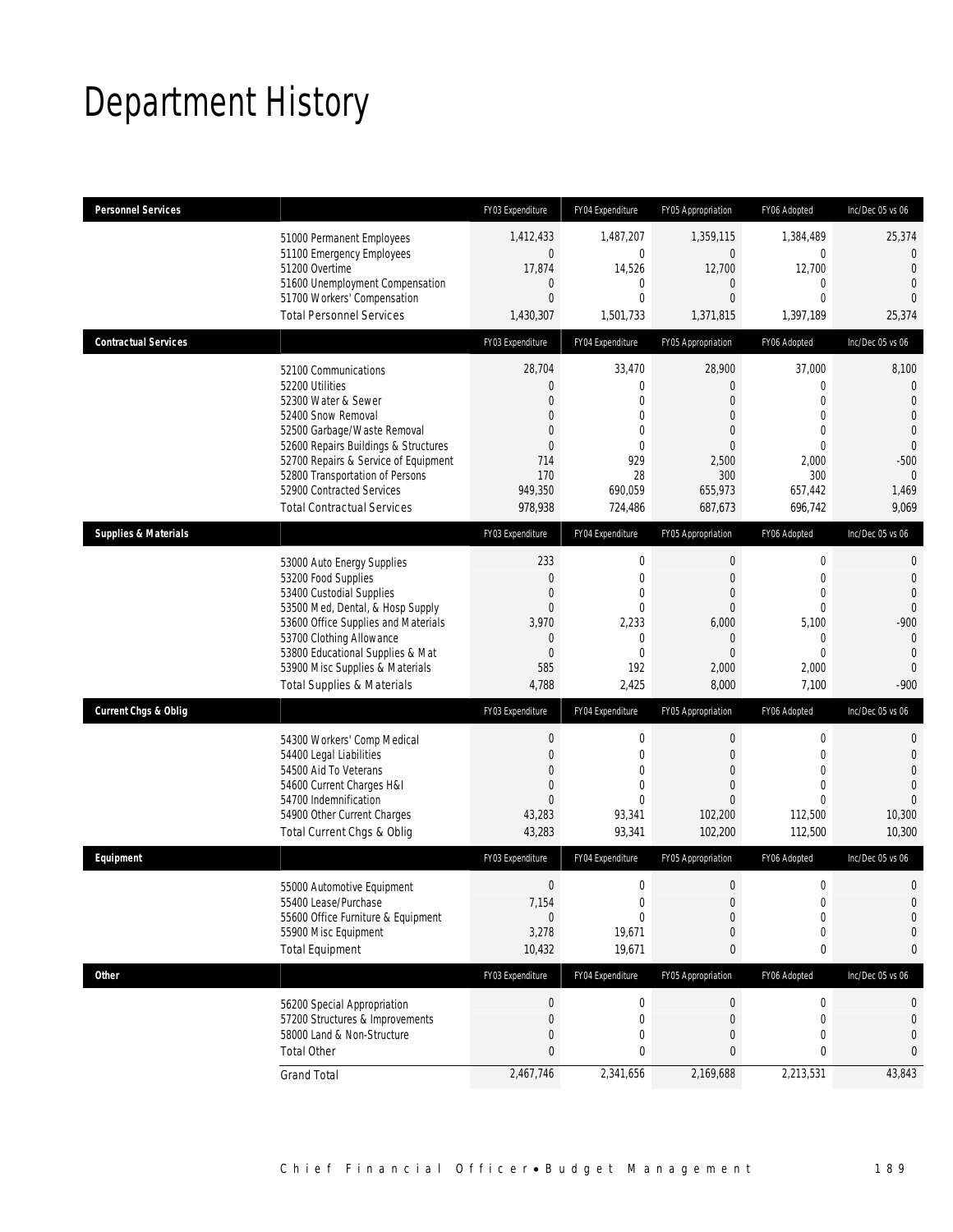# Department Personnel

| Title                      | Union<br>Code   | Grade | Position     | FY06 Salary | Title                        | Union<br>Code   | Grade | Position | FY06 Salary |
|----------------------------|-----------------|-------|--------------|-------------|------------------------------|-----------------|-------|----------|-------------|
|                            |                 |       |              |             |                              |                 |       |          |             |
| Supervisor-Budgets         | CDH             |       |              | 107,984     | <b>Budget Supervisor</b>     | MY <sub>0</sub> | 12    |          | 83,202      |
| <b>Executive Assistant</b> | <b>EXM</b>      | 12    |              | 99,430      | Senior Financial Manager     | MY <sub>0</sub> | 10    |          | 74,839      |
| <b>Executive Asst</b>      | <b>EXM</b>      | 10    | 4            | 354,761     | Pr Budget Analyst            | SE <sub>1</sub> | 9     |          | 83,425      |
| Pr Admin Asst              | <b>EXM</b>      |       |              | 48,741      | Sr DP Systems Analyst        | SE <sub>1</sub> | 9     |          | 83,425      |
| <b>Executive Asst</b>      | EX <sub>0</sub> | 10    | $\mathbf{1}$ | 63,344      | Prin Admin Assistant         | SE <sub>1</sub> | 8     |          | 77,663      |
| Admin Assistant            | SU4             | 16    |              | 48,181      | <b>Budget Policy Analyst</b> | MY <sub>0</sub> |       | 3        | 157,345     |
| <b>Admin Secretary</b>     | SU4             | 14    |              | 43,111      | Management Analyst           | SE <sub>1</sub> | 6     |          | 382,041     |
| Deputy Director            | MY0             | 14    |              | 91,867      | Sr Admin Analyst             | SE <sub>1</sub> | b     |          | 56,733      |
|                            |                 |       |              |             | <b>Total</b>                 |                 |       | 27       | 1,856,092   |
|                            |                 |       |              |             | <b>Adjustments</b>           |                 |       |          |             |
|                            |                 |       |              |             | <b>Differential Payments</b> |                 |       |          | $\theta$    |
|                            |                 |       |              |             | Other                        |                 |       |          | 23,598      |
|                            |                 |       |              |             | Chargebacks                  |                 |       |          | $-384,550$  |
|                            |                 |       |              |             | <b>Salary Savings</b>        |                 |       |          | $-110,651$  |

*FY06 Total Request 1,384,489*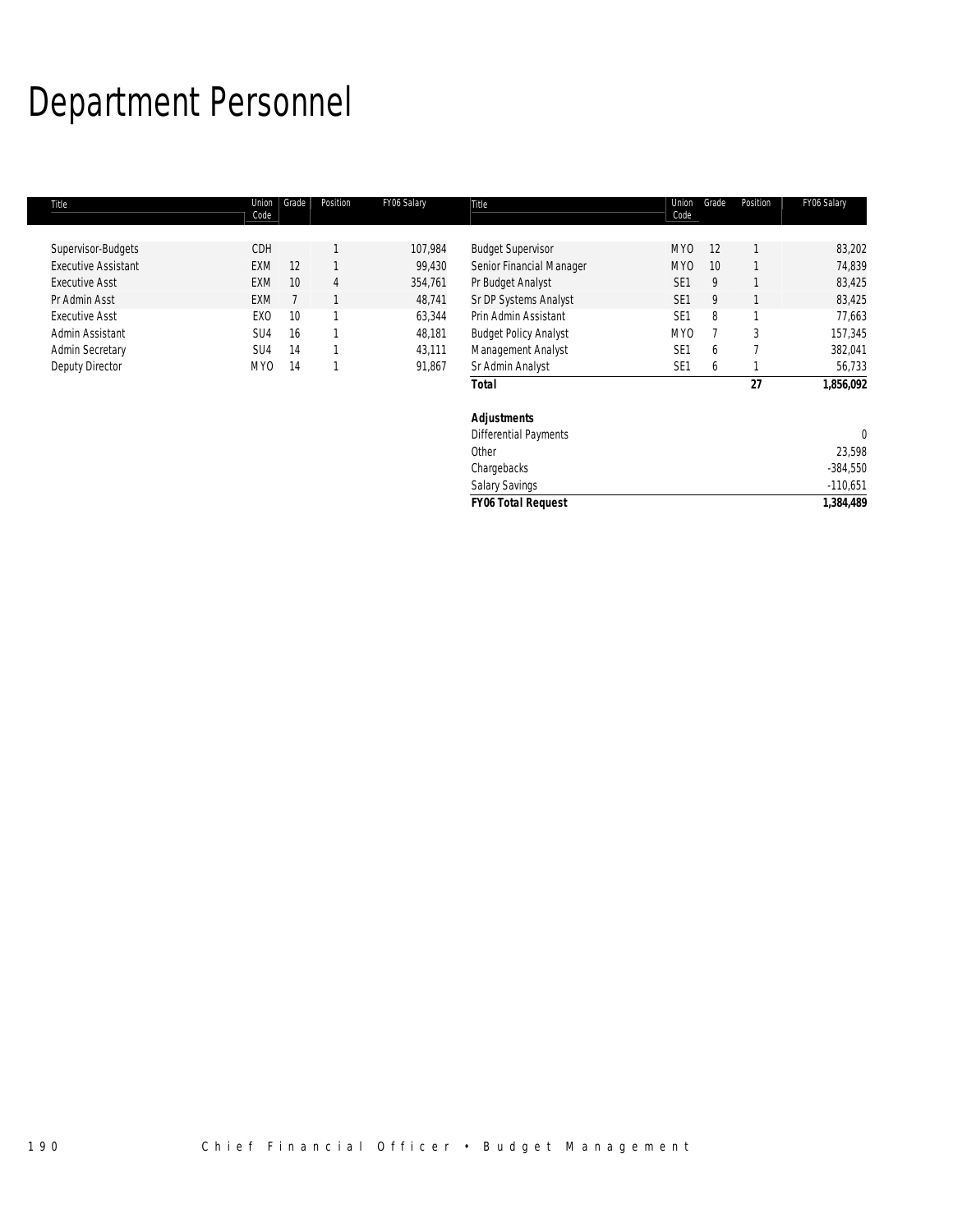# Program 1. Administration

## *Karen A. Connor, Manager Organization: 141100*

## *Program Description*

The Administration Program provides both overall direction and management to the Department, and support services such as internal budget preparation, personnel administration, MIS support and training, and internal report production.

## *Program Objectives*

• To maintain the operational efficiency of the department to support achievement of department objectives.

| <b>Program Outcomes</b>            |                                                              | Actual '03                           | Actual '04                      | Projected '05                   | <b>PLOS '06</b>                 |
|------------------------------------|--------------------------------------------------------------|--------------------------------------|---------------------------------|---------------------------------|---------------------------------|
|                                    | % of available regular hours worked                          | 98%                                  | 97%                             | 98%                             | 98%                             |
| <b>Selected Service Indicators</b> |                                                              | Actual '03                           | Actual '04                      | Approp '05                      | <b>Budget '06</b>               |
|                                    | Ouota<br>Personnel Services<br>Non Personnel<br><b>Total</b> | 8<br>576.450<br>965.638<br>1,542,088 | 523,056<br>769.298<br>1,292,354 | 537.019<br>720,673<br>1,257,692 | 585,250<br>723,042<br>1,308,292 |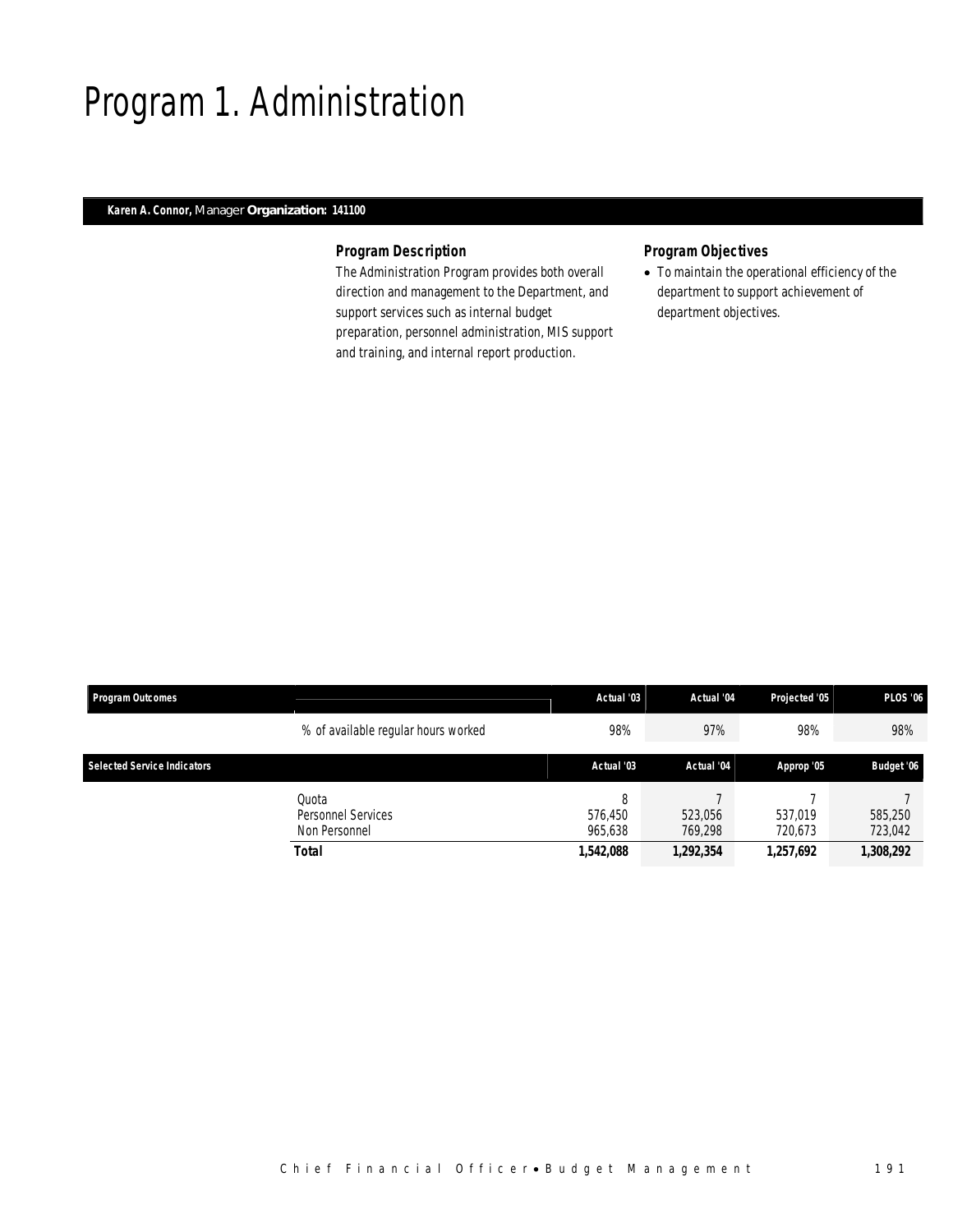# Program 2. Budget Formulation

## *Karen A. Connor, Manager Organization: 141200*

### *Program Description*

The Budget Formulation and Analysis Program is responsible for the development and implementation of the City's operating budget. Program staff analyze program and fiscal management issues throughout City government.

- To ensure a balanced budget that achieves its stated objectives.
- To implement a strategic planning process to effectively plan for capital and operating investments.
- To monitor departmental service delivery and its relationship to available financial resources.

| <b>Program Outcomes</b>            |                                                                                                                                                  | Actual '03             | Actual '04       | Projected '05    | <b>PLOS '06</b>        |
|------------------------------------|--------------------------------------------------------------------------------------------------------------------------------------------------|------------------------|------------------|------------------|------------------------|
|                                    | Balanced budget for ensuing fiscal year that<br>reflects a coordinated goals and budget process<br>submitted to City Council by second Wednesday |                        |                  |                  |                        |
|                                    | in April per City Charter<br>Monthly expenditure variance reports available<br>to city departments                                               | 10                     | 10               | 10               | 10 <sup>°</sup>        |
| <b>Selected Service Indicators</b> |                                                                                                                                                  | Actual '03             | Actual '04       | Approp '05       | Budget '06             |
|                                    |                                                                                                                                                  |                        |                  |                  |                        |
| Quota                              | <b>Personnel Services</b><br>Non Personnel                                                                                                       | 10<br>483.622<br>8,023 | 465.164<br>9,231 | 572.346<br>8,500 | 8<br>485,378<br>11,000 |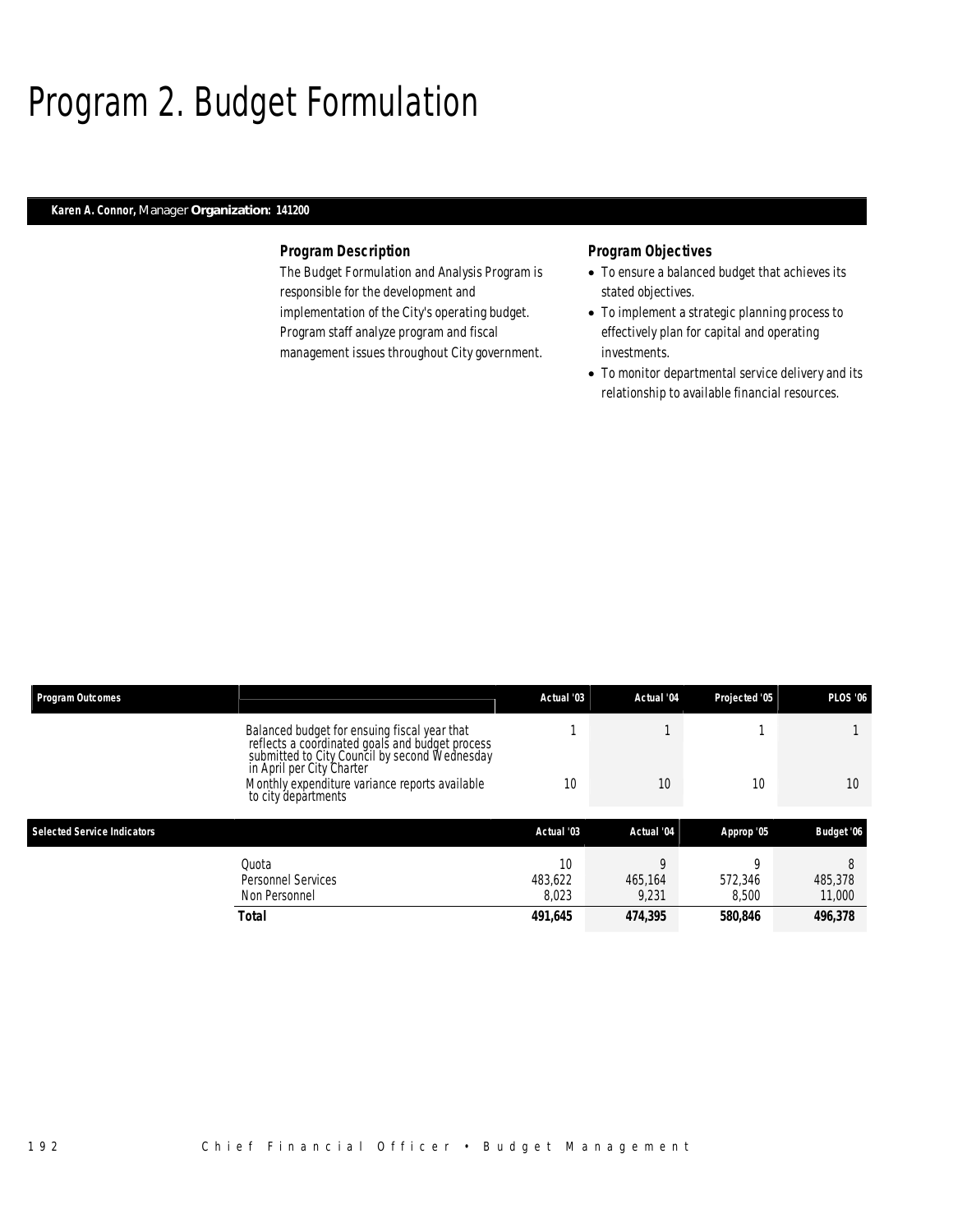## Program 3. Revenue Monitoring

## *Chris Giuliani, Manager Organization: 141300*

### *Program Description*

The Revenue Monitoring and Fiscal Analysis Program works to improve Boston's ability to deliver services by maximizing its revenue. The program also provides economic and fiscal analyses as an aid in fiscal decision-making by the Mayor, the Chief Financial Officer, and the Budget Director.

## *Program Objectives*

• To ensure a balanced budget that achieves its stated objectives.

| <b>Program Outcomes</b>            |                                                          | Actual '03                            | Actual '04                  | Projected '05               | <b>PLOS '06</b>             |
|------------------------------------|----------------------------------------------------------|---------------------------------------|-----------------------------|-----------------------------|-----------------------------|
|                                    | % by which actual revenues exceed actual<br>expenditures | .1%                                   | .2%                         | .4%                         | $1\%$                       |
| <b>Selected Service Indicators</b> |                                                          | Actual '03                            | Actual '04                  | Approp '05                  | Budget '06                  |
|                                    | Quota<br>Personnel Services<br>Non Personnel<br>Total    | $\sim$<br>155.271<br>2,866<br>158,137 | 161,007<br>3,688<br>164,694 | 163,830<br>2.900<br>166,730 | 176,249<br>3,700<br>179,949 |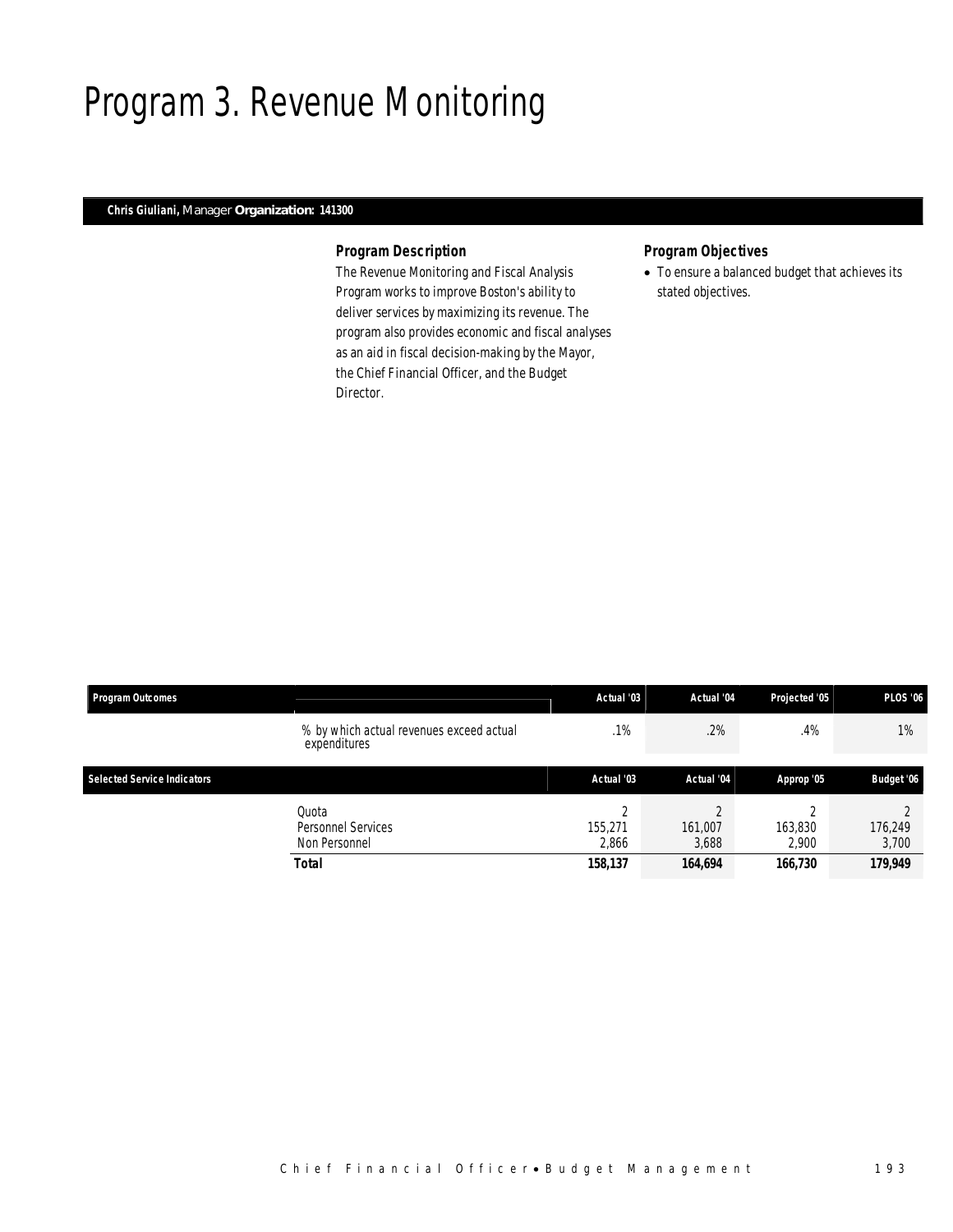# Program 4. Improving Management Project

### *Karen A. Connor, Manager Organization: 141400*

#### *Program Description*

The primary mission of the Improving Management Project is evaluating City programs and services to inform the allocation of resources. This program encourages organizational changes or operational improvements that increase the effectiveness or productivity of City departments. The program provides reliable, objective, and independent information to City managers about department performance and operations, assists in reviewing the effectiveness of service delivery, and identifies the extent to which programs overlap or duplicate one another. In addition, we assist departments and cabinets in establishing performance standards to determine the effectiveness of programs. The program also invests in department personnel through training.

- To plan, develop, and deliver training programs in response to needs to strengthen and upgrade workplace skills.
- To conduct accurate, objective, and independent analysis of City programs and services.

| <b>Program Outcomes</b>            |                                                                                              | Actual '03 | Actual '04 | Projected '05 | <b>PLOS '06</b> |
|------------------------------------|----------------------------------------------------------------------------------------------|------------|------------|---------------|-----------------|
|                                    | Program or service analyses completed                                                        |            |            |               |                 |
|                                    | Project benefits realized; corrective actions in<br>response to findings and recommendations |            |            |               |                 |
|                                    | Hours of continuing Professional Education<br>Training                                       | 0          | $\Omega$   | 39            | 10              |
|                                    |                                                                                              |            |            |               |                 |
| <b>Selected Service Indicators</b> |                                                                                              | Actual '03 | Actual '04 |               |                 |
|                                    |                                                                                              |            |            | Approp '05    | Budget '06      |
|                                    | Quota                                                                                        |            |            |               |                 |
|                                    | <b>Personnel Services</b>                                                                    |            |            | 2,500         | 59,732          |
|                                    | Non Personnel                                                                                | 3,177      | 267        | 4,400         | 3,700           |
|                                    | Total                                                                                        | 3,177      | 267        | 6,900         | 63,432          |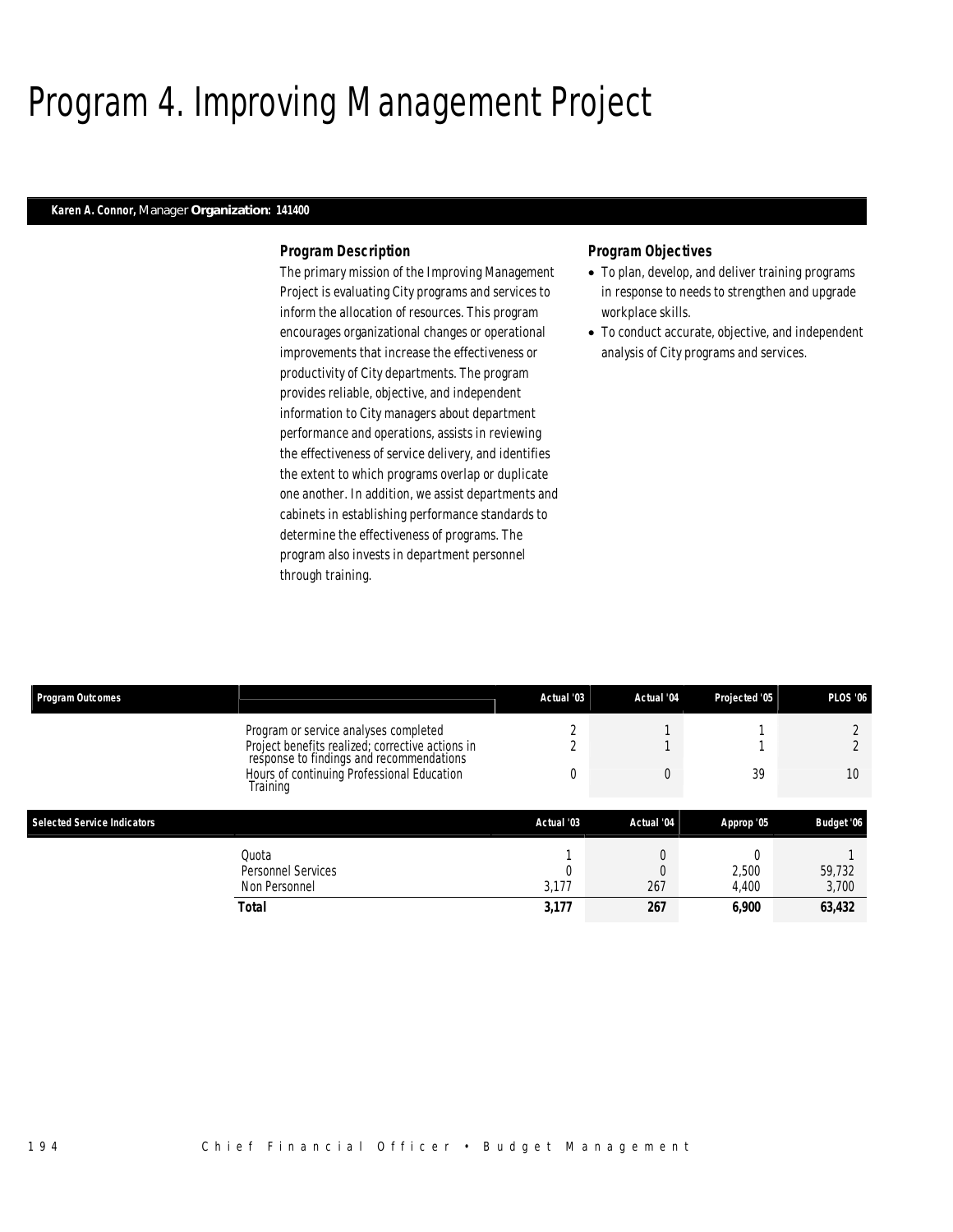# Program 5. Capital Budgeting

## *Roger McCarthy, Manager Organization: 141500*

### *Program Description*

The Capital Budgeting Program manages the capital plan of the City. It prepares a multi-year capital plan, oversees capital construction projects, equipment acquisitions, and contracts, and manages all capital fund appropriations and related revenue including bonds, and grants.

- To maintain debt service costs at 7% or less of operating budget expenditures.
- To ensure timely submission of the annual capital plan update.
- To effectively manage the capital appropriation system.

| <b>Program Outcomes</b>            |                                                             | Actual '03 | Actual '04 | Projected '05 | <b>PLOS '06</b> |
|------------------------------------|-------------------------------------------------------------|------------|------------|---------------|-----------------|
|                                    | Debt service costs as a % of operating<br>expenditures      | 7%         | 7%         | 6.20%         | 7%              |
|                                    | Submission of capital budget                                |            |            |               |                 |
|                                    | % of funds expended in accordance with bond<br>requirements | 100%       | 100%       | 100%          | 100%            |
|                                    | % of anticipated external revenue collected                 | 90%        | 90%        | 100%          | 90%             |
| <b>Selected Service Indicators</b> |                                                             | Actual '03 | Actual '04 | Approp '05    | Budget '06      |
|                                    | Quota                                                       | -          |            |               |                 |
|                                    | Personnel Services                                          | 87.893     | 284.525    | 22.170        | 19.514          |
|                                    | Non Personnel                                               | 4,871      | 5,729      | 5,400         | 6,900           |
|                                    | <b>Total</b>                                                | 92,764     | 290,254    | 27,570        | 26,414          |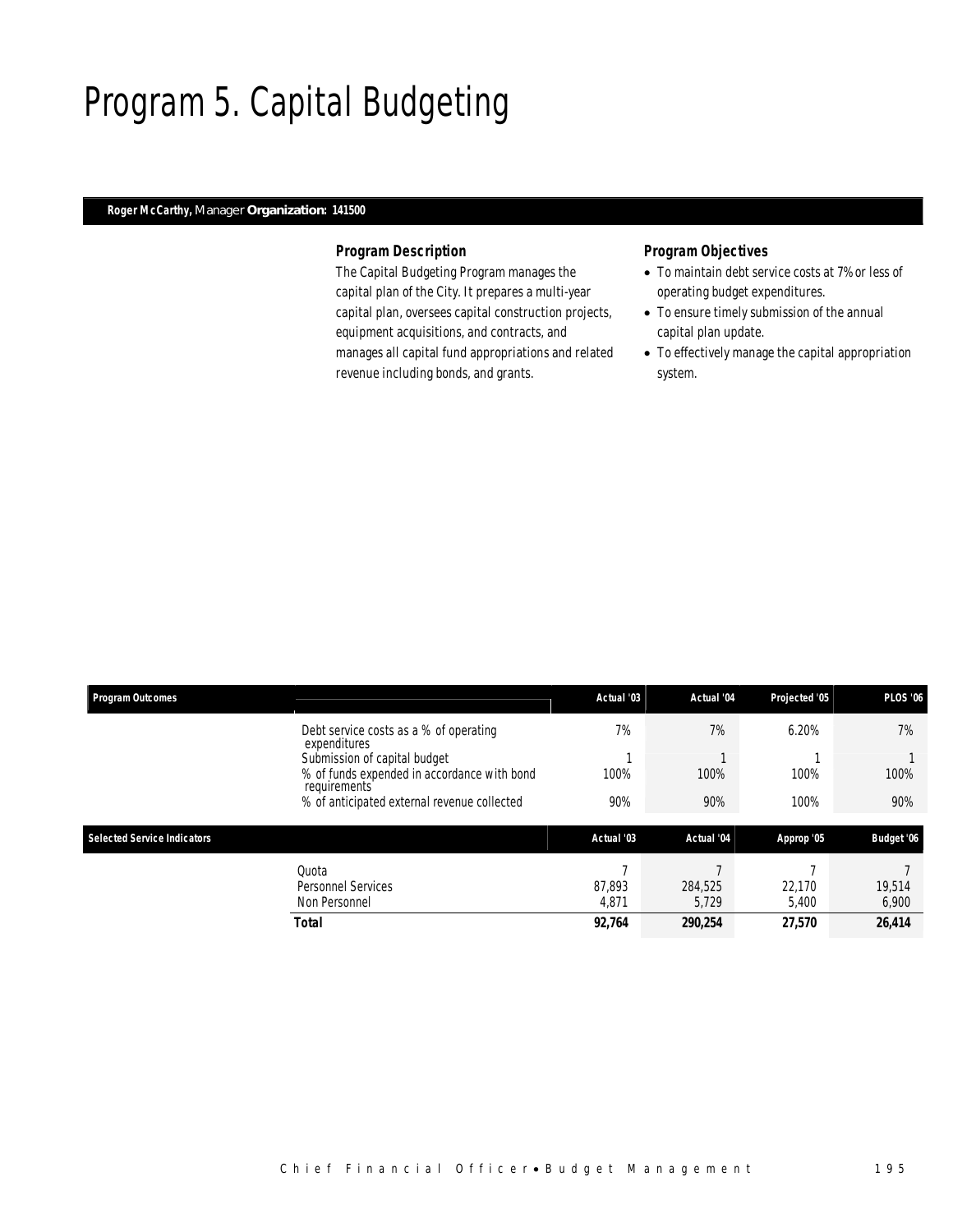# Program 6. Risk Management

## *Lynda Fraley, Manager Organization: 141600*

### *Program Description*

The Risk Management Program develops and implements the City's integrated risk financing program, which includes self-insurance and commercial policies. The program also assists other City departments in their efforts to minimize disruption of services due to accidental losses of human, financial and physical assets.

- To promote improved city-wide risk management efforts and lower related costs.
- To develop and implement city-wide risk financing strategy.

| <b>Program Outcomes</b>            |                                                                     | Actual '03                    | Actual '04                 | Projected '05    | <b>PLOS '06</b>  |
|------------------------------------|---------------------------------------------------------------------|-------------------------------|----------------------------|------------------|------------------|
|                                    | Risk related cost increases as a percentage of<br>medical inflation | 130%                          | 200%                       | 140%             | 150%             |
|                                    | City-wide risk management reviews or<br><i>improvements</i>         |                               |                            | $\overline{0}$   |                  |
|                                    | Risk financing strategy implemented                                 | 87%                           | 87%                        | 87%              | 87%              |
| <b>Selected Service Indicators</b> |                                                                     | Actual '03                    | Actual '04                 | Approp '05       | Budget '06       |
|                                    | Ouota<br><b>Personnel Services</b><br>Non Personnel                 | $\Omega$<br>127.071<br>52,864 | $\sim$<br>67.981<br>51,710 | 73.950<br>56,000 | 71,067<br>68,000 |
|                                    |                                                                     |                               |                            |                  |                  |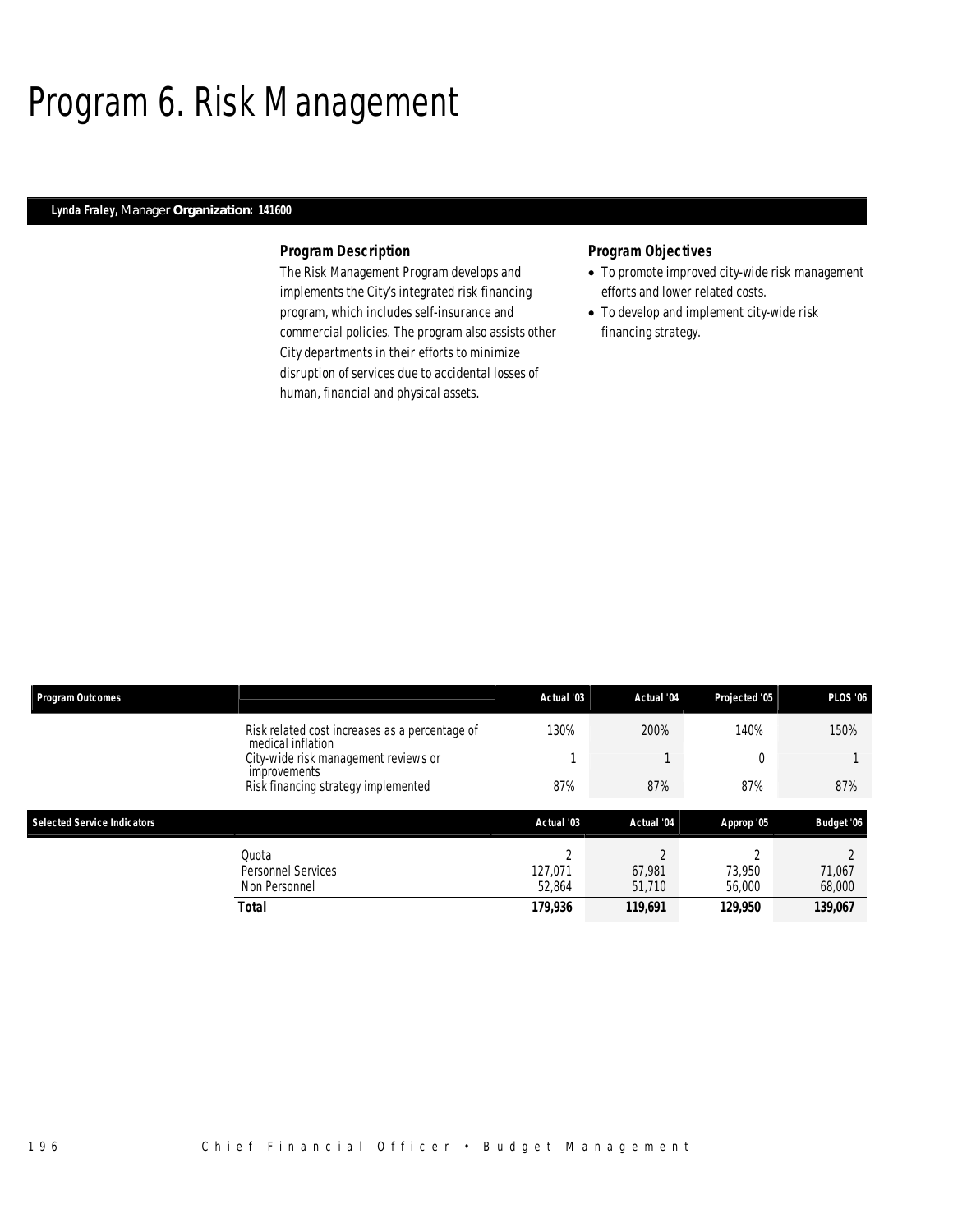## Budget Management Capital Budget

## *Overview*

The Office of Budget Management manages the capital budget of the City. This involves managing the capital request evaluation process, the review of available financial resources and the forecasting of capital expenditures.

## *FY06 Major Initiatives*

• The Office of Budget Management will begin preliminary planning for a comprehensive assessment of municipal capital assets. The study will examine how departments identify capital needs; how needs fit with operational objectives; how deferred maintenance affects department operations, service delivery and the capital budget; how legal and regulatory requirements impact the allocation of capital funds. In addition, the analysis will assess benefits and opportunities that may result from combined or multi-use facilities.

| Capital Budget Expenditures |                         | Total Actual '03 | Total Actual '04 | Estimated '05 Total Projected '06 |
|-----------------------------|-------------------------|------------------|------------------|-----------------------------------|
|                             |                         |                  |                  |                                   |
|                             | <b>Total Department</b> |                  |                  |                                   |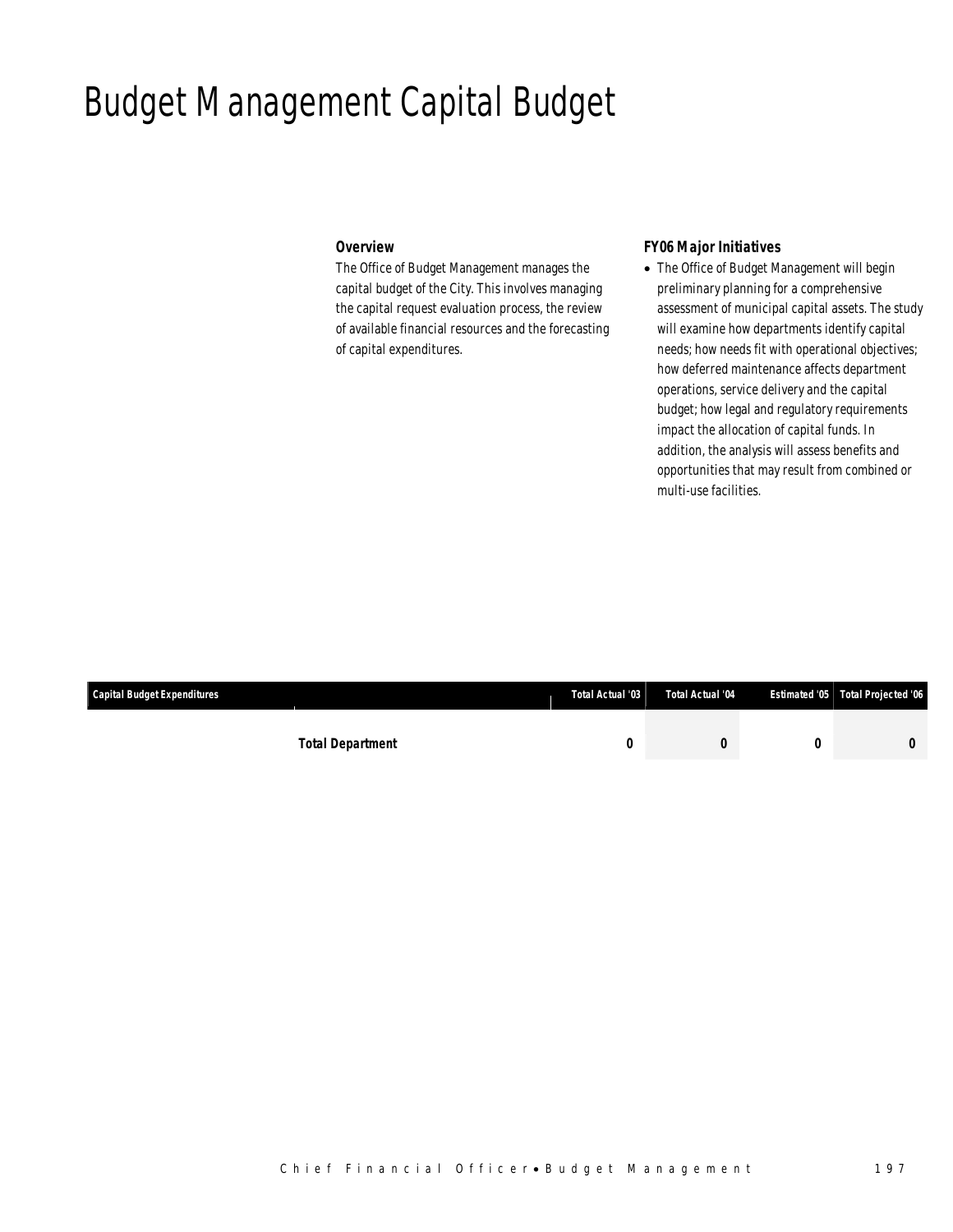# Budget Management Project Profiles

## *CAPITAL ASSET STUDY*

#### *Project Mission*

Initiate a comprehensive assessment of municipal capital assets. The assessment will include an evaluation of issues, affecting the management of the City's capital assets including the impact of deferred maintenance and changes in technology.

*Managing Department,* Office of Budget Management *Status,* To Be Scheduled *Location,* NA

#### *Authorizations*

|        |                                          |          |                  |             | Non Capital |          |
|--------|------------------------------------------|----------|------------------|-------------|-------------|----------|
| Source |                                          | Existing | FY <sub>06</sub> | Future      | Fund        | Total    |
|        | City Capital                             | 100,000  | 0                |             | 0           | 100,000  |
|        | Grants/Other                             |          | 0                |             |             | $\left($ |
| Total  |                                          | 100,000  | 0                | $\mathbf 0$ | $\theta$    | 100,000  |
|        | <b>Expenditures (Actual and Planned)</b> |          |                  |             |             |          |
|        |                                          | Thru     |                  |             |             |          |
| Source |                                          | 6/30/04  | <b>FY05</b>      | <b>FY06</b> | FY07-10     | Total    |
|        | City Capital                             | O        | 0                | 0           | 100,000     | 100,000  |
|        | Grants/Other                             | O        | 0                |             |             | $\Omega$ |
| Total  |                                          | 0        | $\theta$         | $\theta$    | 100,000     | 100,000  |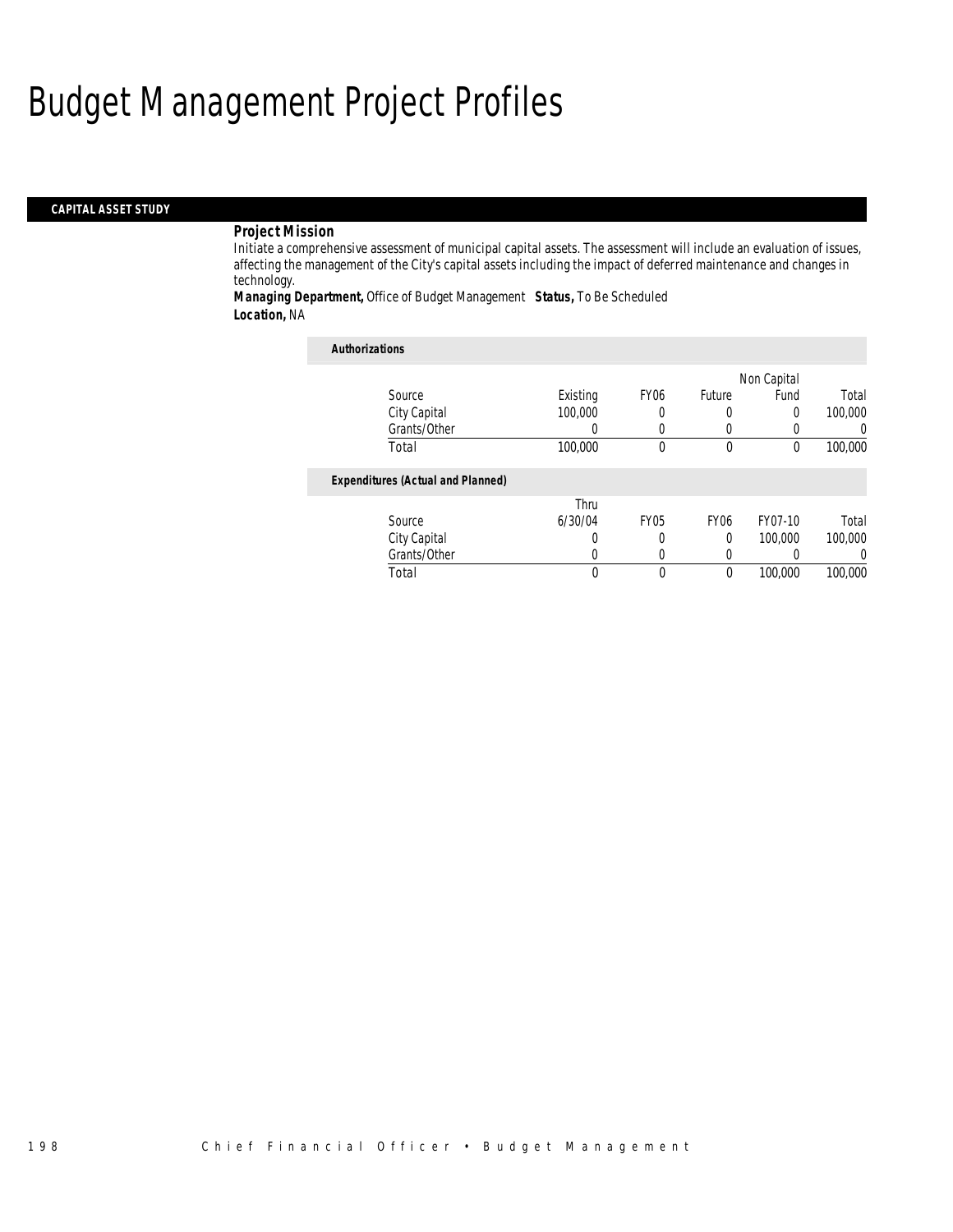# Execution of Courts Operating Budget

## *Appropriation: 333*

## *Department Mission*

The Execution of Courts appropriation provides for funding for settlements, awards, and court orders. These result from claims against the City of Boston and its agencies and employees for damages to persons or property. The appropriation also funds interest on tax abatements.

| <b>Operating Budget</b>            | Program Name               | Total Actual '03 | <b>Total Actual '04</b> | Total Approp '05 | Total Budget '06 |
|------------------------------------|----------------------------|------------------|-------------------------|------------------|------------------|
|                                    | <b>Execution of Courts</b> | 2,165,776        | 18.842.206              | 3,500,000        | 3,500,000        |
|                                    | <b>Total</b>               | 2,165,776        | 18,842,206              | 3,500,000        | 3,500,000        |
|                                    |                            |                  |                         |                  |                  |
|                                    |                            |                  |                         |                  |                  |
| <b>Selected Service Indicators</b> |                            | Actual '03       | Actual '04              | Approp '05       | Budget '06       |
|                                    | Personnel Services         | 0                |                         |                  |                  |
|                                    | Non Personnel              | 2,165,776        | 18,842,206              | 3,500,000        | 3,500,000        |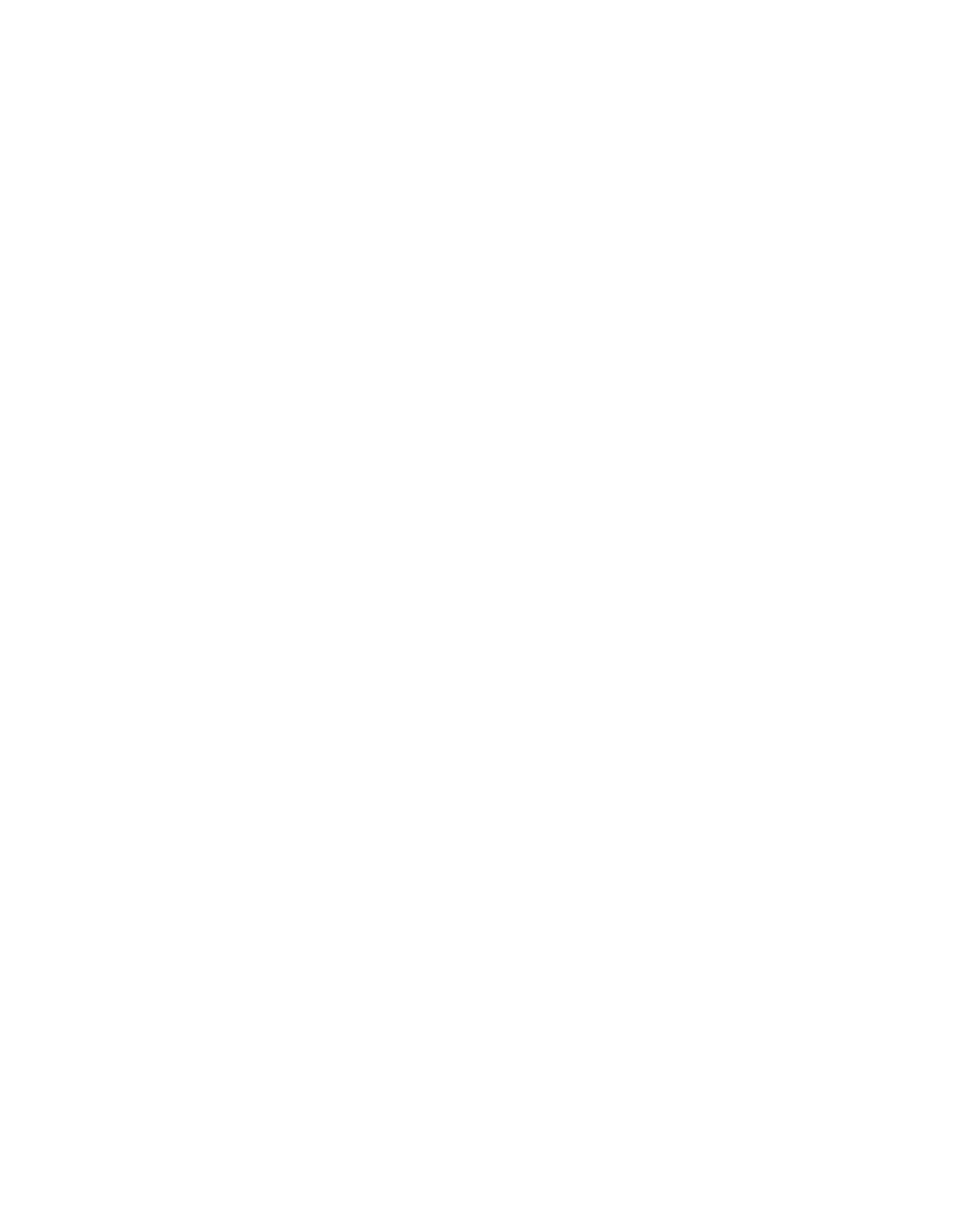### Medicare Payments Operating Budget

#### *Appropriation: 139*

#### *Department Mission*

The Medicare Payments appropriation supports federal regulations that extend mandatory Medicare coverage to municipal employees. Federal law requires the City of Boston and County of Suffolk to pay the Social Security Trust Fund a Medicare insurance premium amounting to 1.45% of an employee's salary up to \$125,000 for each employee hired after March 31, 1986. The Medicare Payments appropriation reflects the amount of this contribution. The City's payment is matched by an equal contribution from the employee.

| <b>Operating Budget</b>            | <b>Program Name</b>                 | Total Actual '03 | Total Actual '04 | Total Approp '05 | <b>Total Budget '06</b> |
|------------------------------------|-------------------------------------|------------------|------------------|------------------|-------------------------|
|                                    | Medicare Payments                   | 3,902,067        | 4,100,000        | 4,450,000        | 4,671,000               |
|                                    | <b>Total</b>                        | 3,902,067        | 4,100,000        | 4.450.000        | 4,671,000               |
| <b>Selected Service Indicators</b> |                                     | Actual '03       | Actual '04       | Approp '05       | Budget '06              |
|                                    | Personnel Services<br>Non Personnel | 3.902.067        | 4.100.000<br>G   | 4.450.000        | 4,671,000               |
|                                    | Total                               | 3,902,067        | 4,100,000        | 4,450,000        | 4,671,000               |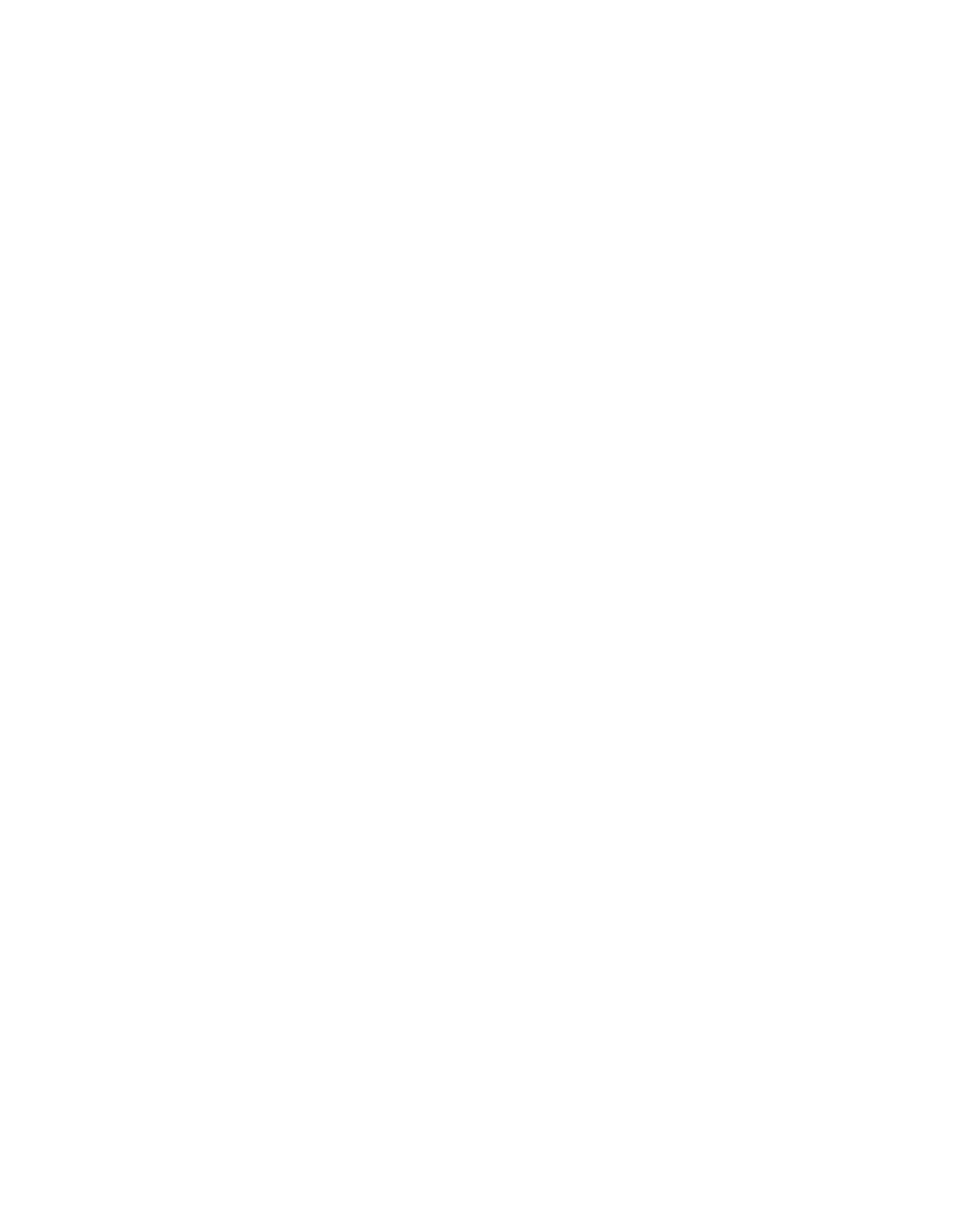### Pensions and Annuities - City Operating Budget

#### *Appropriation: 374*

#### *Department Mission*

The Pensions and Annuities appropriation funds the City's payments to retired City officials and employees who were not members of the contributory retirement systems. There are approximately 218 individuals currently in the City's non-contributory system. These are largely members who qualify under the Veteran's Retirement Law as being World War II veterans, having 30 years of service, and being employed prior to 1939. Also included are approximately 27 Police and Fire members who received special legislation retirements due to extreme workplace injuries.

| <b>Operating Budget</b>            | <b>Program Name</b>                        | Total Actual '03 | <b>Total Actual '04</b> | Total Approp '05 | Total Budget '06 |
|------------------------------------|--------------------------------------------|------------------|-------------------------|------------------|------------------|
|                                    | Pensions & Annuities - City                | 4,600,000        | 4,600,000               | 4,600,000        | 4,600,000        |
|                                    | Total                                      | 4,600,000        | 4,600,000               | 4.600.000        | 4,600,000        |
| <b>Selected Service Indicators</b> |                                            | Actual '03       | Actual '04              | Approp '05       | Budget '06       |
|                                    |                                            |                  |                         |                  |                  |
|                                    | <b>Personnel Services</b><br>Non Personnel | 4.600.000        | 4.600.000               | 4.600.000        | 4,600,000        |
|                                    | Total                                      | 4,600,000        | 4,600,000               | 4,600,000        | 4,600,000        |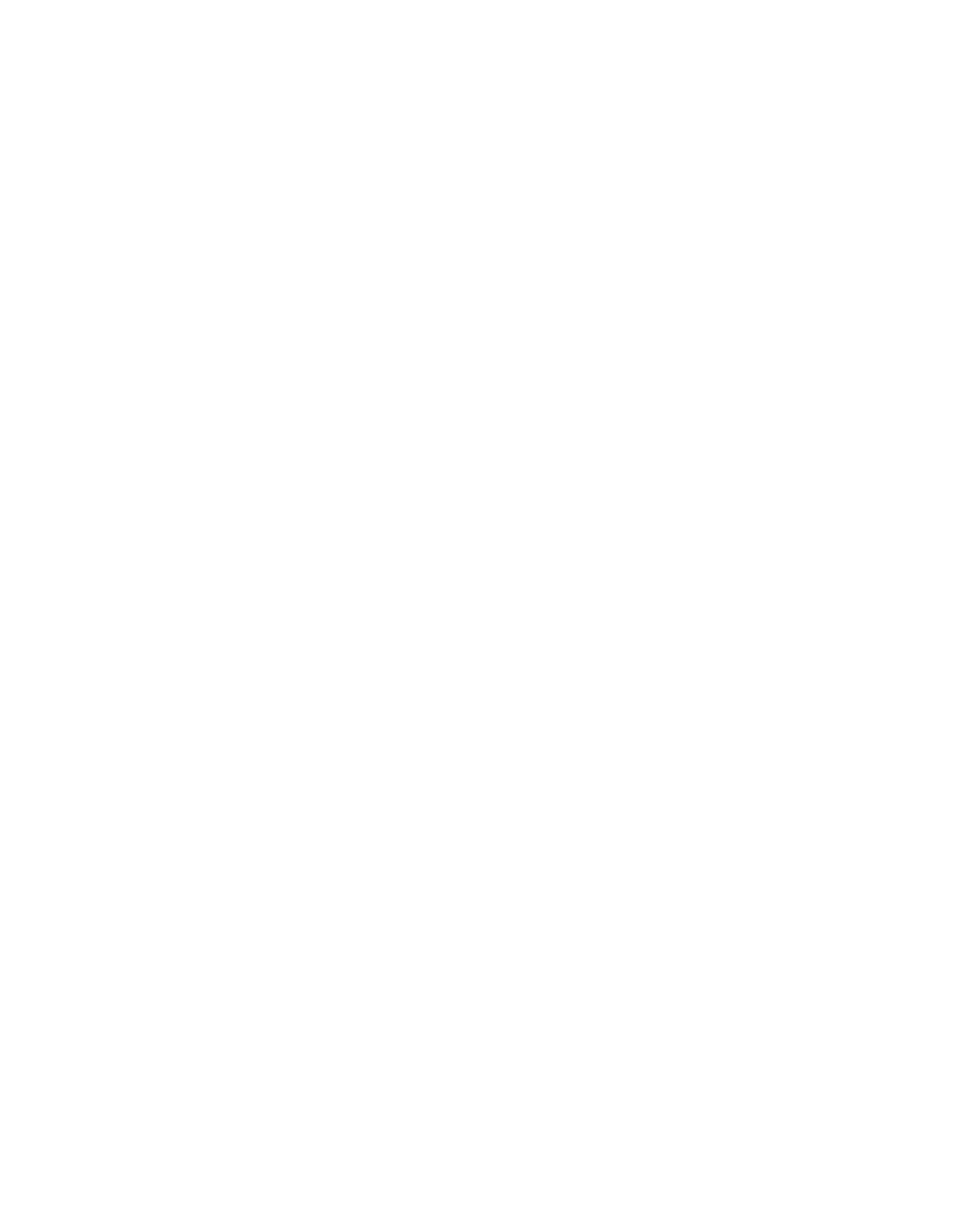### Pensions and Annuities - County Operating Budget

#### *Appropriation: 749*

#### *Department Mission*

The Pensions and Annuities appropriation funds the County's payments to retired County officials and employees who were not members of the contributory retirement systems. Individuals paid under this system are veterans of World War II, have 30 years of service, and were employed prior to 1939.

| <b>Operating Budget</b>            | Program Name                               | Total Actual '03 | Total Actual '04 | Total Approp '05 | Total Budget '06 |  |
|------------------------------------|--------------------------------------------|------------------|------------------|------------------|------------------|--|
|                                    | Pensions & Annuities - County              | 300,000          | 300,000          | 300,000          | 100,000          |  |
|                                    | <b>Total</b>                               | 300,000          | 300,000          | 300,000          | 100,000          |  |
|                                    |                                            |                  |                  |                  |                  |  |
| <b>Selected Service Indicators</b> |                                            | Actual '03       | Actual '04       | Approp '05       | Budget '06       |  |
|                                    | <b>Personnel Services</b><br>Non Personnel | 300,000<br>0     | 300,000<br>υ     | 300,000          | 100,000          |  |
|                                    | Total                                      | 300.000          | 300,000          | 300,000          | 100,000          |  |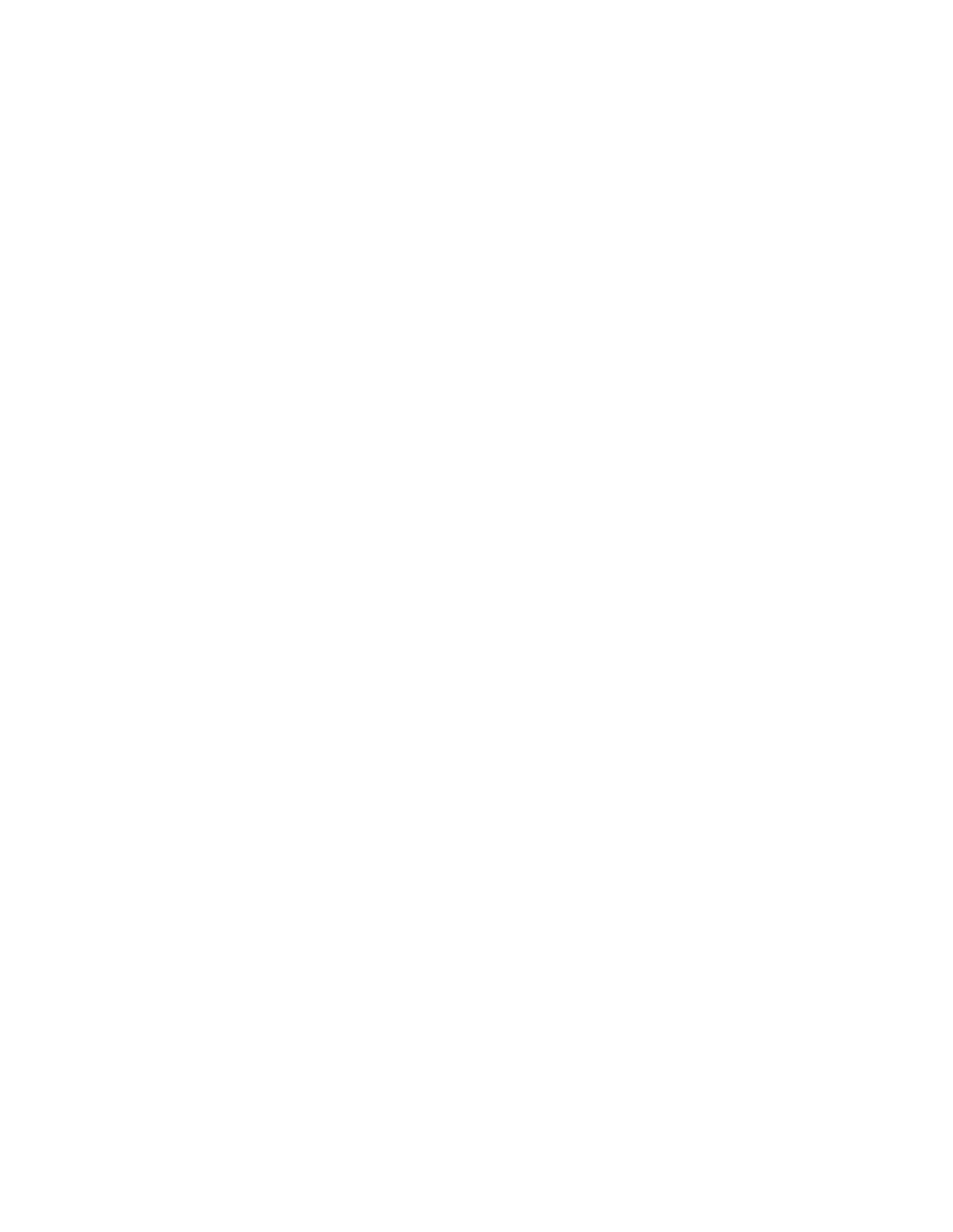# Purchasing Division Operating Budget

#### *William Hannon, Purchasing Agent Appropriation: 143*

#### *Department Mission*

The mission of the Purchasing Department is to purchase the best quality products at the lowest possible price and to deliver those products to City departments promptly. The Department is also responsible for surplus property, processing mail, providing copier service and publishing the City Record.

#### *FY06 Performance Objectives*

- To increase customer satisfaction with Purchasing Department services.
- To seek quality goods according to user department specifications.
- To deliver on departmental requests for goods as soon as possible.
- To produce copies at lower than commercially available costs.

| <b>Operating Budget</b>            | Program Name                                      | <b>Total Actual '03</b>       | <b>Total Actual '04</b>       | Total Approp '05              | <b>Total Budget '06</b>       |
|------------------------------------|---------------------------------------------------|-------------------------------|-------------------------------|-------------------------------|-------------------------------|
|                                    | Administration<br>Procurement<br>Central Services | 256.675<br>638.267<br>334,426 | 241.992<br>641.494<br>254,748 | 281,035<br>690,696<br>270.139 | 263,522<br>753,540<br>262,808 |
|                                    | <b>Total</b>                                      | 1,229,368                     | 1,138,234                     | 1,241,870                     | 1,279,870                     |
| <b>Selected Service Indicators</b> |                                                   | Actual '03                    | Actual '04                    | Approp '05                    | Budget '06                    |
|                                    | Personnel Services<br>Non Personnel               | 1.021.336<br>208.033          | 1,010,933<br>127,301          | 1.070.936<br>170,934          | 1,151,906<br>127,964          |
|                                    | Total                                             | 1,229,368                     | 1,138,234                     | 1,241,870                     | 1,279,870                     |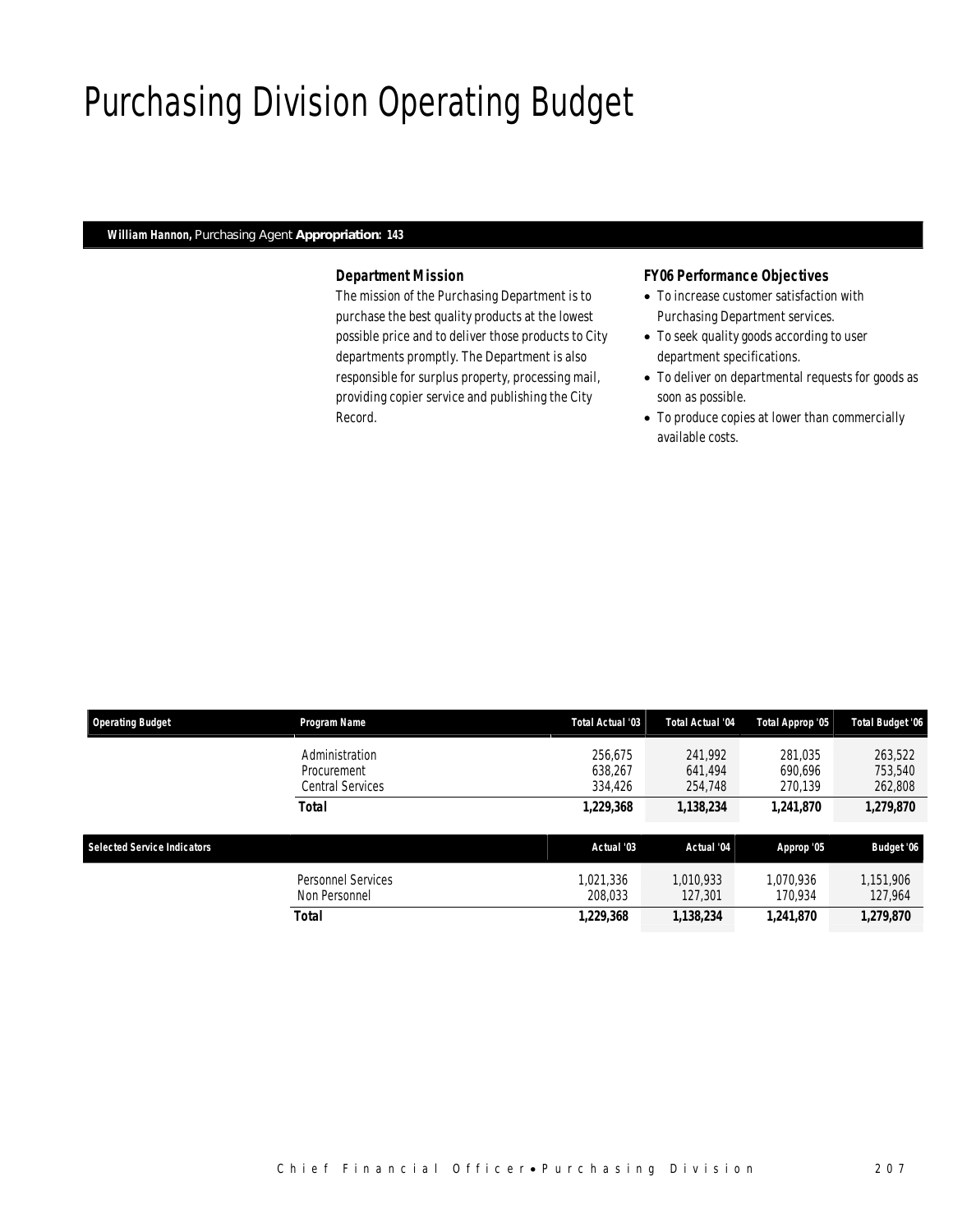# Purchasing Division Operating Budget



#### *Authorizing Statutes*

- Enabling Legislation, MGLA c. 41, s. 103.
- Duties of the Purchasing Agent, CBC Ord. 5, s. 1.8.
- Content and Sale, CBC ST. 2, s. 650.
- Uniform Procurement Act, MGLA c. 30B.

#### *Description of Services*

The Purchasing Department procures all supplies, materials, and equipment for City and County departments. The Department selects vendors through public bidding and processes purchase orders and contracts. The Central Services Unit ensures the efficient and economical disposal of all surplus City property excluding land and buildings, and processes and posts all outgoing, inter-office, and incoming mail. This unit also produces the City Record and operates the Copy Center.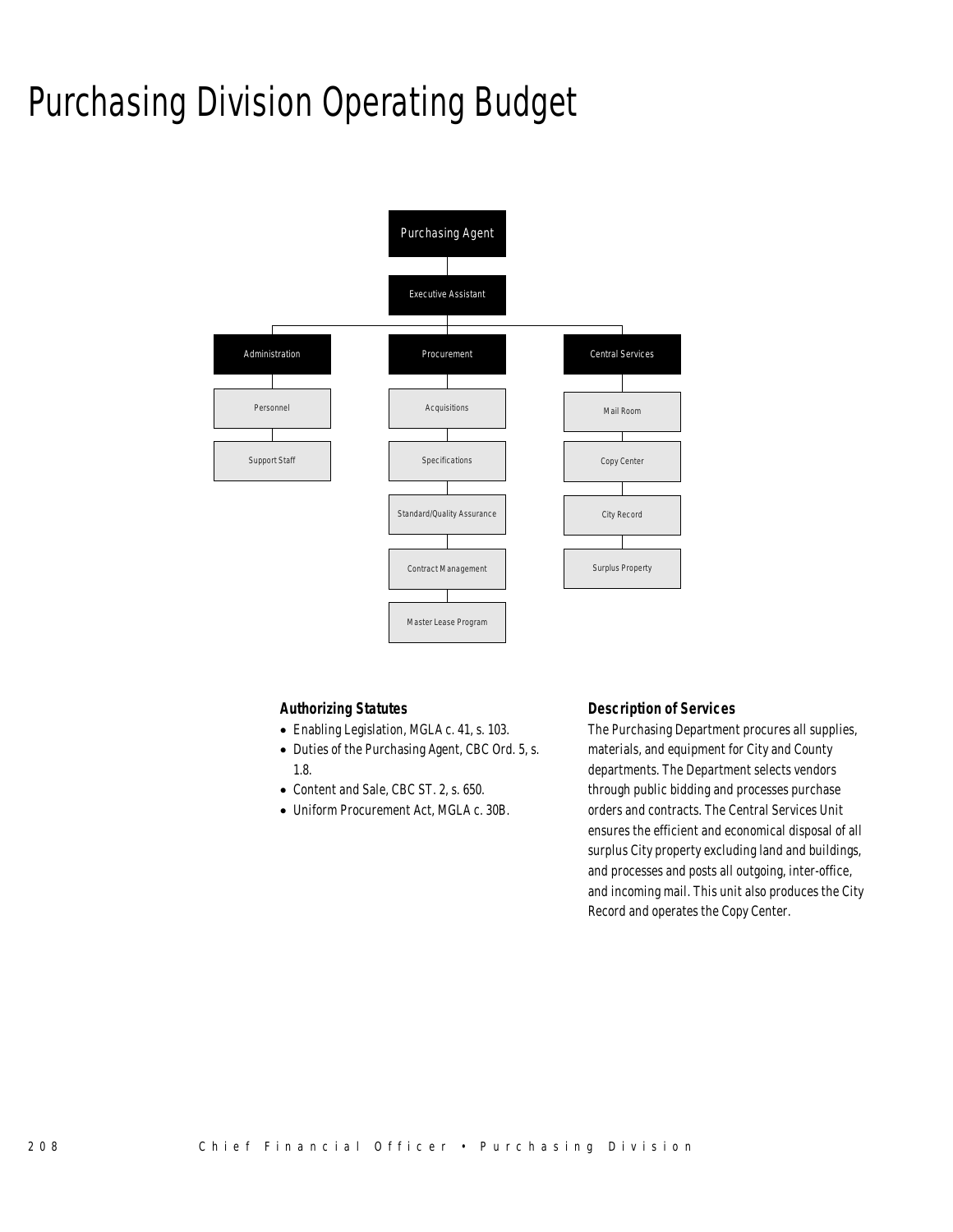### Department History

| <b>Personnel Services</b>       |                                       | FY03 Expenditure | FY04 Expenditure | FY05 Appropriation | FY06 Adopted     | Inc/Dec 05 vs 06 |
|---------------------------------|---------------------------------------|------------------|------------------|--------------------|------------------|------------------|
|                                 | 51000 Permanent Employees             | 1,017,785        | 1,009,529        | 1,070,436          | 1,151,406        | 80,970           |
|                                 | 51100 Emergency Employees             | $\mathbf 0$      | $\mathbf 0$      | $\overline{0}$     | $\theta$         | $\mathbf 0$      |
|                                 | 51200 Overtime                        | 3,551            | 1,404            | 500                | 500              | $\overline{0}$   |
|                                 | 51600 Unemployment Compensation       | 0                | $\mathbf 0$      | $\overline{0}$     | $\mathbf{0}$     | $\mathbf{0}$     |
|                                 | 51700 Workers' Compensation           | $\overline{0}$   | $\mathbf{0}$     | $\overline{0}$     | $\Omega$         | $\overline{0}$   |
|                                 | <b>Total Personnel Services</b>       | 1,021,336        | 1,010,933        | 1,070,936          | 1,151,906        | 80,970           |
| <b>Contractual Services</b>     |                                       | FY03 Expenditure | FY04 Expenditure | FY05 Appropriation | FY06 Adopted     | Inc/Dec 05 vs 06 |
|                                 | 52100 Communications                  | 16,701           | 17,018           | 15,852             | 16,512           | 660              |
|                                 | 52200 Utilities                       | $\mathbf{0}$     | $\mathbf{0}$     | 0                  | $\Omega$         | $\overline{0}$   |
|                                 | 52300 Water & Sewer                   | $\overline{0}$   | $\mathbf{0}$     | $\overline{0}$     | $\Omega$         | $\mathbf{0}$     |
|                                 | 52400 Snow Removal                    | $\mathbf{0}$     | $\mathbf{0}$     | $\overline{0}$     | $\Omega$         | $\mathbf{0}$     |
|                                 | 52500 Garbage/Waste Removal           | $\overline{0}$   | $\mathbf{0}$     | $\overline{0}$     | $\Omega$         | $\mathbf 0$      |
|                                 | 52600 Repairs Buildings & Structures  | $\Omega$         | $\Omega$         | $\Omega$           | $\Omega$         | $\overline{0}$   |
|                                 | 52700 Repairs & Service of Equipment  | 11,564           | 17,344           | 19,540             | 22,273           | 2,733            |
|                                 | 52800 Transportation of Persons       | $\mathbf{0}$     | $\mathbf{0}$     | $\overline{0}$     | $\mathbf{0}$     | $\theta$         |
|                                 | 52900 Contracted Services             | 62,079           | 33,629           | 27,252             | 27,252           | $\overline{0}$   |
|                                 | <b>Total Contractual Services</b>     | 90,344           | 67,991           | 62,644             | 66,037           | 3,393            |
| <b>Supplies &amp; Materials</b> |                                       | FY03 Expenditure | FY04 Expenditure | FY05 Appropriation | FY06 Adopted     | Inc/Dec 05 vs 06 |
|                                 | 53000 Auto Energy Supplies            | $\mathbf 0$      | $\mathbf 0$      | $\mathbf 0$        | $\mathbf 0$      | $\mathbf 0$      |
|                                 | 53200 Food Supplies                   | $\overline{0}$   | $\mathbf 0$      | $\mathbf 0$        | $\overline{0}$   | $\mathbf{0}$     |
|                                 | 53400 Custodial Supplies              | 0                | $\mathbf{0}$     | $\overline{0}$     | $\overline{0}$   | $\mathbf{0}$     |
|                                 | 53500 Med, Dental, & Hosp Supply      | $\overline{0}$   | $\mathbf{0}$     | $\overline{0}$     | $\overline{0}$   | $\mathbf 0$      |
|                                 | 53600 Office Supplies and Materials   | 13,615           | 12,615           | 10,300             | 12,032           | 1,732            |
|                                 | 53700 Clothing Allowance              | $\overline{0}$   | $\mathbf{0}$     | $\overline{0}$     | $\Omega$         | $\overline{0}$   |
|                                 | 53800 Educational Supplies & Mat      | $\overline{0}$   | $\mathbf{0}$     | $\overline{0}$     | $\mathbf{0}$     | $\mathbf{0}$     |
|                                 | 53900 Misc Supplies & Materials       | $\overline{0}$   | $\mathbf{0}$     | 0                  | $\Omega$         | $\overline{0}$   |
|                                 | <b>Total Supplies &amp; Materials</b> | 13,615           | 12,615           | 10,300             | 12,032           | 1,732            |
| <b>Current Chgs &amp; Oblig</b> |                                       | FY03 Expenditure | FY04 Expenditure | FY05 Appropriation | FY06 Adopted     | Inc/Dec 05 vs 06 |
|                                 | 54300 Workers' Comp Medical           | 0                | 0                | $\theta$           | $\mathbf 0$      | 0                |
|                                 | 54400 Legal Liabilities               | $\overline{0}$   | $\mathbf{0}$     | $\overline{0}$     | $\Omega$         | $\mathbf{0}$     |
|                                 | 54500 Aid To Veterans                 | $\overline{0}$   | $\mathbf{0}$     | $\overline{0}$     | 0                | $\mathbf{0}$     |
|                                 | 54600 Current Charges H&I             | $\overline{0}$   | $\mathbf{0}$     | $\Omega$           | $\Omega$         | $\theta$         |
|                                 | 54700 Indemnification                 | $\overline{0}$   | $\theta$         | $\Omega$           | $\Omega$         | $\theta$         |
|                                 | 54900 Other Current Charges           | 3,268            | 1,870            | 2,240              | 2,627            | 387              |
|                                 | Total Current Chgs & Oblig            | 3,268            | 1,870            | 2,240              | 2,627            | 387              |
| Equipment                       |                                       | FY03 Expenditure | FY04 Expenditure | FY05 Appropriation | FY06 Adopted     | Inc/Dec 05 vs 06 |
|                                 | 55000 Automotive Equipment            | $\boldsymbol{0}$ | $\boldsymbol{0}$ | $\overline{0}$     | $\boldsymbol{0}$ | 0                |
|                                 | 55400 Lease/Purchase                  | 35,366           | 32,674           | 34,598             | 34,598           | $\bf{0}$         |
|                                 | 55600 Office Furniture & Equipment    | 0                | $\mathbf{0}$     | $\Omega$           | 0                | $\theta$         |
|                                 | 55900 Misc Equipment                  | 53,807           | $\mathbf 0$      | 5,152              | 6,670            | 1,518            |
|                                 | <b>Total Equipment</b>                | 89,173           | 32,674           | 39,750             | 41,268           | 1,518            |
| <b>Other</b>                    |                                       | FY03 Expenditure | FY04 Expenditure | FY05 Appropriation | FY06 Adopted     | Inc/Dec 05 vs 06 |
|                                 | 56200 Special Appropriation           | 11,632           | 12,150           | 56,000             | 6,000            | $-50,000$        |
|                                 | 57200 Structures & Improvements       | 0                | $\boldsymbol{0}$ | 0                  | 0                | $\overline{0}$   |
|                                 | 58000 Land & Non-Structure            | $\overline{0}$   | $\mathbf{0}$     | 0                  | 0                | $\overline{0}$   |
|                                 | <b>Total Other</b>                    | 11,632           | 12,150           | 56,000             | 6,000            | $-50,000$        |
|                                 | <b>Grand Total</b>                    | 1,229,368        | 1,138,233        | 1,241,870          | 1,279,870        | 38,000           |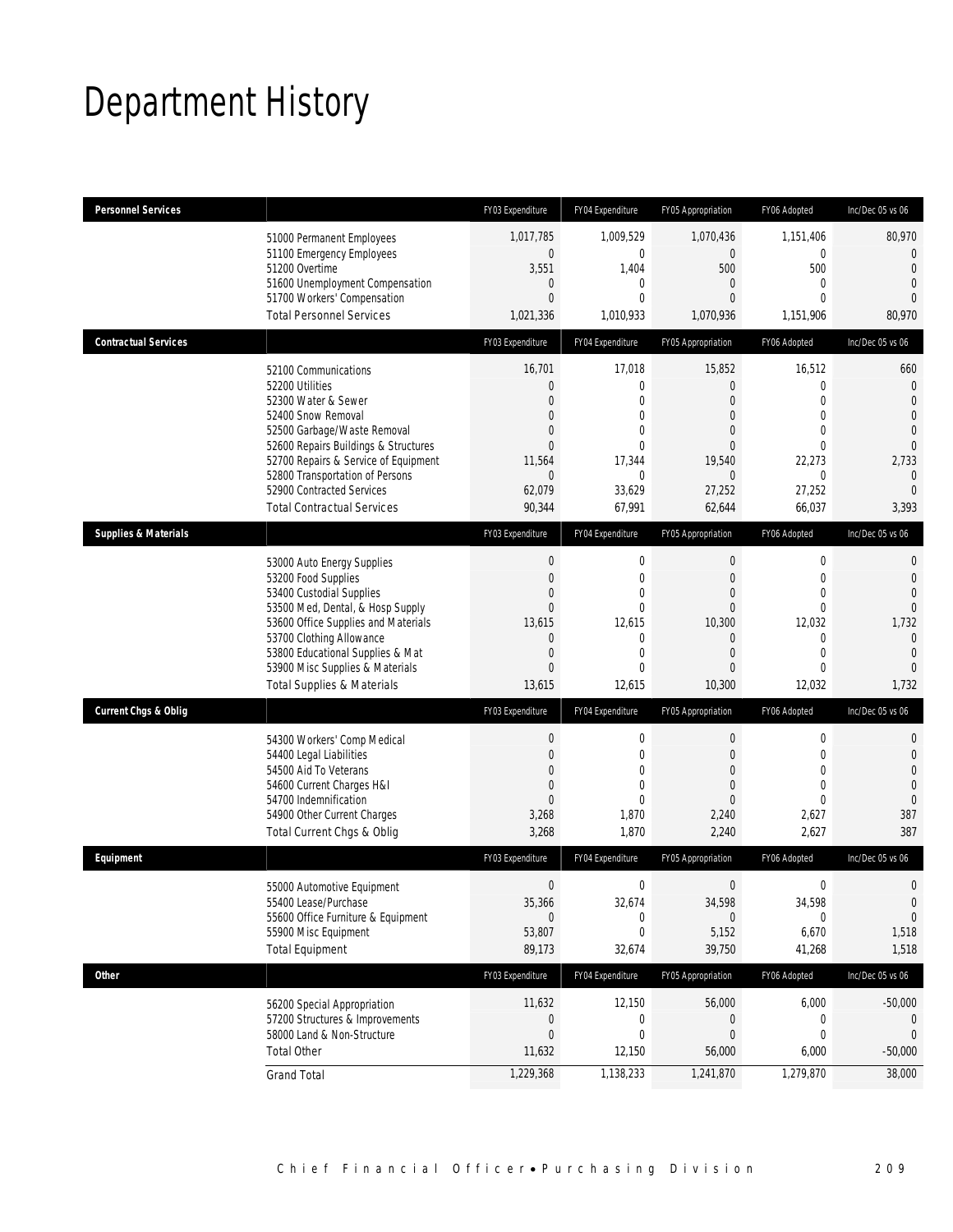# Department Personnel

| Title                       | Union<br>Code   | Grade | Position       | FY06 Salary | Title                        | Union<br>Code   | Grade | Position       | FY06 Salary  |
|-----------------------------|-----------------|-------|----------------|-------------|------------------------------|-----------------|-------|----------------|--------------|
| Purchasing Agent            | CDH             |       |                | 111,224     | Admin Analyst                | SU4             | 14    |                | 39,334       |
| <b>Executive Asst</b>       | EXM             | 11    |                | 95,802      | <b>Assistant Buyer</b>       | SU4             | 12    |                | 32,118       |
| Admin Assistant             | SU4             | 17    |                | 56,733      | Prin Acct Clerk              | SU <sub>4</sub> | 10    |                | 30,883       |
| Senior Buyer                | SU4             | 17    | 3              | 170,198     | Asst Purchasing Agent        | SE <sub>1</sub> | 9     | $\overline{2}$ | 166,850      |
| Buyer/Purchasing            | SU <sub>4</sub> | 16    | $\overline{2}$ | 102,866     | Prin Admin Assistant         | SE <sub>1</sub> | 8     | 1              | 77,663       |
| Admin Assistant             | SU <sub>4</sub> | 15    | $\overline{2}$ | 84,528      | Senior Admin Analyst         | SE <sub>1</sub> | 6     |                | 64,644       |
| Mailroom Equipment Operator | SU4             | 15    | $\mathbf{1}$   | 35,776      | Admin Assistant              | SE <sub>1</sub> | 5     |                | 59,308       |
|                             |                 |       |                |             | Sr Admin Assistant           | SE <sub>1</sub> | 5     |                | 59,308       |
|                             |                 |       |                |             | Total                        |                 |       | 20             | 1,187,235    |
|                             |                 |       |                |             | <b>Adjustments</b>           |                 |       |                |              |
|                             |                 |       |                |             | <b>Differential Payments</b> |                 |       |                | $\mathbf{0}$ |
|                             |                 |       |                |             | Other                        |                 |       |                | 22,171       |
|                             |                 |       |                |             | Chargebacks                  |                 |       |                | $-58,000$    |
|                             |                 |       |                |             | <b>Salary Savings</b>        |                 |       |                | $\mathbf{0}$ |
|                             |                 |       |                |             | <b>FY06 Total Request</b>    |                 |       |                | 1,151,406    |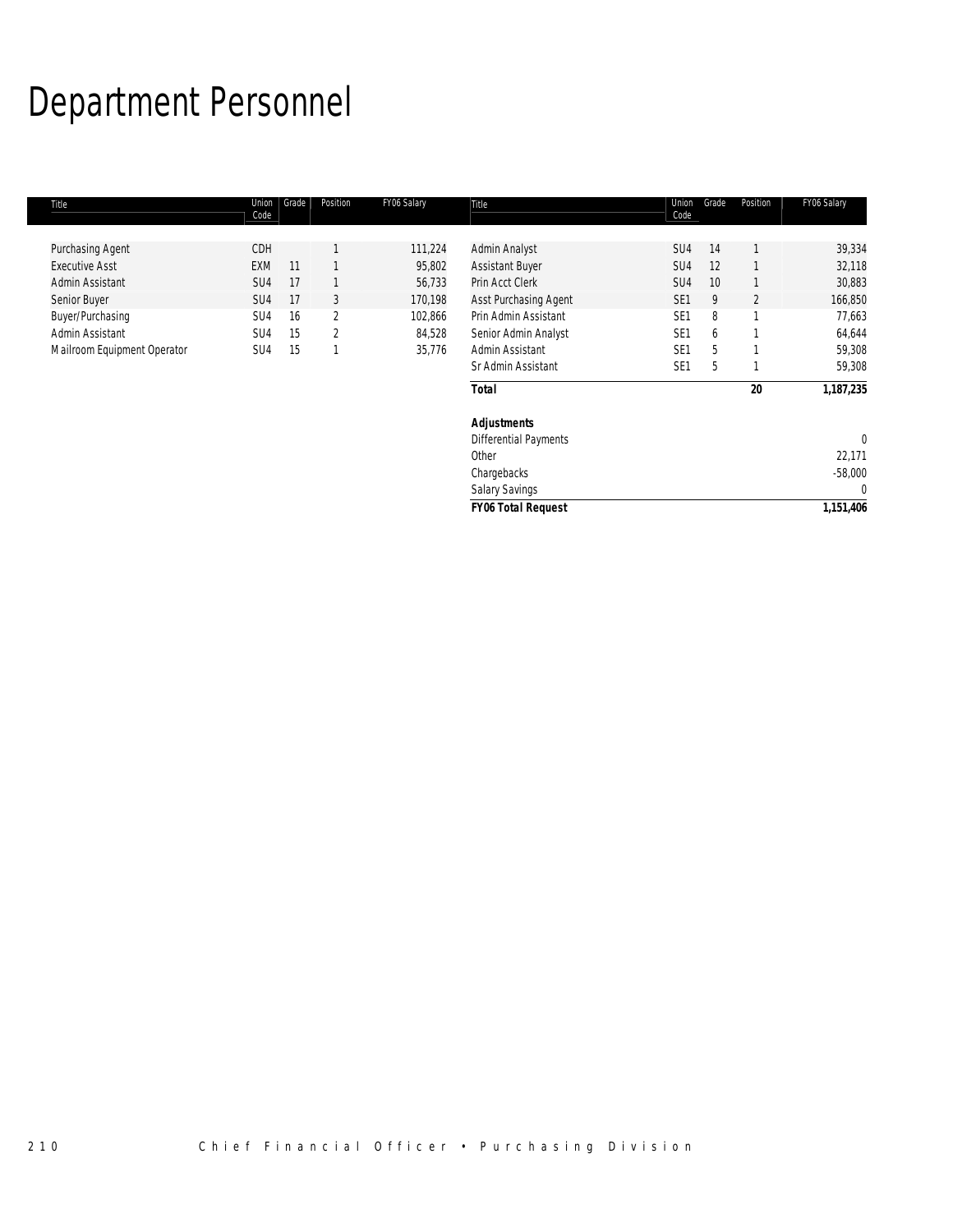### Program 1. Administration

#### *Barry Fadden, Manager Organization: 143100*

#### *Program Description*

The Administration Program provides administrative, fiscal and human resource support to the Department.

#### *Program Objectives*

• To increase customer satisfaction with Purchasing Department services.

| <b>Program Outcomes</b>            |                                                                     | Actual '03             | Actual '04             | Projected '05     | <b>PLOS '06</b>   |  |
|------------------------------------|---------------------------------------------------------------------|------------------------|------------------------|-------------------|-------------------|--|
|                                    | % of user departments that rate purchasing<br>services satisfactory | 100%                   | 100%                   | 100%              | 100%              |  |
| <b>Selected Service Indicators</b> |                                                                     | Actual '03             | Actual '04             | Approp '05        | Budget '06        |  |
|                                    | Quota<br>Personnel Services<br>Non Personnel                        | 3<br>217,174<br>39.501 | C<br>221,665<br>20,327 | 227,565<br>53.470 | 211,009<br>52,513 |  |
|                                    | Total                                                               | 256,675                | 241,992                | 281,035           | 263,522           |  |
|                                    | Departments satisfied<br>Departments surveyed                       | 34<br>34               | 34<br>34               | 34<br>34          | 36<br>36          |  |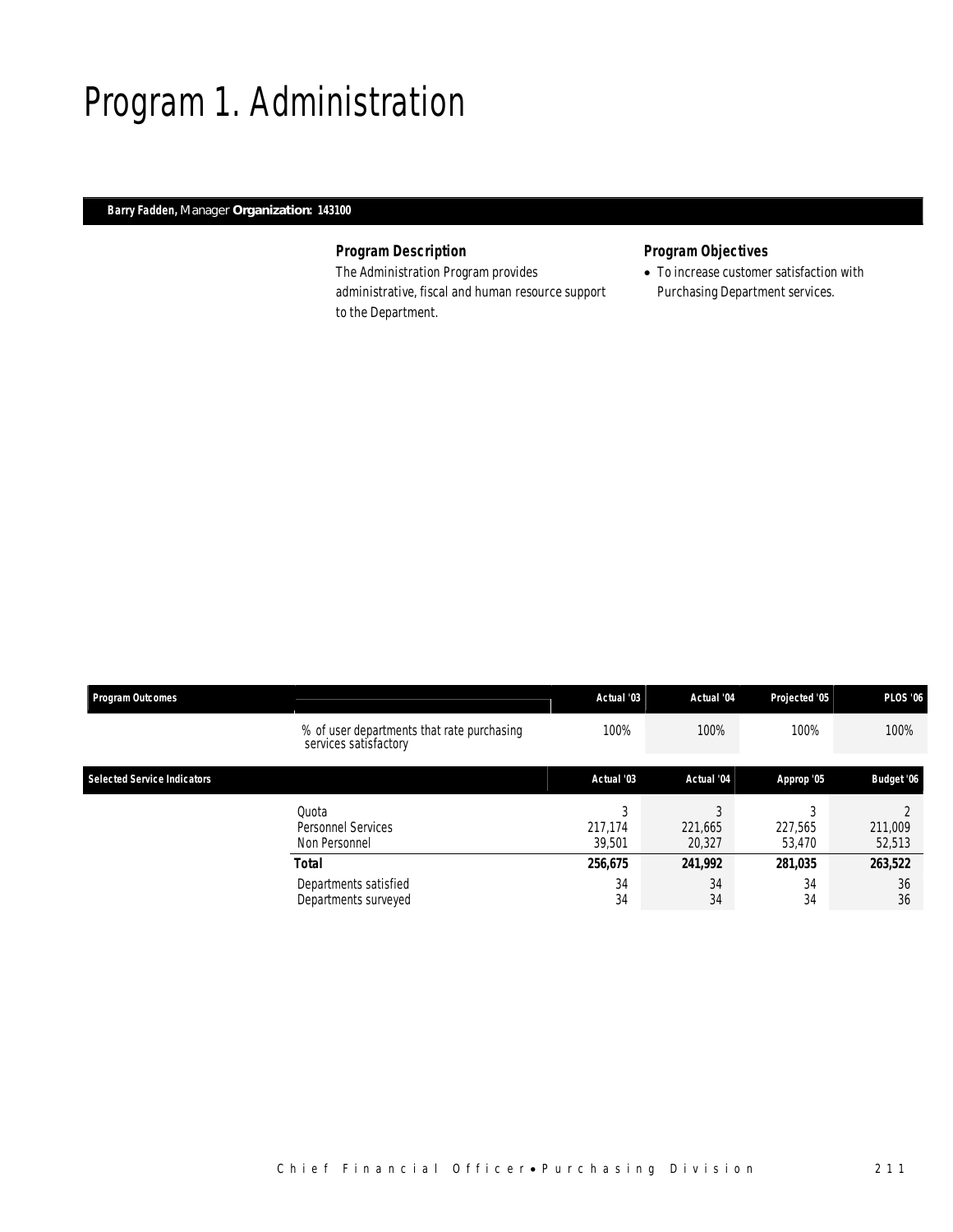### Program 2. Procurement

#### *John Shea, Vincent Caiani, Managers Organization: 143200*

#### *Program Description*

The Procurement Program procures goods and materials for use by City departments. This program selects vendors through the public bid process, and initiates purchase orders and contracts consistent with appropriateness of cost, quality, delivery requirements, and vendor service. The program maintains the major vendor account for the City's Copier Lease/Purchase Program.

#### *Program Objectives*

- To seek the lowest possible price by increasing competition among vendors.
- To seek quality goods according to user department specifications.
- To increase items purchased through a purchase contract.
- To deliver on departmental requests for goods as soon as possible.

| <b>Program Outcomes</b>            |                                                                                                                              | Actual '03 | Actual '04 | Projected '05 | <b>PLOS '06</b> |
|------------------------------------|------------------------------------------------------------------------------------------------------------------------------|------------|------------|---------------|-----------------|
|                                    | % of requisition items purchased on contract<br>% of deliveries meeting user department's<br>satisfaction and specifications | 72%<br>97% | 70%<br>97% | 67%<br>100%   | 70%<br>100%     |
|                                    | Days elapsed between requisition receipt and<br>date of PO dispatch from department                                          | 6.17       | 3.15       | 5             | 5               |
|                                    | City Record subscriptions.                                                                                                   |            | 220        | 185           | 180             |
|                                    |                                                                                                                              |            |            |               |                 |
| <b>Selected Service Indicators</b> |                                                                                                                              | Actual '03 | Actual '04 | Approp '05    | Budget '06      |
|                                    | Quota                                                                                                                        | 12         | 12         | 12            | 13              |
|                                    | Personnel Services                                                                                                           | 626.991    | 633,786    | 679.956       | 737,233         |
|                                    | Non Personnel                                                                                                                | 11.277     | 7.707      | 10.740        | 16,307          |
|                                    | Total                                                                                                                        | 638,267    | 641,494    | 690,696       | 753,540         |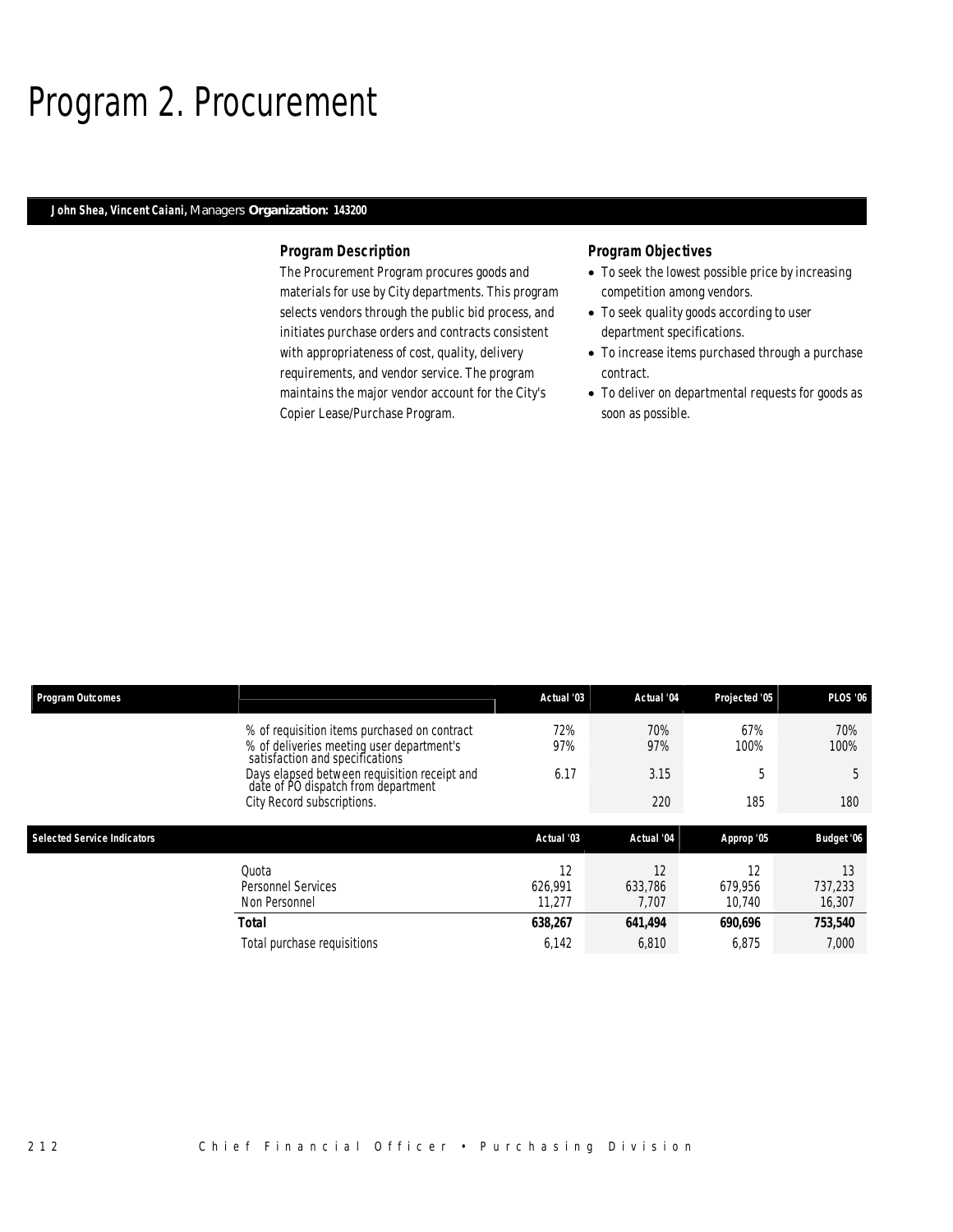### Program 3. Central Services

#### *Francis Duggan, Manager Organization: 143300*

#### *Program Description*

The Central Services Program provides mail service, document reproduction service, disposal of surplus property, and publishing of the City Record. This program is responsible for handling all incoming and outgoing mail for departments within City Hall. It provides a large volume and fast copy reproduction service through its Copy Center. The Surplus Property Unit ensures the efficient and economical disposal of all the City's surplus property excluding land and buildings. This program is responsible for publishing, distribution, billing, and marketing of the City Record.

#### *Program Objectives*

• To produce copies at lower than commercially available costs.

| <b>Program Outcomes</b>            |                                                             | Actual '03              | Actual '04        | Projected '05      | <b>PLOS '06</b>   |
|------------------------------------|-------------------------------------------------------------|-------------------------|-------------------|--------------------|-------------------|
|                                    | In-house copying costs as a % of commercial<br>copy prices  | 60%                     | 72%               | 72%                | 72%               |
| <b>Selected Service Indicators</b> |                                                             | Actual '03              | Actual '04        | Approp '05         | Budget '06        |
|                                    | Quota<br><b>Personnel Services</b><br>Non Personnel         | b<br>177.171<br>157,255 | 155,482<br>99.266 | 163,415<br>106.724 | 203,665<br>59,144 |
|                                    | Total                                                       | 334,426                 | 254,748           | 270,139            | 262,809           |
|                                    | Avg. internal copy cost<br>Comparable avg. commercial price | .03<br>.05              | .04<br>.06        | .04<br>.06         | .04<br>.06        |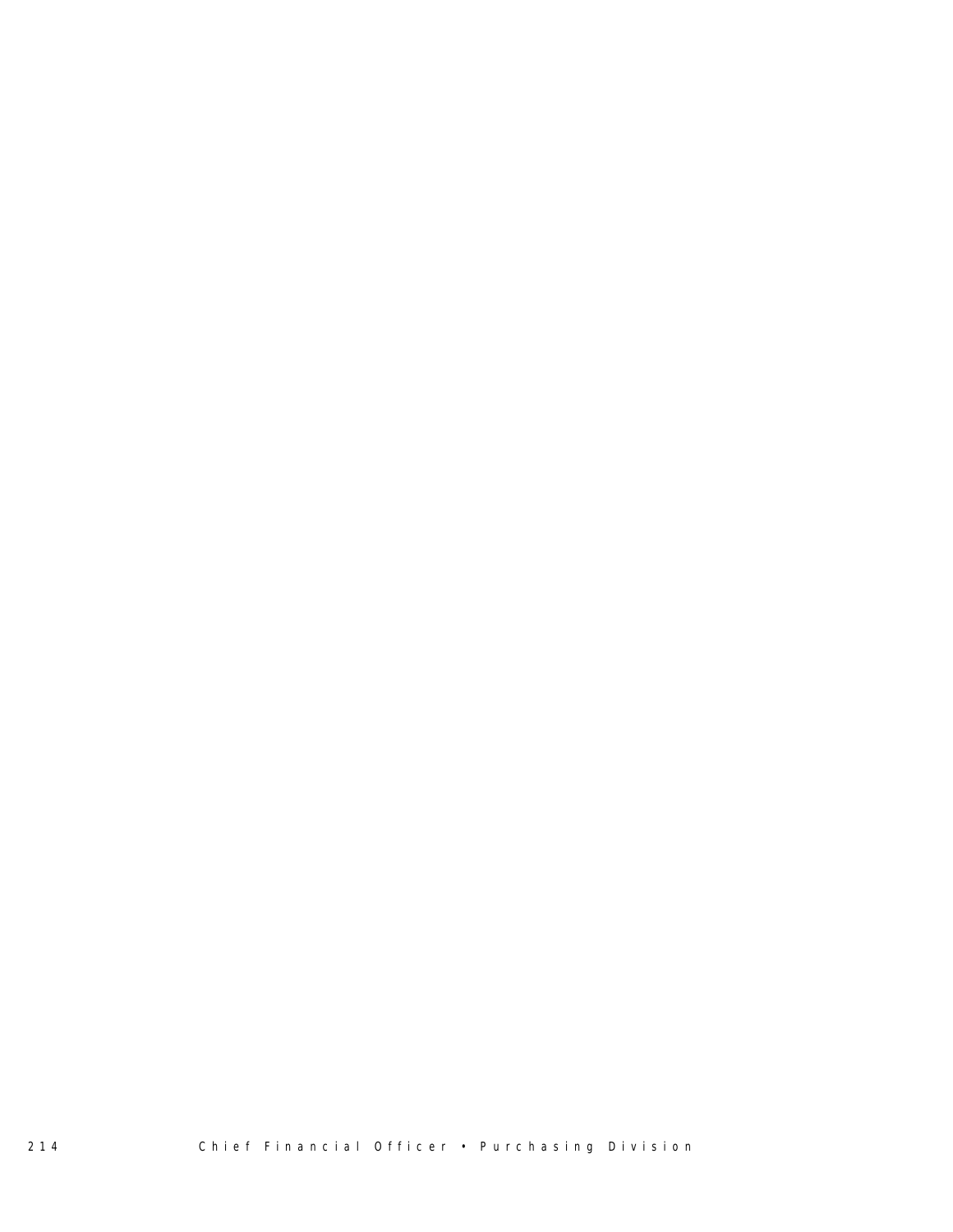# Treasury Department Operating Budget

#### *Lisa C. Signori, Collector-Treasurer Appropriation: 137*

#### *Department Mission*

The mission of the Treasury Department is to collect and transfer all funds due to the City. The Department also deposits and invests City funds, manages the City's borrowings, and makes all disbursements.

#### *FY06 Performance Objectives*

- To prepare and issue all payroll checks accurately and on time.
- To optimize the return on invested City funds.
- To issue quarterly real estate and personal property tax bills in compliance with statutory requirements.
- To maximize the collection of current year real estate, personal property, and motor and boat excise taxes.
- To maximize collection of delinquent taxes.
- To prepare an instrument of taking for each delinquent property tax account.
- To process tax payments and City department deposits and ensure that all monies are accurately deposited.
- To conduct monthly account reconciliations between the Collecting Division and the Auditing Department.
- To monitor the City's return on Trust Fund investments.
- To manage debt issuance.

| <b>Operating Budget</b>            | <b>Division Name</b>                     | Total Actual '03       | Total Actual '04       | Total Approp '05       | <b>Total Budget '06</b> |  |
|------------------------------------|------------------------------------------|------------------------|------------------------|------------------------|-------------------------|--|
|                                    | Collecting Division<br>Treasury Division | 2.192.443<br>.777.510  | 2.087.483<br>1,929,762 | 2.427.995<br>1,837,692 | 1.728.077<br>1,862,610  |  |
|                                    | <b>Total</b>                             | 3,969,953              | 4,017,245              | 4,265,687              | 3,590,687               |  |
|                                    |                                          |                        |                        |                        |                         |  |
|                                    |                                          |                        |                        |                        |                         |  |
| <b>Selected Service Indicators</b> |                                          | Actual '03             | Actual '04             | Approp '05             | Budget '06              |  |
|                                    | Personnel Services<br>Non Personnel      | 2.609.749<br>1,360,204 | 2.728.943<br>1,288,302 | 2.866.792<br>1,398,895 | 2,980,513<br>610,174    |  |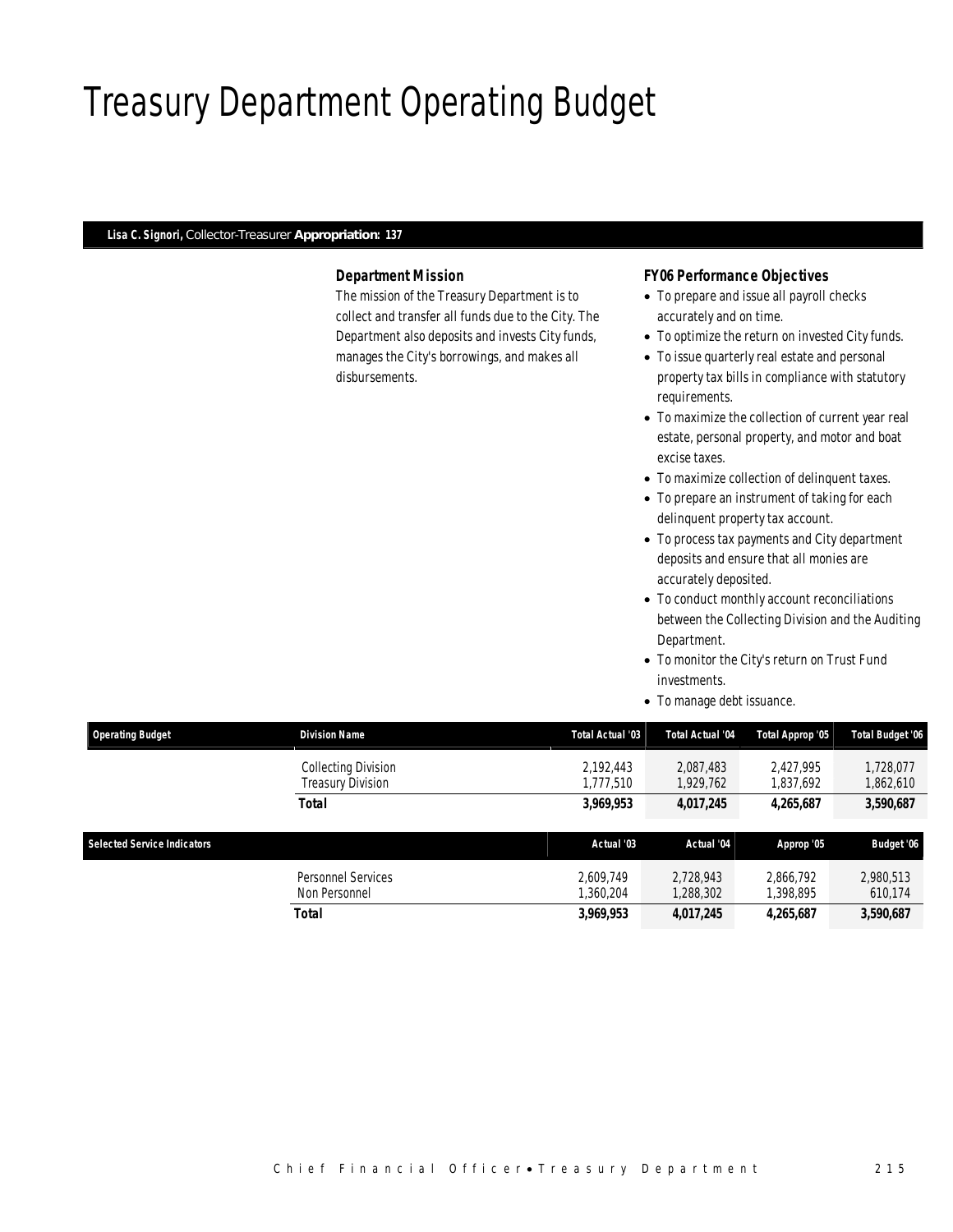### Treasury Department Operating Budget

#### *Authorizing Statutes*

- Bonding Requirements, MGLA c. 41, s. 35.
- Deposit on Funds, MGLA c. 40, s. 3,5; MGLA c. 41, s. 46; MGLA c. 44, s. 53-55; MGLA c.70A, s. 4; MGLA c. 94C, s. 47.
- Custody and Safekeeping of Municipal Funds, MGLA c. 40, s. 5B; MGLA c. 41, s. 36,44,46; MGLA c. 44, s. 53-55.
- Payment of Bills, Payrolls, Withholding, MGLA c. 41, s. 35, 41-43,52,56,65-67; MGLA c. 71, s.37B; MGLA c. 149, s. 148, 178B; MGLA c. 62B, s. 2; MGLA c. 62, s. 10; MGLA c. 32, s. 22; MGLA c. 32B, s. 7; MGLA c. 154, s. 8; MGLA c. 175, s. 138A, 193R; MGLA c. 180, s. 17; 26 USC 3401-3406.
- Reporting of Indebtedness, MGLA c. 41, s. 59; MGLA c. 44, s. 22-28.
- Appropriated Expenditures, MGLA c. 44, s. 31,53, 62-63.
- Tax Title Responsibilities, MGLA c. 60, s. 61-63, 76-77, 79-80.
- Tax Rate Determination/Classification, MGLA c. 59, s. 23, 38, 43, 53-55.
- Tax Abatements, MGLA c. 58, s. 8; MGLA c 59, s. 5,59,63,69.
- Collection of Local Taxes, MGLA c. 60.
- General Authorizing Statutes, Ch. 434, s. 7, Acts of 1943.
- Motor Vehicle Excise Tax, MGLA c. 60A.
- Gifts and Grants, MGLA c. 44, s. 53A.
- Municipal Indebtedness, MGLA, c. 44, s. 11,20.
- Sale/Disposal of Realty/Public Land, MGLA c. 44, s. 63-63A.
- Classification and Taxation of Recreational Land, MGLA c. 60B.

#### *Description of Services*

The Treasury Department receives, deposits, and invests funds and pays all warrants, drafts, and orders. The Department issues, redeems, and pays interest on all bonds and notes and maintains custody of all trusts and bequests left to the City. Additionally, the Department issues and distributes payroll checks and issues required federal and state tax forms. The Department issues and collects all current and delinquent tax billings and departmental revenue. The Department also prepares petitions for land court proceedings and municipal liens and processes abatements and refunds. Additionally, the Department prepares tax certifications and tax takings, and researches tax problems.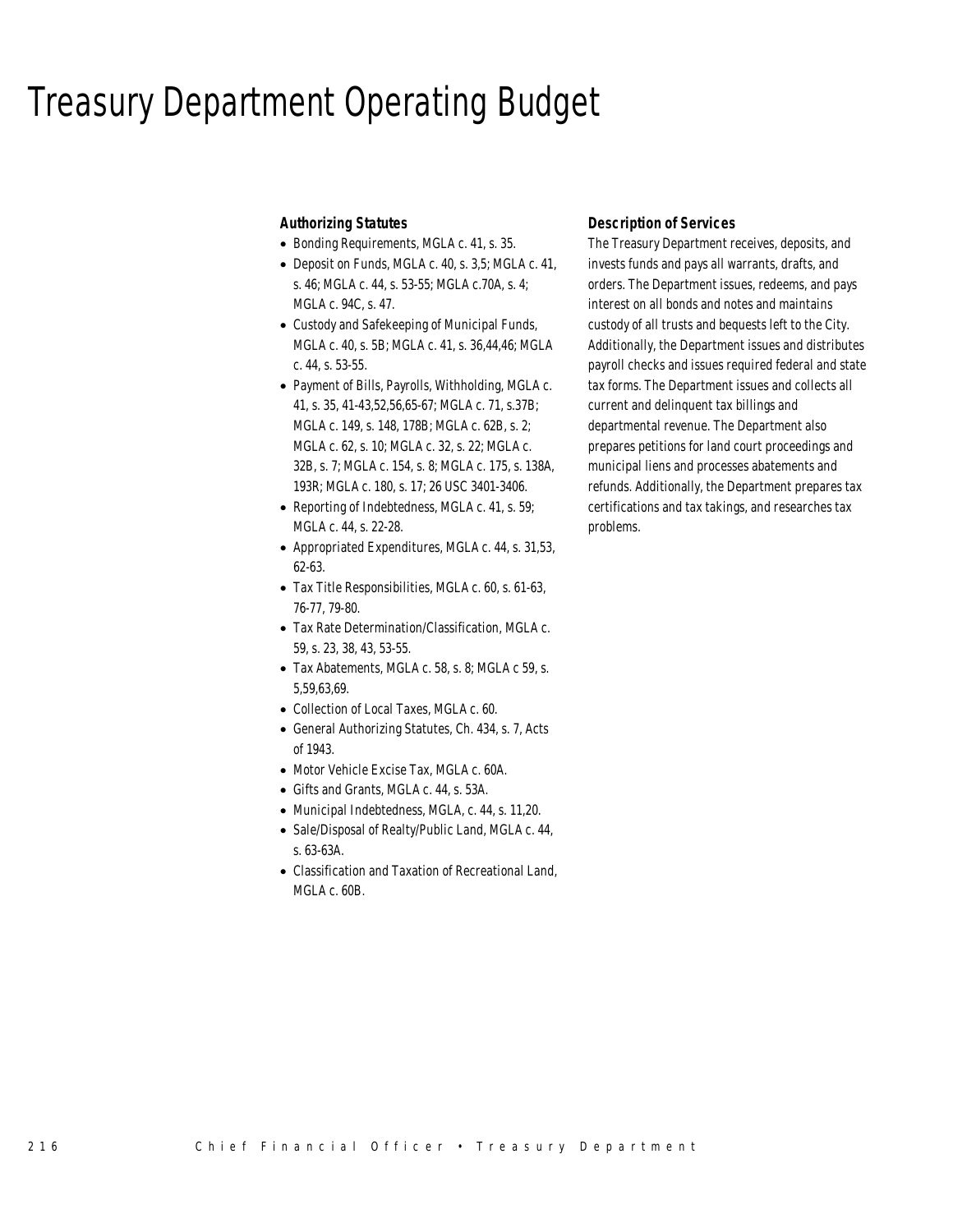## Department History

| <b>Personnel Services</b>       |                                                                              | FY03 Expenditure                     | FY04 Expenditure             | FY05 Appropriation             | FY06 Adopted                  | Inc/Dec 05 vs 06            |
|---------------------------------|------------------------------------------------------------------------------|--------------------------------------|------------------------------|--------------------------------|-------------------------------|-----------------------------|
|                                 | 51000 Permanent Employees                                                    | 2,576,708                            | 2,669,302                    | 2,817,792                      | 2,934,513                     | 116,721                     |
|                                 | 51100 Emergency Employees                                                    | $\boldsymbol{0}$                     | $\mathbf 0$                  | $\boldsymbol{0}$               | $\mathbf 0$                   | $\theta$                    |
|                                 | 51200 Overtime<br>51600 Unemployment Compensation                            | 33,041<br>$\mathbf 0$                | 59,641<br>0                  | 49,000<br>$\overline{0}$       | 46,000<br>$\mathbf 0$         | $-3,000$<br>$\overline{0}$  |
|                                 | 51700 Workers' Compensation                                                  | $\overline{0}$                       | $\mathbf{0}$                 | $\mathbf{0}$                   | $\Omega$                      | $\overline{0}$              |
|                                 | <b>Total Personnel Services</b>                                              | 2,609,749                            | 2,728,943                    | 2,866,792                      | 2,980,513                     | 113,721                     |
| <b>Contractual Services</b>     |                                                                              | FY03 Expenditure                     | FY04 Expenditure             | FY05 Appropriation             | FY06 Adopted                  | Inc/Dec 05 vs 06            |
|                                 | 52100 Communications                                                         | 46,795                               | 47,226                       | 46,200                         | 46,200                        | $\mathbf{0}$                |
|                                 | 52200 Utilities<br>52300 Water & Sewer                                       | $\mathbf{0}$<br>$\mathbf{0}$         | $\mathbf{0}$<br>$\mathbf{0}$ | $\overline{0}$<br>$\mathbf{0}$ | $\Omega$<br>$\Omega$          | $\mathbf 0$<br>$\mathbf{0}$ |
|                                 | 52400 Snow Removal                                                           | $\mathbf{0}$                         | $\mathbf{0}$                 | $\mathbf{0}$                   | $\Omega$                      | $\mathbf{0}$                |
|                                 | 52500 Garbage/Waste Removal                                                  | $\overline{0}$                       | $\mathbf 0$                  | $\overline{0}$                 | $\Omega$                      | $\mathbf 0$                 |
|                                 | 52600 Repairs Buildings & Structures<br>52700 Repairs & Service of Equipment | $\Omega$<br>13,395                   | $\Omega$<br>22,654           | 0<br>26,325                    | $\Omega$<br>31,350            | $\overline{0}$<br>5,025     |
|                                 | 52800 Transportation of Persons                                              | 10,955                               | 10,237                       | 7,020                          | 1,000                         | $-6,020$                    |
|                                 | 52900 Contracted Services                                                    | 218,277                              | 204,693                      | 88,100                         | 88,600                        | 500                         |
|                                 | <b>Total Contractual Services</b>                                            | 289,422                              | 284,810                      | 167,645                        | 167,150                       | $-495$                      |
| <b>Supplies &amp; Materials</b> |                                                                              | FY03 Expenditure                     | FY04 Expenditure             | FY05 Appropriation             | FY06 Adopted                  | Inc/Dec 05 vs 06            |
|                                 | 53000 Auto Energy Supplies                                                   | $\mathbf 0$                          | $\mathbf 0$                  | $\boldsymbol{0}$               | $\mathbf 0$                   | 0                           |
|                                 | 53200 Food Supplies                                                          | $\overline{0}$                       | $\mathbf{0}$                 | $\overline{0}$                 | $\overline{0}$                | $\theta$                    |
|                                 | 53400 Custodial Supplies<br>53500 Med, Dental, & Hosp Supply                 | $\overline{0}$<br>$\overline{0}$     | $\mathbf{0}$<br>$\mathbf{0}$ | $\mathbf{0}$<br>$\overline{0}$ | $\mathbf 0$<br>$\overline{0}$ | $\theta$<br>$\mathbf 0$     |
|                                 | 53600 Office Supplies and Materials                                          | 594,234                              | 440,165                      | 464,500                        | 429,274                       | $-35,226$                   |
|                                 | 53700 Clothing Allowance                                                     | $\mathbf 0$                          | $\mathbf{0}$                 | $\overline{0}$                 | $\Omega$                      | $\theta$                    |
|                                 | 53800 Educational Supplies & Mat                                             | $\mathbf{0}$                         | $\mathbf{0}$                 | $\mathbf{0}$                   | $\Omega$                      | $\theta$                    |
|                                 | 53900 Misc Supplies & Materials                                              | $\mathbf{0}$                         | 35                           | 100                            | 100                           | $\Omega$                    |
|                                 | <b>Total Supplies &amp; Materials</b>                                        | 594,234                              | 440,200                      | 464,600                        | 429,374                       | $-35,226$                   |
| <b>Current Chgs &amp; Oblig</b> |                                                                              | FY03 Expenditure                     | FY04 Expenditure             | FY05 Appropriation             | FY06 Adopted                  | Inc/Dec 05 vs 06            |
|                                 | 54300 Workers' Comp Medical                                                  | $\mathbf 0$                          | 0                            | $\theta$                       | $\mathbf 0$                   | 0                           |
|                                 | 54400 Legal Liabilities                                                      | $\overline{0}$                       | $\mathbf{0}$                 | $\overline{0}$                 | $\Omega$                      | $\mathbf{0}$                |
|                                 | 54600 Current Charges H&I<br>54900 Other Current Charges                     | $\overline{0}$<br>12,286             | $\Omega$<br>10,573           | $\Omega$<br>10,650             | $\Omega$<br>12,650            | $\overline{0}$<br>2,000     |
|                                 | Total Current Chgs & Oblig                                                   | 12,286                               | 10,573                       | 10,650                         | 12,650                        | 2,000                       |
| Equipment                       |                                                                              | FY03 Expenditure                     | FY04 Expenditure             | FY05 Appropriation             | FY06 Adopted                  | Inc/Dec 05 vs 06            |
|                                 |                                                                              |                                      | $\mathbf 0$                  | $\mathbf 0$                    | 0                             |                             |
|                                 | 55000 Automotive Equipment<br>55400 Lease/Purchase                           | $\boldsymbol{0}$<br>$\boldsymbol{0}$ | $\mathbf 0$                  | $\boldsymbol{0}$               | $\overline{0}$                | 0<br>$\boldsymbol{0}$       |
|                                 | 55600 Office Furniture & Equipment                                           | $\mathbf 0$                          | $\Omega$                     | $\mathbf 0$                    | $\cap$                        | $\Omega$                    |
|                                 | 55900 Misc Equipment                                                         | 1,920                                | 44,376                       | $\boldsymbol{0}$               | $\mathbf 0$                   | 0                           |
|                                 | <b>Total Equipment</b>                                                       | 1,920                                | 44,376                       | $\mathbf{0}$                   | 0                             | 0                           |
| <b>Other</b>                    |                                                                              | FY03 Expenditure                     | FY04 Expenditure             | FY05 Appropriation             | FY06 Adopted                  | Inc/Dec 05 vs 06            |
|                                 | 56200 Special Appropriation                                                  | 462,341                              | 508,344                      | 756,000                        | 1,000                         | $-755,000$                  |
|                                 | 57200 Structures & Improvements                                              | 0                                    | $\mathbf{0}$                 | 0                              | 0                             |                             |
|                                 | 58000 Land & Non-Structure                                                   | $\mathbf 0$                          | $\Omega$                     | $\overline{0}$                 | 0                             | $\mathbf{0}$                |
|                                 | <b>Total Other</b>                                                           | 462,341                              | 508,344                      | 756,000                        | 1,000                         | $-755,000$                  |
|                                 | <b>Grand Total</b>                                                           | 3,969,952                            | 4,017,246                    | 4,265,687                      | 3,590,687                     | $-675,000$                  |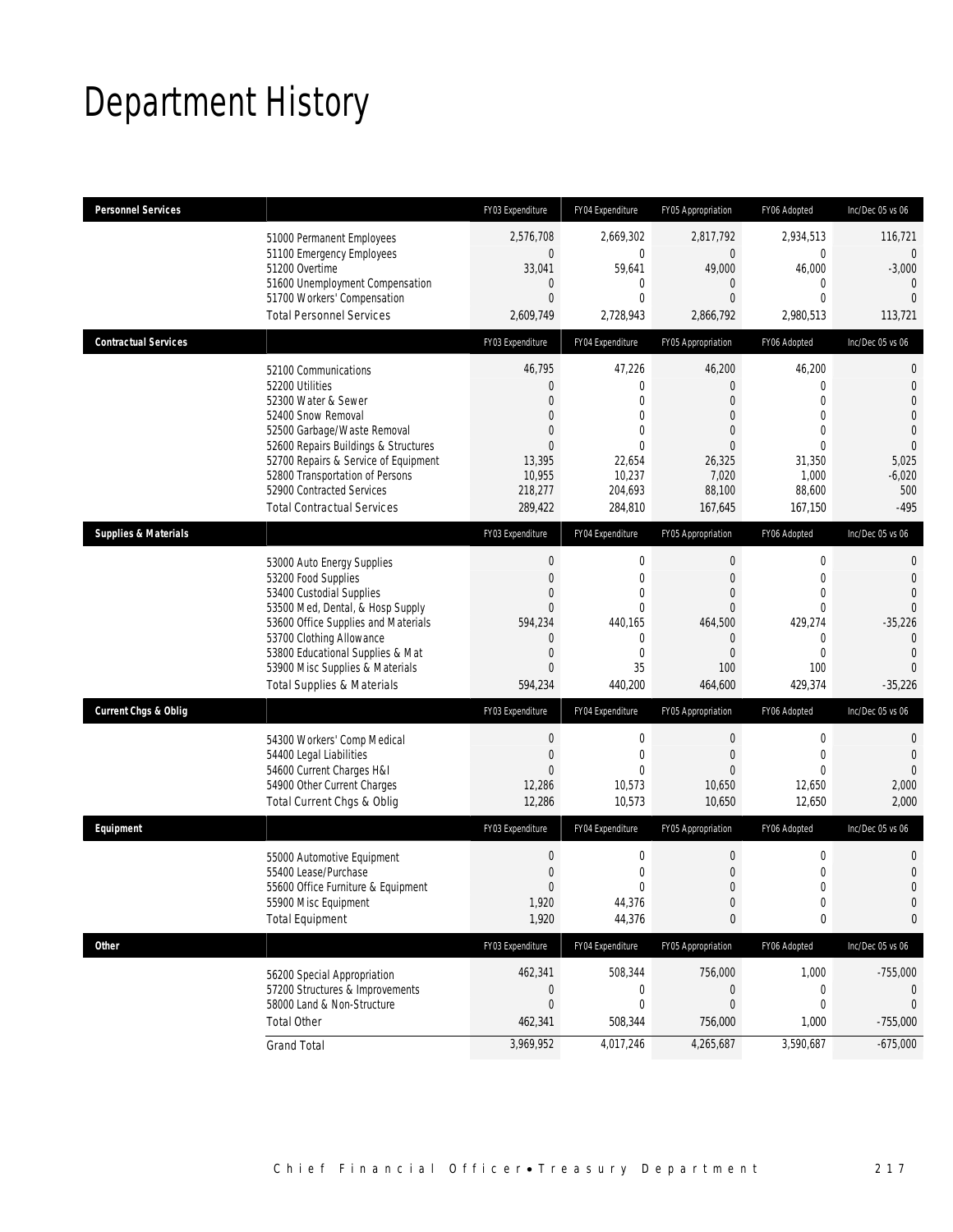# Department Personnel

| Title                            | Union<br>Code   | Grade | Position       | FY06 Salary | Title                        | Union<br>Code   | Grade | Position       | FY06 Salary |
|----------------------------------|-----------------|-------|----------------|-------------|------------------------------|-----------------|-------|----------------|-------------|
| <b>Collector Treasurer</b>       | CDH             |       |                | 133,616     | Teller                       | SU4             | 13    | $\overline{4}$ | 151,724     |
| Asst Corp Counsel V              | EXM             | 10    |                | 90,256      | <b>Head Clerk</b>            | SU4             | 12    | 3              | 98,362      |
| Prin Admin Asst                  | EXM             | 10    |                | 80,896      | <b>Executive Assistant</b>   | SE <sub>1</sub> | 11    |                | 95,802      |
| <b>Administrative Secretary</b>  | SU4             | 17    |                | 56,733      | First Asst Coll Tr-Coll      | SE <sub>1</sub> | 11    |                | 95,802      |
| Principal Accountant             | SU4             | 16    | 9              | 436,643     | Second Asst Coll Tr-Treas    | SE <sub>1</sub> | 10    |                | 90,256      |
| Admin Assistant                  | SU4             | 15    |                | 48,494      | <b>Executive Secretary</b>   | SE <sub>1</sub> | 9     |                | 83,425      |
| Senior Programmer                | SU4             | 15    |                | 48,494      | Prin Account Clerk           | SU <sub>4</sub> | 9     |                | 34,072      |
| Tax Title Supervisor             | SU4             | 15    | $\overline{2}$ | 96,989      | Supervisor Accounting        | SE <sub>1</sub> | 8     | 8              | 617,821     |
| Admin Analyst                    | SU4             | 14    |                | 43,111      | Data Proc Sys Analyst I      | SE <sub>1</sub> |       |                | 71,046      |
| <b>Assistant Prin Accountant</b> | SU4             | 14    |                | 31,702      | <b>Executive Asst</b>        | SE <sub>1</sub> | 6     |                | 64,644      |
| First Asst Coll Tr-Treas         | SE <sub>1</sub> | 14    |                | 109,655     | Pr Admin Assistant           | SE <sub>1</sub> | 6     | 3              | 193,932     |
| <b>Head Admin Clerk</b>          | SU4             | 14    |                | 43,111      | Pr Admin Asst                | SE <sub>1</sub> | 6     |                | 64,385      |
| Senior Legal Assistant           | SU4             | 14    | 1              | 38,827      | Senior Admin Analyst         | SE <sub>1</sub> | 6     |                | 64,644      |
| Deputy Collector                 | SU <sub>4</sub> | 13    | 6              | 226,739     | Sr Admin Assistant           | SE <sub>1</sub> | 5     | 3              | 177,925     |
|                                  |                 |       |                |             | Admin Assistant (TC)         | SE <sub>1</sub> | 4     |                | 50,576      |
|                                  |                 |       |                |             | <b>Total</b>                 |                 |       | 59             | 3,439,681   |
|                                  |                 |       |                |             | <b>Adjustments</b>           |                 |       |                |             |
|                                  |                 |       |                |             | <b>Differential Payments</b> |                 |       |                | $\Omega$    |
|                                  |                 |       |                |             | Other                        |                 |       |                | 26,000      |

Salary Savings

Chargebacks -531,168<br>
Salary Savings 0

*FY06 Total Request 2,934,513*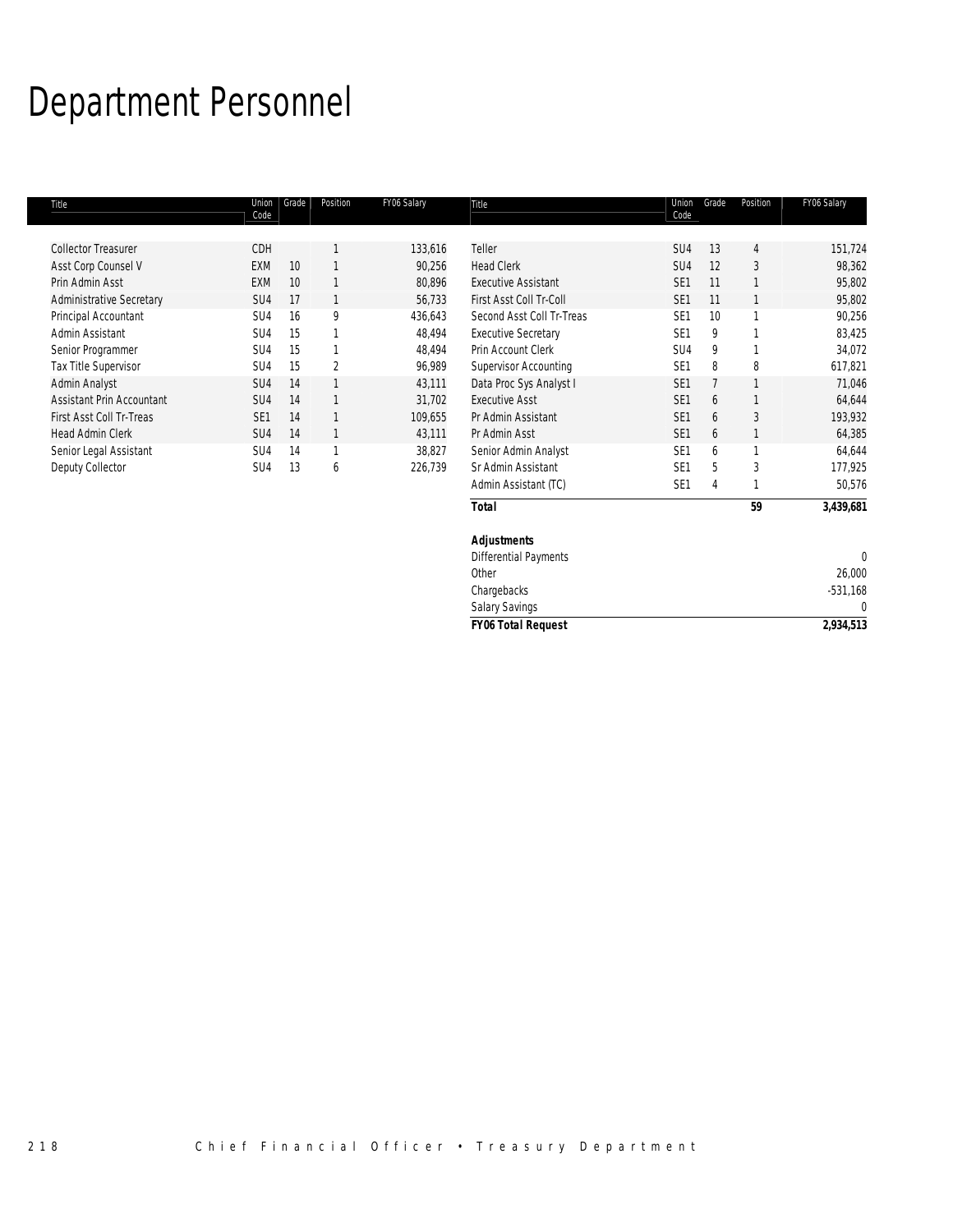### Treasury Division Operating Budget

#### *Vivian M. Leo, Division Head Appropriation: 138*

#### *Division Mission*

The Treasury Division receives and has care and custody of all monies, property, and securities acquired by virtue of any statute, ordinance, gift, devise, bequest, or deposit. In addition, the Division pays all warrants, drafts, bonds, and approved executions against the City.

| <b>Operating Budget</b>            | Program Name                                   | Total Actual '03     | <b>Total Actual '04</b> | Total Approp '05     | <b>Total Budget '06</b> |
|------------------------------------|------------------------------------------------|----------------------|-------------------------|----------------------|-------------------------|
|                                    | Administration                                 | 756.941              | 804.866                 | 666.399              | 667.244                 |
|                                    | <b>General Service/Debt Service</b><br>Payroll | 305.509<br>277,060   | 310.177<br>279.748      | 337.749<br>329.379   | 326,380<br>313,438      |
|                                    | Accounting<br><b>Accounts Receivable</b>       | 228.845<br>209.155   | 243.179<br>291.793      | 197.351<br>306.814   | 245.641<br>309.907      |
|                                    | Trust                                          |                      |                         |                      | $\left($                |
|                                    | <b>Total</b>                                   | 1,777,510            | 1,929,763               | 1,837,692            | 1,862,610               |
| <b>Selected Service Indicators</b> |                                                | Actual '03           | Actual '04              | Approp '05           | Budget '06              |
|                                    | Personnel Services<br>Non Personnel            | 1.412.693<br>364,817 | 1.529.765<br>399.998    | 1,554,597<br>283.095 | 1,619,236<br>243,374    |
|                                    | <b>Total</b>                                   | 1,777,510            | 1,929,763               | 1,837,692            | 1,862,610               |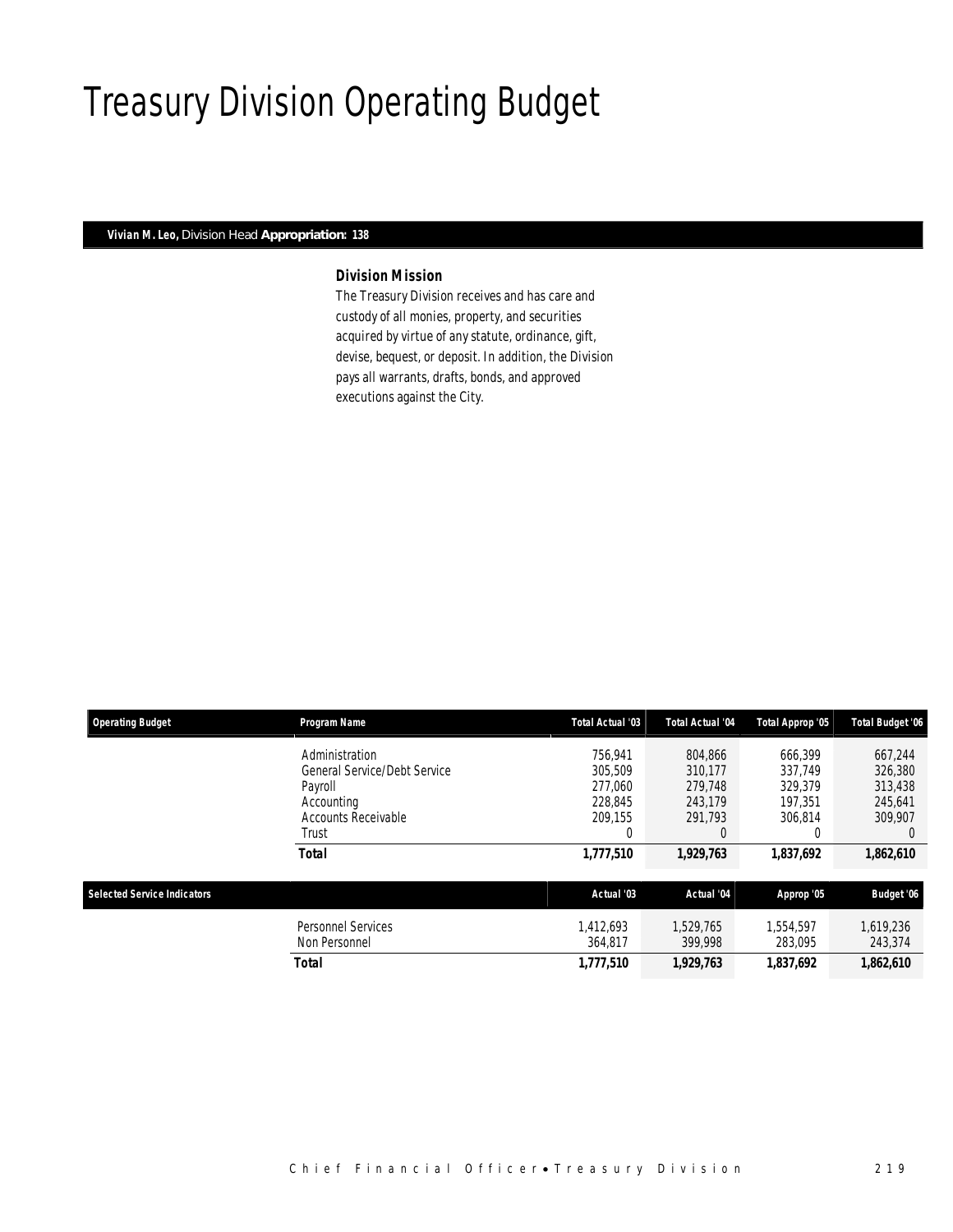# Treasury Division Operating Budget



#### *Description of Services*

The Treasury Division invests all City funds, including amounts held by the Collector-Treasurer as custodian of all City trust funds, is responsible for managing the City's tax-exempt debt transactions, processes the salaries of all City employees, makes payments on all warrants, drafts and orders, and processes disbursements to all City vendors and contractors. The Treasury Division is also responsible for making debt service payments on outstanding City bonds, notes and other taxexempt financing.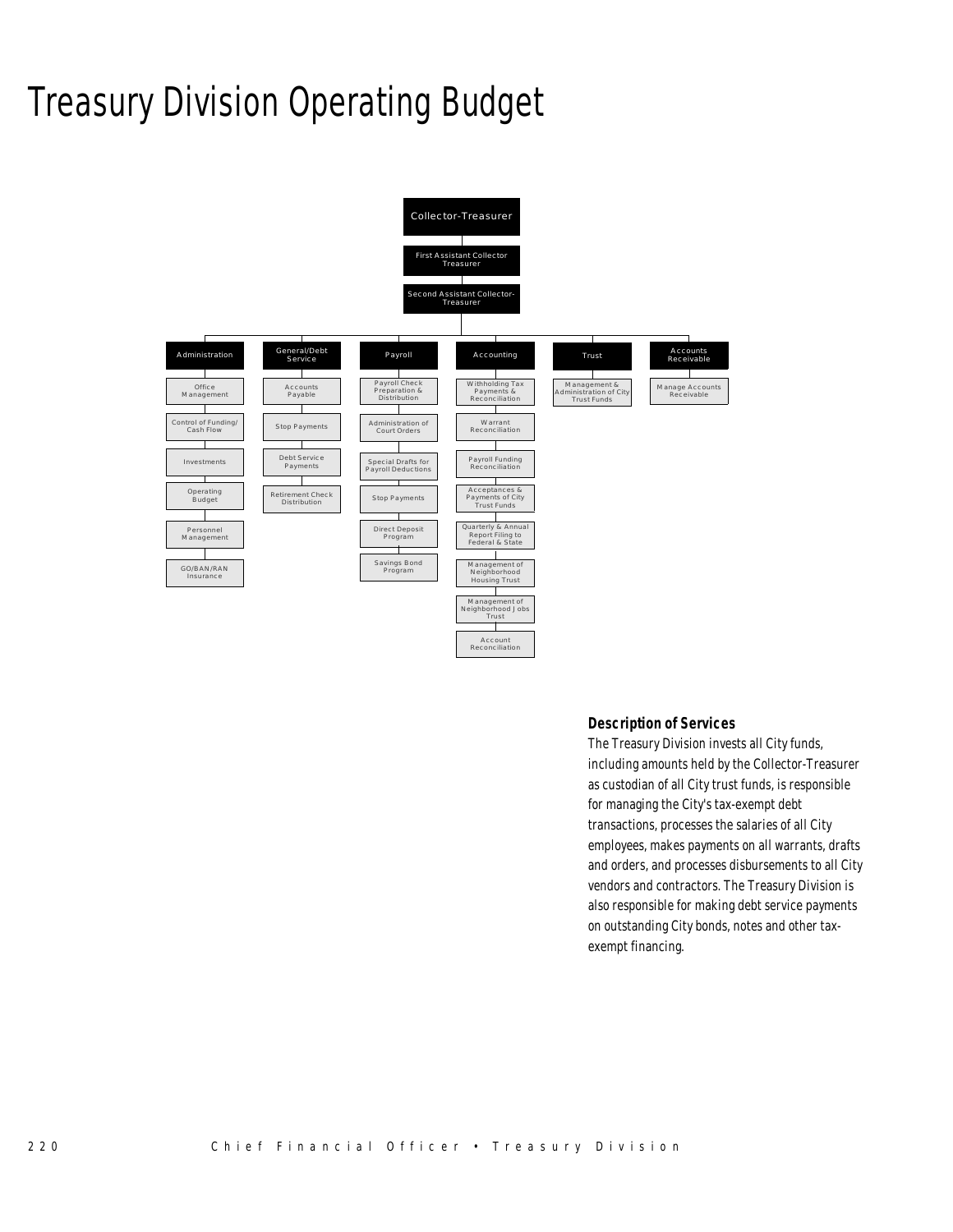# Division History

| <b>Personnel Services</b>       |                                                                                                                                                                                                                                                                                                          | FY03 Expenditure                                                                                                               | FY04 Expenditure                                                                                     | FY05 Appropriation                                                                                                                    | FY06 Adopted                                                                                                               | Inc/Dec 05 vs 06                                                                                            |
|---------------------------------|----------------------------------------------------------------------------------------------------------------------------------------------------------------------------------------------------------------------------------------------------------------------------------------------------------|--------------------------------------------------------------------------------------------------------------------------------|------------------------------------------------------------------------------------------------------|---------------------------------------------------------------------------------------------------------------------------------------|----------------------------------------------------------------------------------------------------------------------------|-------------------------------------------------------------------------------------------------------------|
|                                 | 51000 Permanent Employees<br>51100 Emergency Employees<br>51200 Overtime<br>51600 Unemployment Compensation<br>51700 Workers' Compensation<br><b>Total Personnel Services</b>                                                                                                                            | 1,399,847<br>$\mathbf 0$<br>12,846<br>$\mathbf{0}$<br>$\overline{0}$<br>1,412,693                                              | 1,499,227<br>$\mathbf 0$<br>30,537<br>$\mathbf{0}$<br>$\mathbf{0}$<br>1,529,764                      | 1,534,597<br>$\mathbf{0}$<br>20,000<br>$\overline{0}$<br>$\overline{0}$<br>1,554,597                                                  | 1,602,236<br>$\mathbf{0}$<br>17,000<br>$\mathbf 0$<br>$\Omega$<br>1,619,236                                                | 67,639<br>0<br>$-3,000$<br>0<br>$\overline{0}$<br>64,639                                                    |
| <b>Contractual Services</b>     |                                                                                                                                                                                                                                                                                                          | FY03 Expenditure                                                                                                               | FY04 Expenditure                                                                                     | FY05 Appropriation                                                                                                                    | FY06 Adopted                                                                                                               | Inc/Dec 05 vs 06                                                                                            |
|                                 | 52100 Communications<br>52200 Utilities<br>52300 Water & Sewer<br>52400 Snow Removal<br>52500 Garbage/Waste Removal<br>52600 Repairs Buildings & Structures<br>52700 Repairs & Service of Equipment<br>52800 Transportation of Persons<br>52900 Contracted Services<br><b>Total Contractual Services</b> | 22,941<br>$\mathbf{0}$<br>$\Omega$<br>$\overline{0}$<br>$\mathbf{0}$<br>$\Omega$<br>8,789<br>10,788<br>73,301<br>115,819       | 22,688<br>$\theta$<br>$\theta$<br>0<br>$\theta$<br>$\theta$<br>17,071<br>10,237<br>70,659<br>120,655 | 21,000<br>0<br>$\overline{0}$<br>$\overline{0}$<br>$\mathbf{0}$<br>$\Omega$<br>10,825<br>7,020<br>79,100<br>117,945                   | 21,000<br>0<br>$\mathbf{0}$<br>$\overline{0}$<br>$\mathbf 0$<br>$\Omega$<br>15,850<br>1,000<br>68,600<br>106,450           | 0<br>$\mathbf 0$<br>0<br>0<br>$\overline{0}$<br>$\mathbf{0}$<br>5,025<br>$-6,020$<br>$-10,500$<br>$-11,495$ |
| <b>Supplies &amp; Materials</b> |                                                                                                                                                                                                                                                                                                          | FY03 Expenditure                                                                                                               | FY04 Expenditure                                                                                     | FY05 Appropriation                                                                                                                    | FY06 Adopted                                                                                                               | Inc/Dec 05 vs 06                                                                                            |
|                                 | 53000 Auto Energy Supplies<br>53200 Food Supplies<br>53400 Custodial Supplies<br>53500 Med, Dental, & Hosp Supply<br>53600 Office Supplies and Materials<br>53700 Clothing Allowance<br>53800 Educational Supplies & Mat<br>53900 Misc Supplies & Materials<br><b>Total Supplies &amp; Materials</b>     | $\mathbf 0$<br>$\Omega$<br>$\mathbf{0}$<br>$\mathbf{0}$<br>244,532<br>$\mathbf 0$<br>$\overline{0}$<br>$\mathbf{0}$<br>244,532 | $\mathbf 0$<br>$\theta$<br>0<br>$\theta$<br>258,498<br>0<br>$\mathbf{0}$<br>$\theta$<br>258,498      | $\mathbf 0$<br>$\mathbf{0}$<br>$\overline{0}$<br>$\Omega$<br>159,500<br>$\overline{0}$<br>$\overline{0}$<br>$\overline{0}$<br>159,500 | 0<br>$\overline{0}$<br>$\overline{0}$<br>$\Omega$<br>129,274<br>$\mathbf 0$<br>$\overline{0}$<br>$\overline{0}$<br>129,274 | 0<br>$\Omega$<br>$\Omega$<br>0<br>$-30,226$<br>$\overline{0}$<br>$\Omega$<br>$\Omega$<br>$-30,226$          |
| Current Chgs & Oblig            |                                                                                                                                                                                                                                                                                                          | FY03 Expenditure                                                                                                               | FY04 Expenditure                                                                                     | FY05 Appropriation                                                                                                                    | FY06 Adopted                                                                                                               | Inc/Dec 05 vs 06                                                                                            |
|                                 | 54300 Workers' Comp Medical<br>54400 Legal Liabilities<br>54600 Current Charges H&I<br>54900 Other Current Charges<br>Total Current Chgs & Oblig                                                                                                                                                         | $\mathbf 0$<br>$\mathbf{0}$<br>$\mathbf{0}$<br>4,466<br>4,466                                                                  | $\mathbf{0}$<br>$\theta$<br>$\Omega$<br>4,590<br>4,590                                               | 0<br>$\mathbf{0}$<br>$\overline{0}$<br>5,650<br>5,650                                                                                 | 0<br>$\mathbf 0$<br>$\Omega$<br>7,650<br>7,650                                                                             | 0<br>$\overline{0}$<br>$\Omega$<br>2,000<br>2,000                                                           |
| Equipment                       |                                                                                                                                                                                                                                                                                                          | FY03 Expenditure                                                                                                               | FY04 Expenditure                                                                                     | FY05 Appropriation                                                                                                                    | FY06 Adopted                                                                                                               | Inc/Dec 05 vs 06                                                                                            |
|                                 | 55000 Automotive Equipment<br>55400 Lease/Purchase<br>55600 Office Furniture & Equipment<br>55900 Misc Equipment<br><b>Total Equipment</b>                                                                                                                                                               | $\mathbf 0$<br>$\mathbf 0$<br>$\Omega$<br>$\boldsymbol{0}$<br>$\bf{0}$                                                         | $\mathbf 0$<br>$\mathbf{0}$<br>$\Omega$<br>16,256<br>16,256                                          | $\boldsymbol{0}$<br>$\boldsymbol{0}$<br>$\Omega$<br>$\boldsymbol{0}$<br>0                                                             | $\mathbf 0$<br>$\mathbf 0$<br>$\cap$<br>$\boldsymbol{0}$<br>0                                                              | 0<br>$\mathbf 0$<br>$\Omega$<br>0<br>0                                                                      |
| <b>Other</b>                    |                                                                                                                                                                                                                                                                                                          | FY03 Expenditure                                                                                                               | FY04 Expenditure                                                                                     | FY05 Appropriation                                                                                                                    | FY06 Adopted                                                                                                               | Inc/Dec 05 vs 06                                                                                            |
|                                 | 56200 Special Appropriation<br>57200 Structures & Improvements<br>58000 Land & Non-Structure<br><b>Total Other</b>                                                                                                                                                                                       | $\boldsymbol{0}$<br>$\mathbf{0}$<br>$\mathbf{0}$<br>$\mathbf{0}$                                                               | $\mathbf 0$<br>$\mathbf 0$<br>$\mathbf 0$<br>0                                                       | $\boldsymbol{0}$<br>$\mathbf{0}$<br>0<br>0                                                                                            | $\pmb{0}$<br>$\mathbf 0$<br>0<br>0                                                                                         | 0<br>0<br>0<br>0                                                                                            |
|                                 | <b>Grand Total</b>                                                                                                                                                                                                                                                                                       | 1,777,510                                                                                                                      | 1,929,763                                                                                            | 1,837,692                                                                                                                             | 1,862,610                                                                                                                  | 24,918                                                                                                      |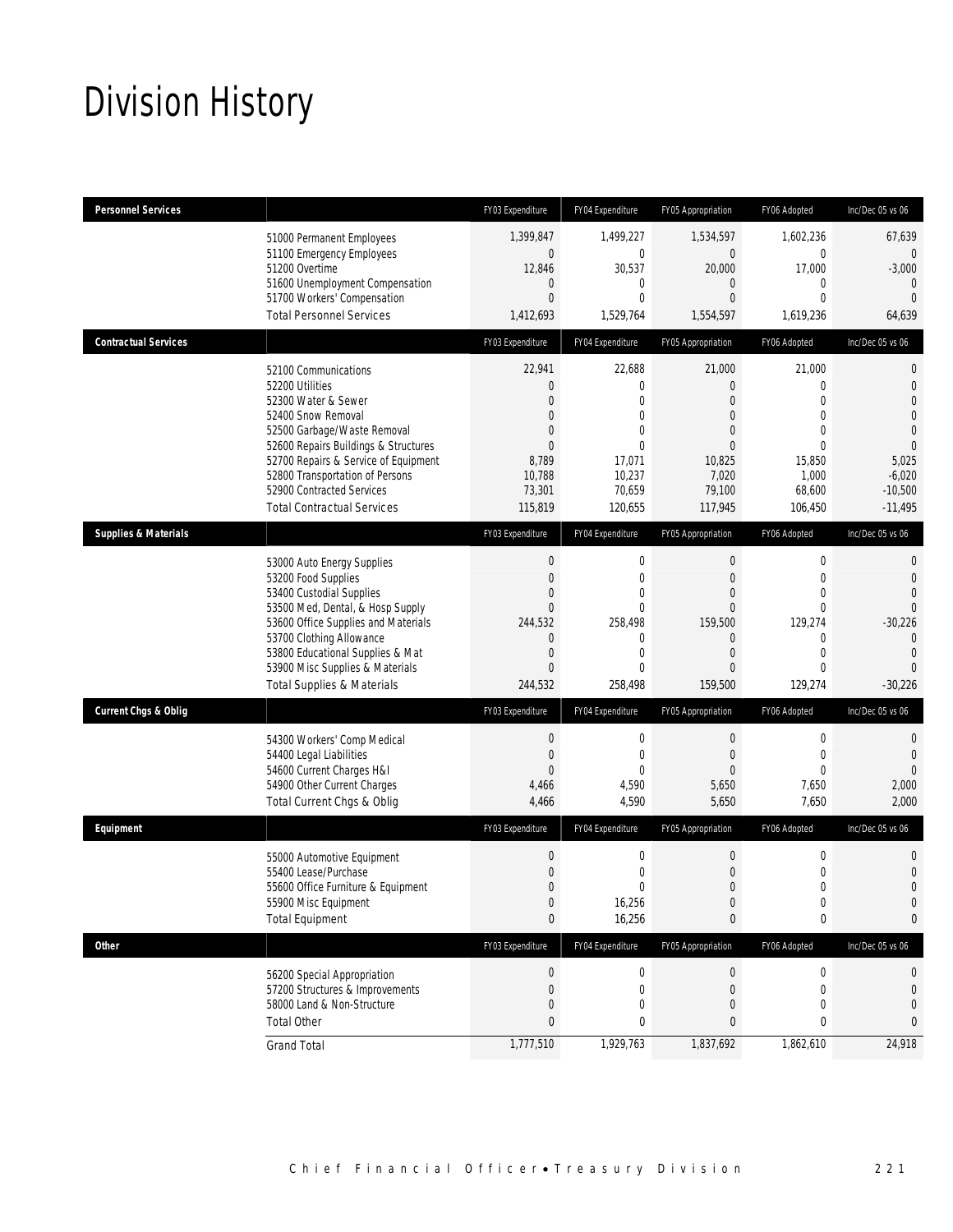# Division Personnel

| Title                           | Union<br>Code   | Grade | Position | FY06 Salary | Title                        | Union<br>Code   | Grade | Position | FY06 Salary  |
|---------------------------------|-----------------|-------|----------|-------------|------------------------------|-----------------|-------|----------|--------------|
|                                 |                 |       |          |             |                              |                 |       |          |              |
| <b>Collector Treasurer</b>      | <b>CDH</b>      |       |          | 133,616     | Second Asst Coll Tr-Treas    | SE <sub>1</sub> | 10    |          | 90,256       |
| Asst Corp Counsel V             | EXM             | 10    |          | 90,256      | <b>Executive Secretary</b>   | SE <sub>1</sub> | 9     |          | 83,425       |
| Prin Admin Asst                 | <b>EXM</b>      | 10    |          | 80,896      | Prin Account Clerk           | SU <sub>4</sub> | 9     |          | 34,072       |
| <b>Administrative Secretary</b> | SU <sub>4</sub> | 17    |          | 56,733      | <b>Supervisor Accounting</b> | SE <sub>1</sub> | 8     | 6        | 462,494      |
| Principal Accountant            | SU4             | 16    | 8        | 385,212     | <b>Executive Asst</b>        | SE <sub>1</sub> | 6     |          | 64,644       |
| Admin Analyst                   | SU4             | 14    |          | 43,111      | Pr Admin Asst                | SE <sub>1</sub> | 6     |          | 64,385       |
| Assistant Prin Accountant       | SU <sub>4</sub> | 14    |          | 31,702      | Senior Admin Analyst         | SE <sub>1</sub> | 6     |          | 64,644       |
| First Asst Coll Tr-Treas        | SE <sub>1</sub> | 14    |          | 109,655     | Sr Admin Assistant           | SE <sub>1</sub> | 5     | 3        | 177,925      |
| <b>Executive Assistant</b>      | SE <sub>1</sub> | 11    |          | 95,802      | Admin Assistant (TC)         | SE <sub>1</sub> | 4     |          | 50,576       |
|                                 |                 |       |          |             | <b>Total</b>                 |                 |       | 32       | 2,119,404    |
|                                 |                 |       |          |             | <b>Adjustments</b>           |                 |       |          |              |
|                                 |                 |       |          |             | <b>Differential Payments</b> |                 |       |          | $\mathbf{0}$ |
|                                 |                 |       |          |             | Other                        |                 |       |          | 14,000       |
|                                 |                 |       |          |             | Chargebacks                  |                 |       |          | $-531,168$   |
|                                 |                 |       |          |             |                              |                 |       |          |              |

| <b>Salary Savings</b>     |           |
|---------------------------|-----------|
| <b>FY06 Total Request</b> | 1.602.236 |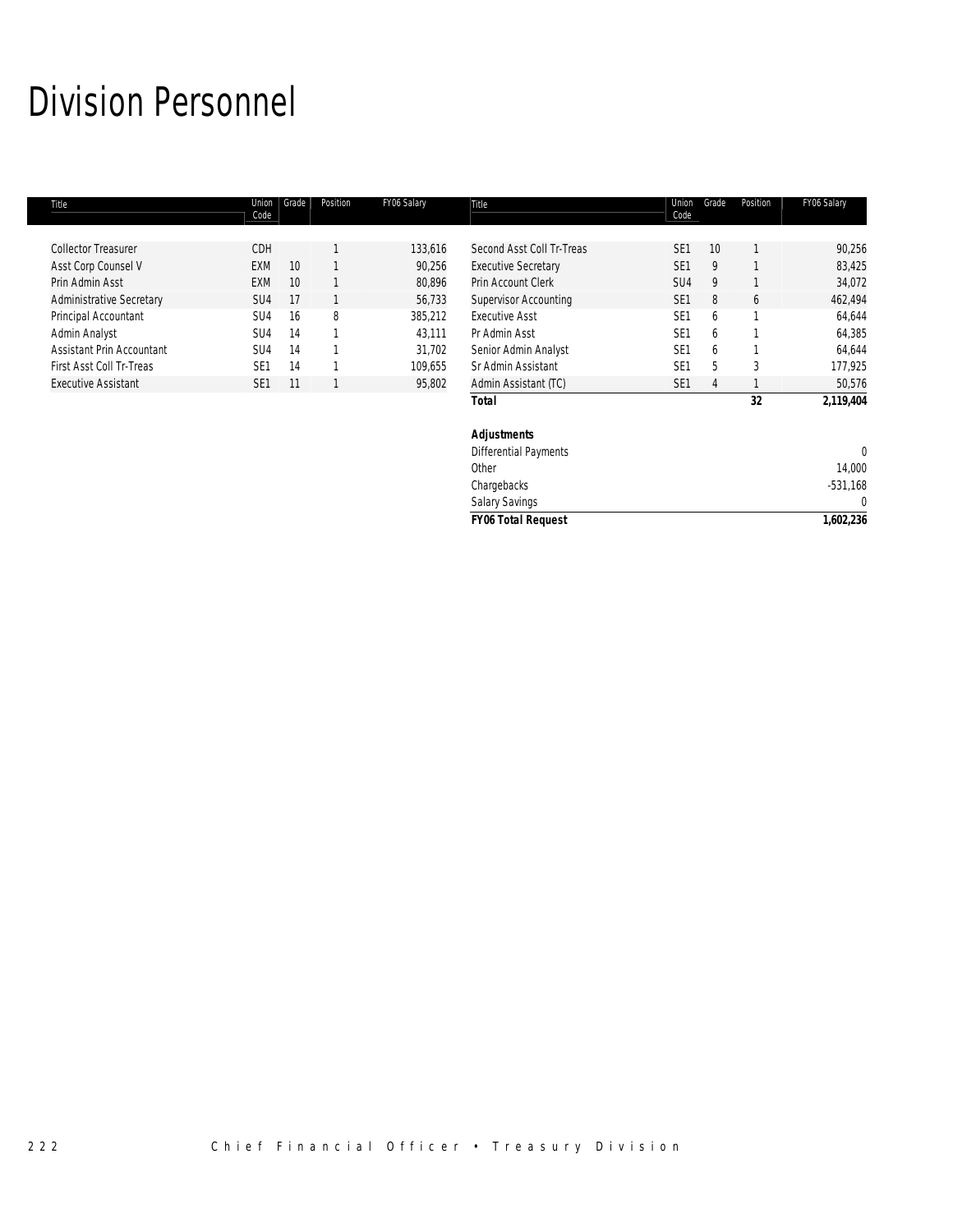### Program 1. Administration

#### *Vivian M. Leo, Manager Organization: 138100*

#### *Program Description*

The Administration Program hires, trains, and manages all Treasury Division personnel and ensures overall effective and efficient fund management.

#### *Program Objectives*

- To optimize the return on invested City funds.
- To manage debt issuance.

| <b>Program Outcomes</b>            |                                                                                              | Actual '03               | Actual '04           | Projected '05        | <b>PLOS '06</b>         |
|------------------------------------|----------------------------------------------------------------------------------------------|--------------------------|----------------------|----------------------|-------------------------|
|                                    | % by which return on city investments exceeds<br>the federal funds rate                      | .09%                     | .40%                 | .30%                 | <b>TBR</b>              |
|                                    | Number of GO, BAN/RAN, Refundings                                                            | 5                        | 3                    | 3                    |                         |
| <b>Selected Service Indicators</b> |                                                                                              | Actual '03               | Actual '04           | Approp '05           | Budget '06              |
|                                    | Quota<br>Personnel Services<br>Non Personnel                                                 | 10<br>538,351<br>218.591 | 528,602<br>276,264   | 558,049<br>108,350   | 568,194<br>99,050       |
|                                    | Total                                                                                        | 756,941                  | 804.866              | 666,399              | 667.244                 |
|                                    | Average return on city investments<br>Average Federal Funds rate<br>Bank statements analyzed | 1.51%<br>1.42%<br>12     | 1.40%<br>1.00%<br>12 | 2.50%<br>2.50%<br>12 | <b>TBR</b><br>TBR<br>12 |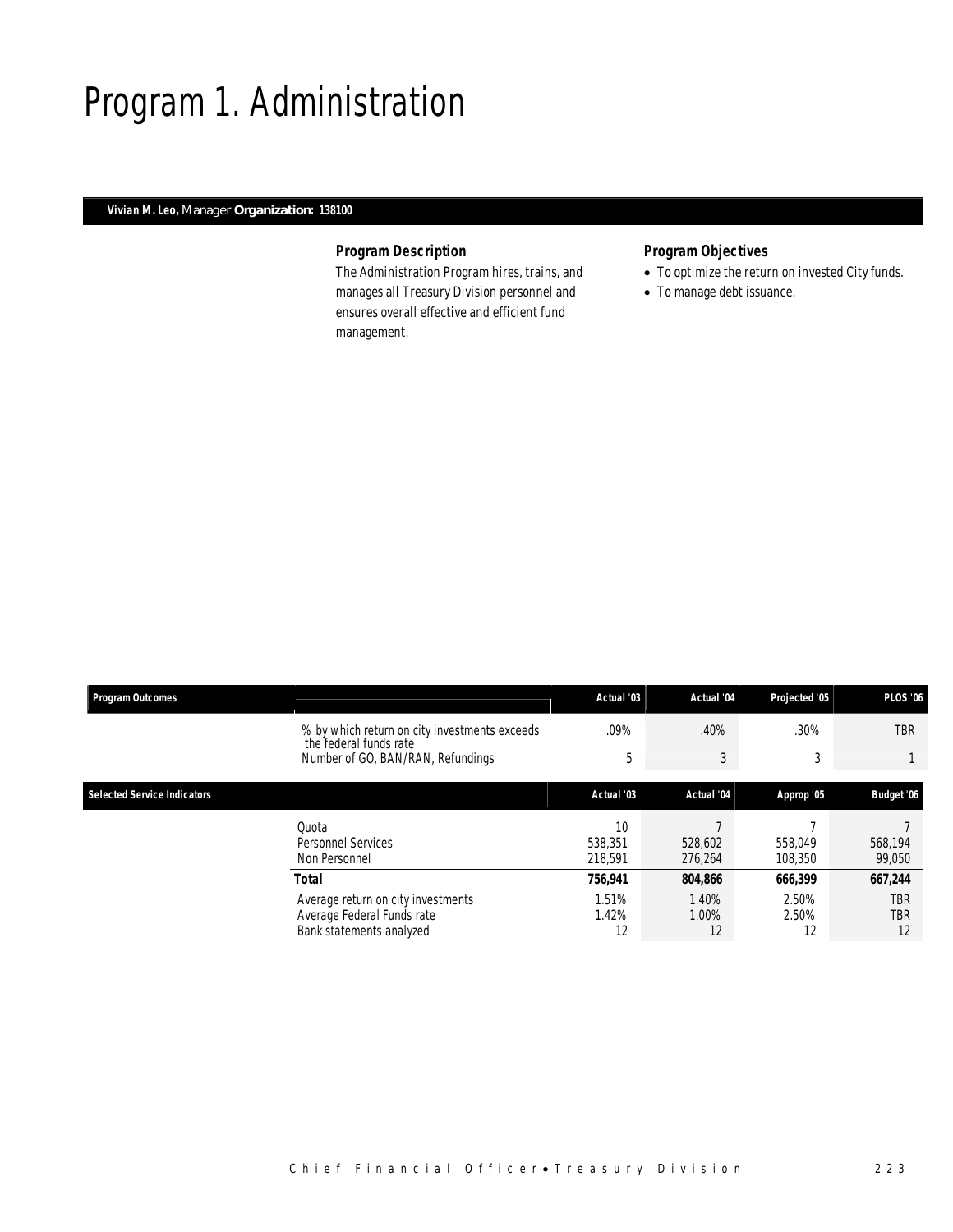### Program 2. General Service/Debt Service

#### *Judith Cataldo, Manager Organization: 138200*

#### *Program Description*

The program is responsible for the processing and distribution of accounts payable, payroll deductions and garnishment checks, issuance of refund checks for real estate tax overpayments, and issuance of tax title payments. In addition, the program is responsible for the processing of checks and manual warrants for expedited payments, as well as the issuance and distribution of retirement direct deposit advices and checks. The program maintains records for principal and interest on City borrowings.

#### *Program Objectives*

• To pay all registered interest and registered debt of the City.

| <b>Program Outcomes</b>            |                                                  | Actual '03             | Actual '04             | Projected '05          | <b>PLOS '06</b>   |
|------------------------------------|--------------------------------------------------|------------------------|------------------------|------------------------|-------------------|
|                                    | % of interest and principal paid by the due date | 100%                   | 100%                   | 100%                   | 100%              |
| <b>Selected Service Indicators</b> |                                                  | Actual '03             | Actual '04             | Approp '05             | Budget '06        |
|                                    | Ouota<br>Personnel Services<br>Non Personnel     | b<br>260.293<br>45.216 | 5<br>273.096<br>37.081 | 5<br>278.749<br>59,000 | 290,830<br>35,550 |
|                                    | Total                                            | 305,509                | 310,177                | 337,749                | 326,380           |
|                                    | Non-payroll checks prepared monthly              | 11.789                 | 11.956                 | 11.879                 | 9,000             |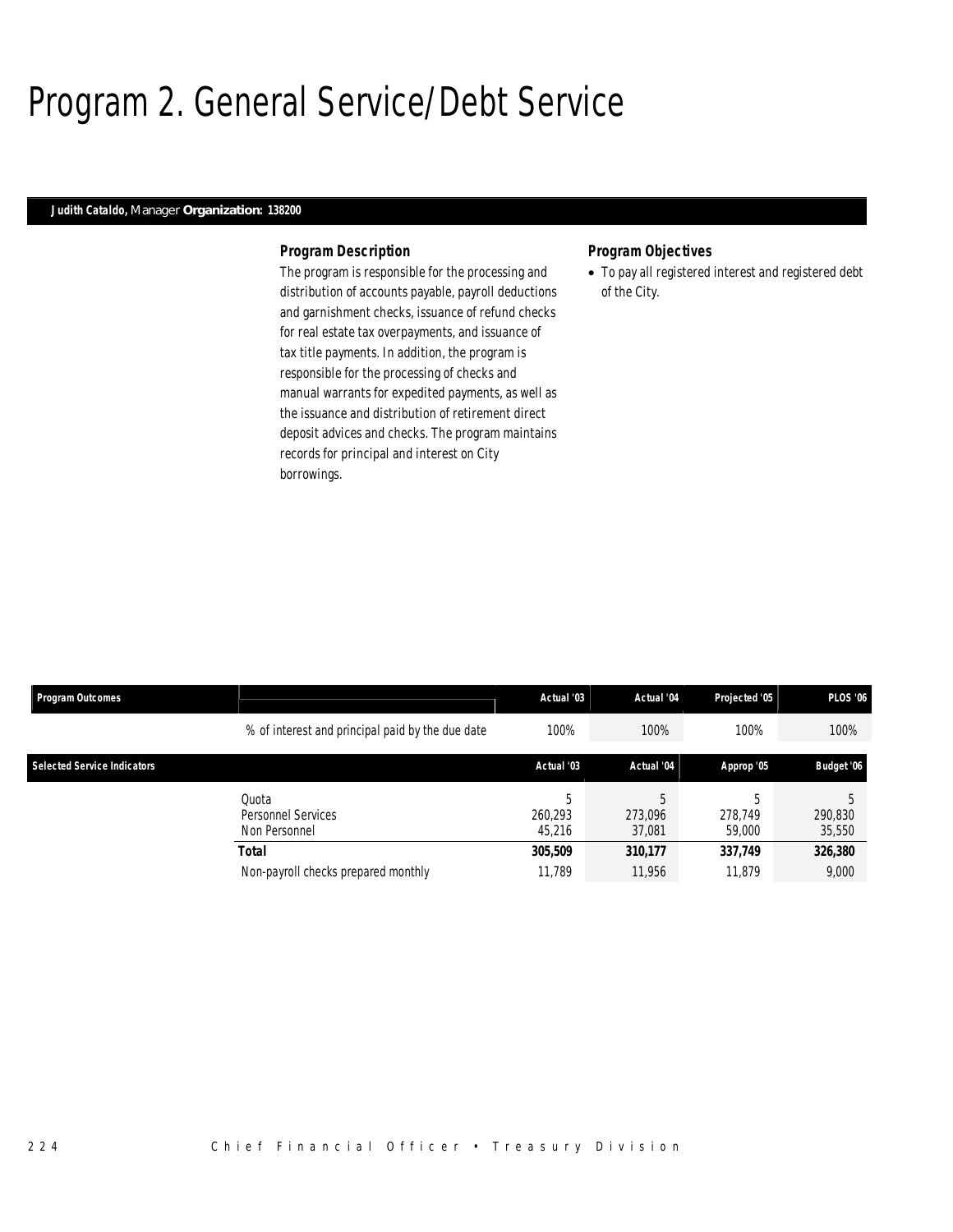### Program 3. Payroll

#### *Priscilla Russell, Manager Organization: 138300*

#### *Program Description*

The Payroll Program issues, on a timely basis, all payroll checks for City employees. Additionally, the program pays all deductions and garnishments.

#### *Program Objectives*

• To prepare and issue all payroll checks accurately and on time.

| <b>Program Outcomes</b>            |                                                     | Actual '03             | Actual '04             | Projected '05          | <b>PLOS '06</b>   |
|------------------------------------|-----------------------------------------------------|------------------------|------------------------|------------------------|-------------------|
|                                    | % of checks released by 10:30AM                     | 100%                   | 100%                   | 100%                   | 100%              |
| <b>Selected Service Indicators</b> |                                                     | Actual '03             | Actual '04             | Approp '05             | Budget '06        |
|                                    | Quota<br><b>Personnel Services</b><br>Non Personnel | 5<br>224.678<br>52,382 | b<br>231,622<br>48,126 | h<br>251.634<br>77.745 | 245,138<br>68,300 |
|                                    | Total                                               | 277,060                | 279,748                | 329,379                | 313,438           |
|                                    | Total payments processed                            | 821,024                | 791,066                | 773.069                | 500,000           |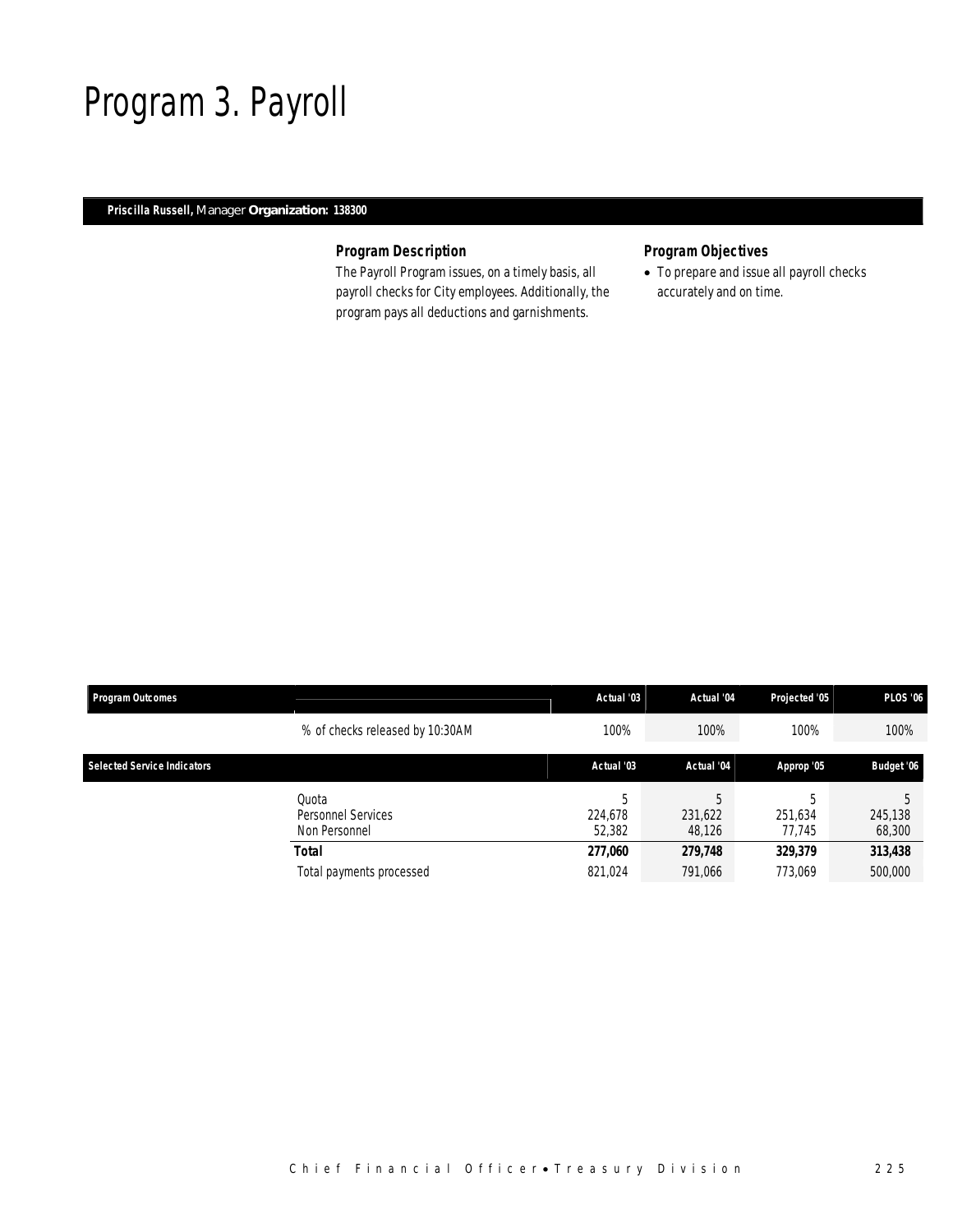### Program 4. Accounting

#### *Marirose Graham, Manager Organization: 138400*

#### *Program Description*

The Accounting Program records and reconciles on a daily basis the cash and investment balances of the City. It reports daily on all financial transactions. Additionally, the program prepares and files federal and state forms and ensures payment of withholding taxes to state and federal agencies. The program is also responsible for ensuring the timely reconciliation of bank statements and city records.

#### *Program Objectives*

- To accurately reconcile checking and money market accounts.
- To monitor and reconcile all withheld taxes.

| Program Outcomes                   |                                                       | Actual '03                   | Actual '04                   | Projected '05               | <b>PLOS '06</b>              |
|------------------------------------|-------------------------------------------------------|------------------------------|------------------------------|-----------------------------|------------------------------|
|                                    | % of withheld taxes paid on due date                  | 100%                         | 100%                         | 100%                        | 100%                         |
| <b>Selected Service Indicators</b> |                                                       | Actual '03                   | Actual '04                   | Approp '05                  | <b>Budget '06</b>            |
|                                    | Quota<br>Personnel Services<br>Non Personnel<br>Total | 204,396<br>24.450<br>228,845 | 228,859<br>14,320<br>243,179 | 193,351<br>4.000<br>197.351 | 231,667<br>13,974<br>245,641 |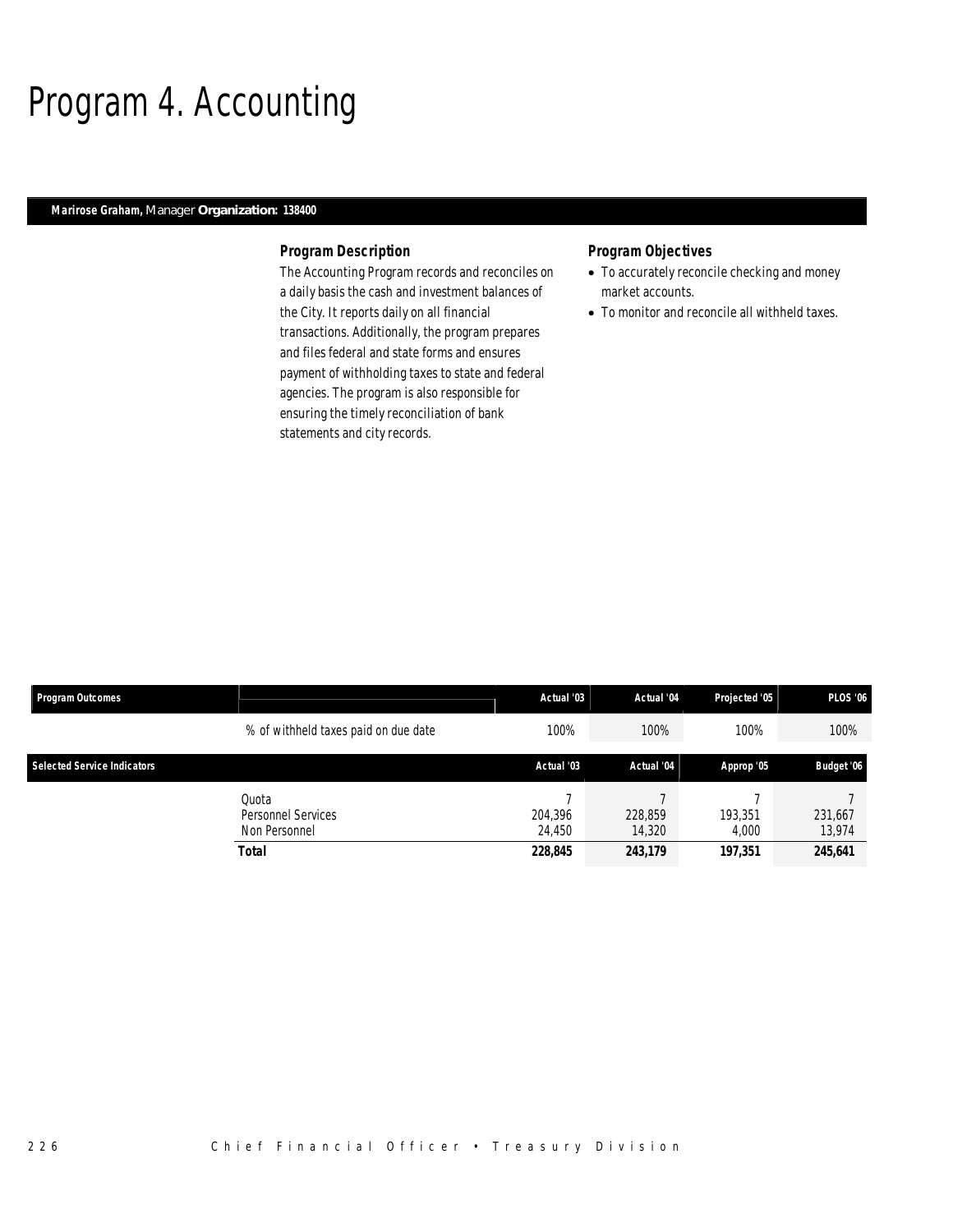### Program 5. Accounts Receivable

#### *Maureen Garceau, Manager Organization: 138500*

#### *Program Description*

The Accounts Receivable Program is responsible for establishing policies and procedures, monitoring compliance, and providing a central resource to revenue generating departments that utilize the PeopleSoft Accounts Receivable and Billing modules. Additionally, this central department performs all collection functions.

#### *Program Objectives*

• To increase the number of departments utilizing the PeopleSoft Accounts Receivable billing system.

| <b>Program Outcomes</b>            |                                                                             | Actual '03                        | Actual '04                   | Projected '05                     | <b>PLOS '06</b>              |
|------------------------------------|-----------------------------------------------------------------------------|-----------------------------------|------------------------------|-----------------------------------|------------------------------|
|                                    | Departments utilizing the PeopleSoft Accounts<br>Receivable billing system. |                                   |                              | 8                                 | 10                           |
| <b>Selected Service Indicators</b> |                                                                             | Actual '03                        | Actual '04                   | Approp '05                        | Budget '06                   |
|                                    | Quota<br>Personnel Services<br>Non Personnel<br><b>Total</b>                | C<br>184.975<br>24.179<br>209,154 | 267,585<br>24,207<br>291,793 | Д<br>272,814<br>34,000<br>306,814 | 283,407<br>26,500<br>309,907 |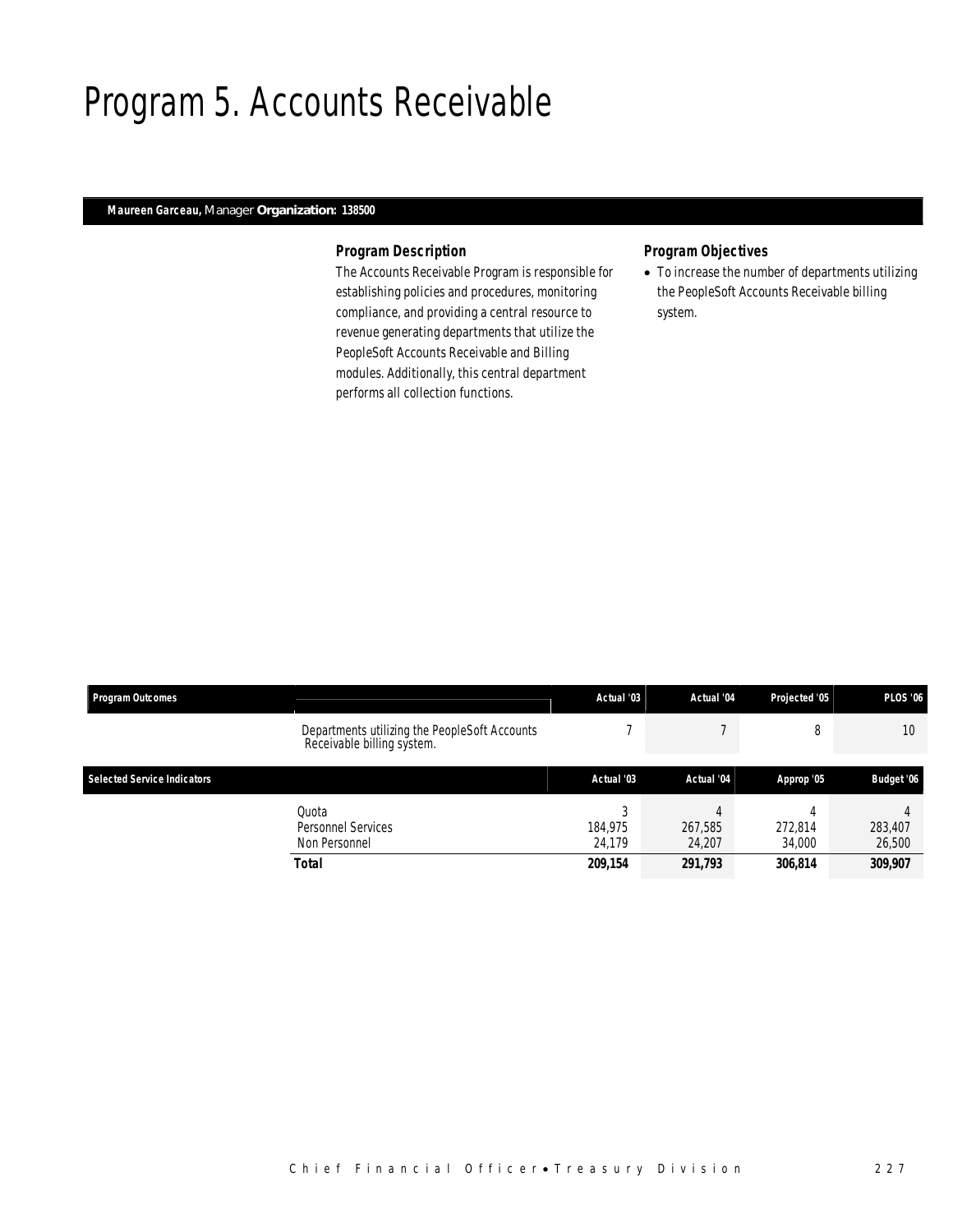### Program 6. Trust

#### *Robert Fleming, Manager Organization: 138600*

#### *Program Description*

The Trust Program is charged with the responsibility of providing technical assistance to the City's various boards of trustees in the oversight of the investment programs for the more than 250 testamentary trust funds that have been entrusted to the City while ensuring that all beneficiary distributions are made in accordance with each benefactor's instructions.

#### *Program Objectives*

• To monitor the City's return on Trust Fund investments.

| <b>Program Outcomes</b>            |                                              | Actual '03 | Actual '04 | Projected '05 | <b>PLOS '06</b>   |
|------------------------------------|----------------------------------------------|------------|------------|---------------|-------------------|
|                                    | Annual Trust Fund investment return          |            | 15.8%      | 6.3%          | <b>TBR</b>        |
| <b>Selected Service Indicators</b> |                                              | Actual '03 | Actual '04 | Approp '05    | <b>Budget '06</b> |
|                                    | Quota<br>Personnel Services<br>Non Personnel |            |            |               |                   |
|                                    | <b>Total</b>                                 | υ          | υ          |               |                   |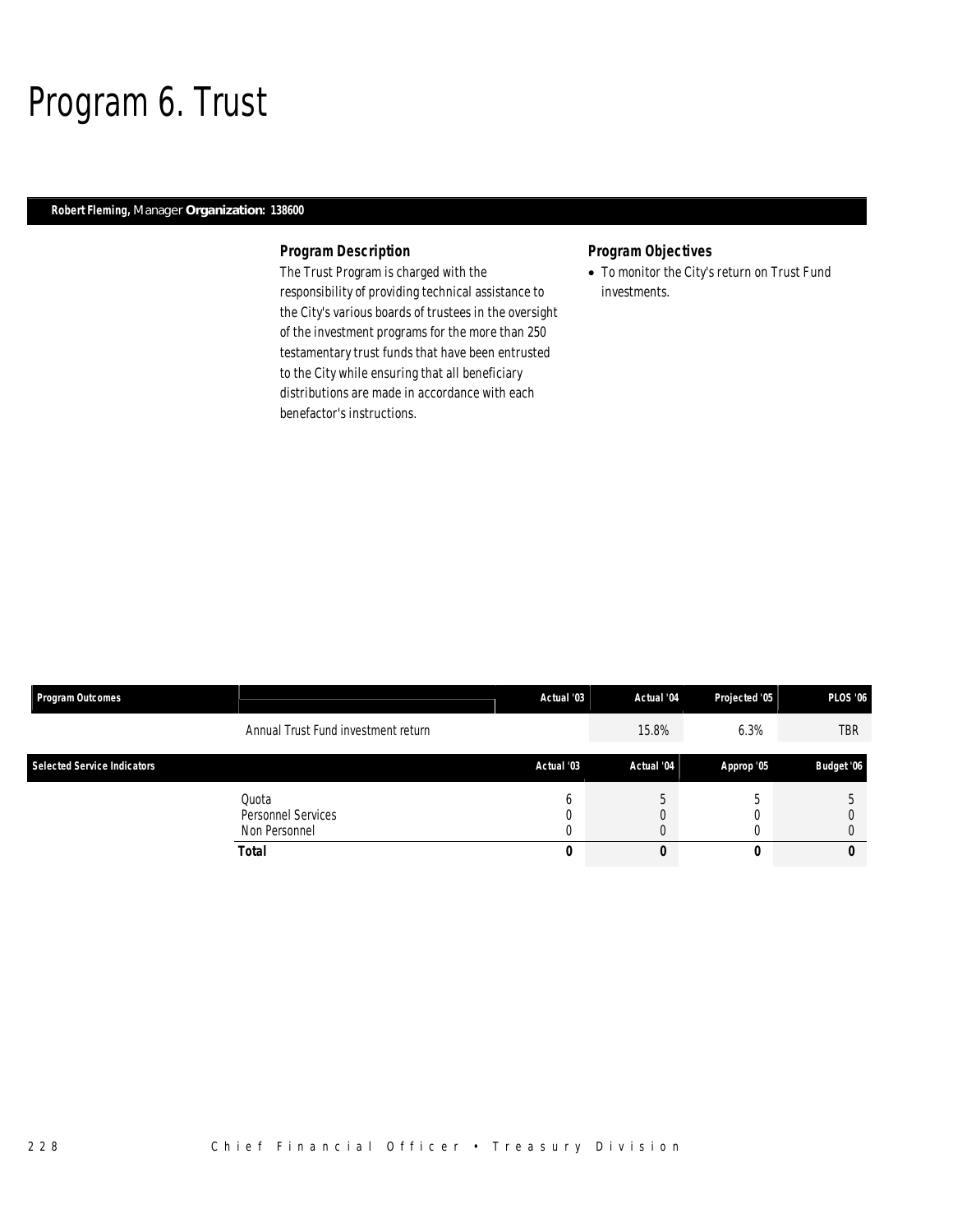# Collecting Division Operating Budget

#### *Lisa C. Signori, Collector Treasurer Appropriation: 137*

#### *Division Mission*

The Collecting Division collects property and excise taxes and fees due to the City using statutorily prescribed strategies as well as acceptable collection techniques. The Division is also responsible for recording and depositing collections of monies from other City departments with the Treasury Division.

| <b>Operating Budget</b>            | Program Name                                                                                                                       | Total Actual '03                                    | Total Actual '04                                    | Total Approp '05                                    | <b>Total Budget '06</b>                             |
|------------------------------------|------------------------------------------------------------------------------------------------------------------------------------|-----------------------------------------------------|-----------------------------------------------------|-----------------------------------------------------|-----------------------------------------------------|
|                                    | General Management<br><b>Special Collections</b><br>Tax Title System<br><b>Teller Operations</b><br>Accounting/Special Assessments | 341.254<br>278.688<br>774.677<br>202.260<br>101.755 | 509,555<br>234,125<br>654.635<br>193,242<br>107.986 | 931.629<br>274.117<br>366,903<br>206.039<br>122,421 | 344,561<br>281,012<br>218,007<br>217,088<br>128,300 |
|                                    | <b>Current Payment Services</b>                                                                                                    | 493,809                                             | 387.940                                             | 526,886                                             | 539,109                                             |
|                                    | <b>Total</b>                                                                                                                       | 2,192,443                                           | 2,087,483                                           | 2.427.995                                           | 1,728,077                                           |
| <b>Selected Service Indicators</b> |                                                                                                                                    | Actual '03                                          | Actual '04                                          | Approp '05                                          | Budget '06                                          |
|                                    | <b>Personnel Services</b><br>Non Personnel                                                                                         | 1.197.056<br>995.387                                | 1.199.178<br>888,305                                | 1.312.195<br>1,115,800                              | 1,361,277<br>366,800                                |
|                                    | Total                                                                                                                              | 2.192.443                                           | 2,087,483                                           | 2,427,995                                           | 1,728,077                                           |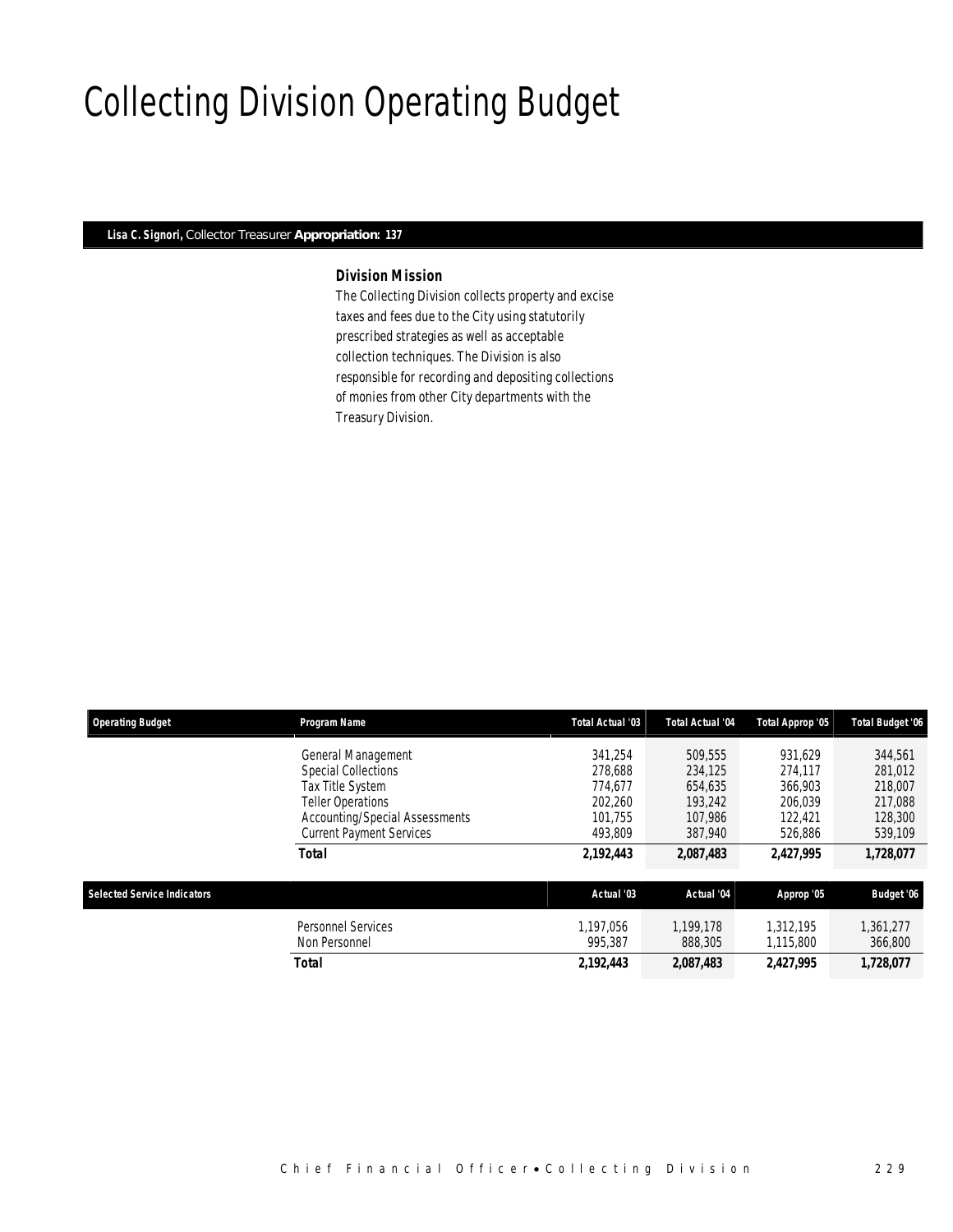# Collecting Division Operating Budget



#### *Description of Services*

The Collecting Division mails all tax bills and collects both current and delinquent taxes. The Division also prepares and files tax takings and tax certification liens, issues municipal lien certificates, and prepares petitions for foreclosures with the Law Department. Additionally, the Division prepares property redemption certificates, collects fees and fines and all other City revenue through teller windows, and prepares reports and analyses on various fiscal issues for the City of Boston.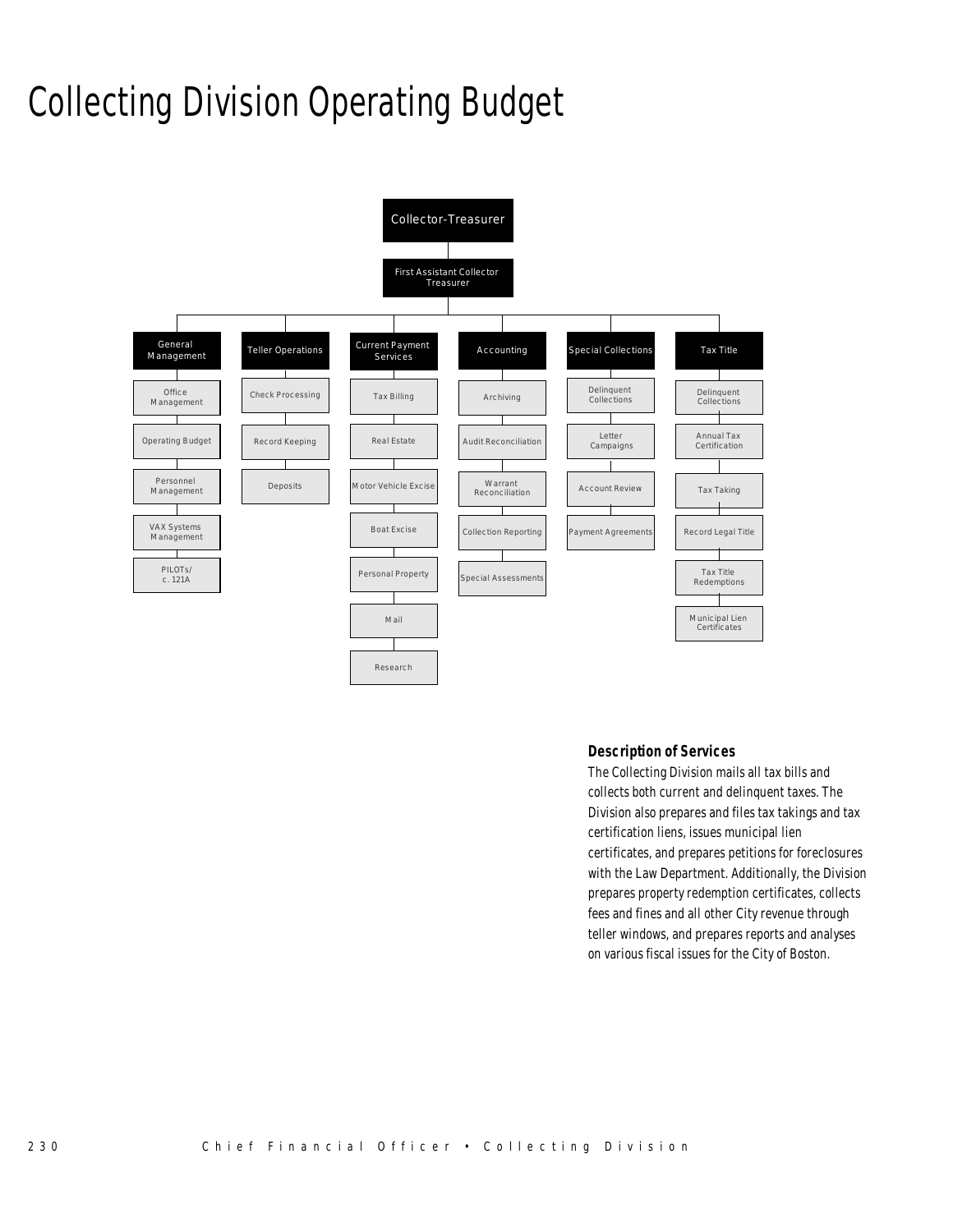# Division History

| <b>Personnel Services</b>       |                                                                     | FY03 Expenditure             | FY04 Expenditure             | FY05 Appropriation            | FY06 Adopted         | Inc/Dec 05 vs 06                 |
|---------------------------------|---------------------------------------------------------------------|------------------------------|------------------------------|-------------------------------|----------------------|----------------------------------|
|                                 | 51000 Permanent Employees                                           | 1,176,861                    | 1,170,075                    | 1,283,195                     | 1,332,277            | 49,082                           |
|                                 | 51100 Emergency Employees                                           | $\mathbf 0$                  | $\mathbf{0}$                 | $\overline{0}$                | $\overline{0}$       | 0                                |
|                                 | 51200 Overtime<br>51600 Unemployment Compensation                   | 20,195<br>0                  | 29,103<br>$\mathbf{0}$       | 29,000<br>0                   | 29,000<br>0          | $\overline{0}$<br>$\overline{0}$ |
|                                 | 51700 Workers' Compensation                                         | $\overline{0}$               | $\theta$                     | $\overline{0}$                | $\Omega$             | $\Omega$                         |
|                                 | <b>Total Personnel Services</b>                                     | 1,197,056                    | 1,199,178                    | 1,312,195                     | 1,361,277            | 49,082                           |
| <b>Contractual Services</b>     |                                                                     | FY03 Expenditure             | FY04 Expenditure             | FY05 Appropriation            | FY06 Adopted         | Inc/Dec 05 vs 06                 |
|                                 | 52100 Communications                                                | 23,855                       | 24,538                       | 25,200                        | 25,200               | 0                                |
|                                 | 52200 Utilities                                                     | $\mathbf{0}$                 | $\theta$                     | $\overline{0}$                | 0                    | $\mathbf 0$                      |
|                                 | 52300 Water & Sewer                                                 | $\Omega$                     | $\theta$                     | $\overline{0}$                | 0                    | 0                                |
|                                 | 52400 Snow Removal<br>52500 Garbage/Waste Removal                   | $\Omega$<br>$\overline{0}$   | $\Omega$<br>$\Omega$         | $\overline{0}$<br>$\Omega$    | $\Omega$<br>$\Omega$ | 0<br>0                           |
|                                 | 52600 Repairs Buildings & Structures                                | $\mathbf{0}$                 | $\theta$                     | 0                             | $\Omega$             | 0                                |
|                                 | 52700 Repairs & Service of Equipment                                | 4,606                        | 5,583                        | 15,500                        | 15,500               | $\overline{0}$                   |
|                                 | 52800 Transportation of Persons                                     | 167                          | $\theta$                     | $\overline{0}$                | $\mathbf 0$          | $\Omega$                         |
|                                 | 52900 Contracted Services                                           | 144,975                      | 134,034                      | 9,000                         | 20,000               | 11,000                           |
|                                 | <b>Total Contractual Services</b>                                   | 173,603                      | 164,155                      | 49,700                        | 60,700               | 11,000                           |
| <b>Supplies &amp; Materials</b> |                                                                     | FY03 Expenditure             | FY04 Expenditure             | FY05 Appropriation            | FY06 Adopted         | Inc/Dec 05 vs 06                 |
|                                 | 53000 Auto Energy Supplies                                          | $\mathbf 0$                  | $\mathbf{0}$                 | $\mathbf 0$                   | $\overline{0}$       | 0                                |
|                                 | 53200 Food Supplies                                                 | $\mathbf{0}$                 | $\mathbf{0}$                 | $\mathbf{0}$                  | $\overline{0}$       | $\overline{0}$                   |
|                                 | 53400 Custodial Supplies                                            | $\Omega$                     | $\Omega$                     | $\overline{0}$                | $\Omega$             | $\Omega$                         |
|                                 | 53500 Med, Dental, & Hosp Supply                                    | $\Omega$                     | $\Omega$                     | $\Omega$                      | $\Omega$             | 0                                |
|                                 | 53600 Office Supplies and Materials                                 | 349.703                      | 181,668                      | 305,000                       | 300,000              | $-5,000$                         |
|                                 | 53700 Clothing Allowance                                            | $\mathbf{0}$                 | $\mathbf{0}$<br>$\mathbf{0}$ | $\mathbf 0$<br>$\overline{0}$ | 0<br>$\overline{0}$  | $\theta$<br>$\Omega$             |
|                                 | 53800 Educational Supplies & Mat<br>53900 Misc Supplies & Materials | $\mathbf{0}$<br>$\mathbf{0}$ | 35                           | 100                           | 100                  | $\Omega$                         |
|                                 | <b>Total Supplies &amp; Materials</b>                               | 349,703                      | 181,703                      | 305,100                       | 300,100              | $-5,000$                         |
|                                 |                                                                     |                              |                              |                               |                      |                                  |
| <b>Current Chgs &amp; Oblig</b> |                                                                     | FY03 Expenditure             | FY04 Expenditure             | FY05 Appropriation            | FY06 Adopted         | Inc/Dec 05 vs 06                 |
|                                 | 54300 Workers' Comp Medical                                         | $\mathbf 0$                  | $\mathbf{0}$                 | $\boldsymbol{0}$              | $\mathbf 0$          | 0                                |
|                                 | 54400 Legal Liabilities                                             | $\mathbf 0$                  | $\mathbf{0}$                 | $\overline{0}$                | $\overline{0}$       | 0                                |
|                                 | 54600 Current Charges H&I                                           | $\mathbf{0}$                 | $\theta$                     | $\overline{0}$                | $\Omega$             | 0                                |
|                                 | 54900 Other Current Charges                                         | 7,820                        | 5,983                        | 5,000                         | 5,000                | 0                                |
|                                 | Total Current Chgs & Oblig                                          | 7,820                        | 5,983                        | 5,000                         | 5,000                | 0                                |
| Equipment                       |                                                                     | FY03 Expenditure             | FY04 Expenditure             | FY05 Appropriation            | FY06 Adopted         | Inc/Dec 05 vs 06                 |
|                                 | 55000 Automotive Equipment                                          | $\mathbf 0$                  | $\mathbf 0$                  | $\mathbf{0}$                  | $\mathbf 0$          | 0                                |
|                                 | 55400 Lease/Purchase                                                | $\mathbf{0}$                 | $\mathbf{0}$                 | $\mathbf 0$                   | $\mathbf 0$          | $\mathbf 0$                      |
|                                 | 55600 Office Furniture & Equipment                                  | $\Omega$                     | $\Omega$                     | $\Omega$                      | $\Omega$             | $\Omega$                         |
|                                 | 55900 Misc Equipment                                                | 1,920                        | 28,121                       | $\boldsymbol{0}$              | $\boldsymbol{0}$     | 0                                |
|                                 | <b>Total Equipment</b>                                              | 1,920                        | 28,121                       | 0                             | 0                    | 0                                |
| Other                           |                                                                     | FY03 Expenditure             | FY04 Expenditure             | FY05 Appropriation            | FY06 Adopted         | Inc/Dec 05 vs 06                 |
|                                 | 56200 Special Appropriation                                         | 462,341                      | 508,344                      | 756,000                       | 1,000                | $-755,000$                       |
|                                 | 57200 Structures & Improvements                                     | $\mathbf 0$                  | 0                            | 0                             | 0                    | $\left( \right)$                 |
|                                 | 58000 Land & Non-Structure                                          | $\mathbf 0$                  | $\mathbf{0}$                 | $\boldsymbol{0}$              | 0                    | 0                                |
|                                 | <b>Total Other</b>                                                  | 462,341                      | 508,344                      | 756,000                       | 1,000                | $-755,000$                       |
|                                 | <b>Grand Total</b>                                                  | 2,192,443                    | 2,087,484                    | 2,427,995                     | 1,728,077            | $-699,918$                       |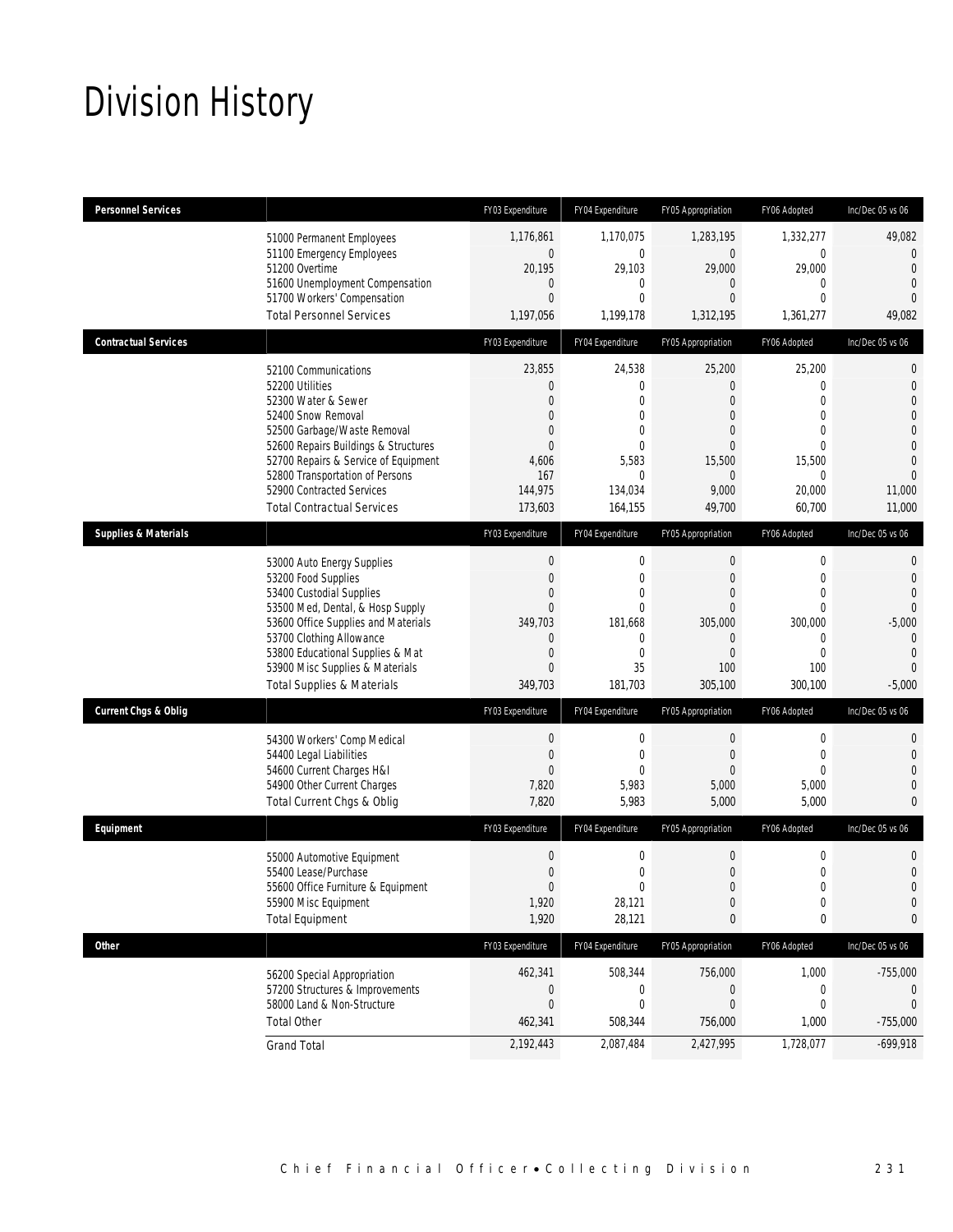# Division Personnel

| Title                  | Union<br>Code   | Grade | Position       | FY06 Salary | Title                        | Union<br>Code   | Grade | Position       | FY06 Salary  |
|------------------------|-----------------|-------|----------------|-------------|------------------------------|-----------------|-------|----------------|--------------|
|                        |                 |       |                |             |                              |                 |       |                |              |
| Principal Accountant   | SU <sub>4</sub> | 16    |                | 51,431      | Deputy Collector             | SU <sub>4</sub> | 13    | 6              | 226,739      |
| Admin Assistant        | SU <sub>4</sub> | 15    |                | 48,494      | Teller                       | SU <sub>4</sub> | 13    | 4              | 151,724      |
| Senior Programmer      | SU <sub>4</sub> | 15    |                | 48,494      | <b>Head Clerk</b>            | SU <sub>4</sub> | 12    | 3              | 98,362       |
| Tax Title Supervisor   | SU <sub>4</sub> | 15    | $\overline{2}$ | 96,989      | First Asst Coll Tr-Coll      | SE <sub>1</sub> | 11    |                | 95,802       |
| Head Admin Clerk       | SU4             | 14    |                | 43,111      | <b>Supervisor Accounting</b> | SE <sub>1</sub> | 8     | $\overline{2}$ | 155,326      |
| Senior Legal Assistant | SU <sub>4</sub> | 14    |                | 38,827      | Data Proc Sys Analyst I      | SE <sub>1</sub> |       |                | 71,046       |
|                        |                 |       |                |             | Pr Admin Assistant           | SE <sub>1</sub> | b     | 3              | 193,932      |
|                        |                 |       |                |             | <b>Total</b>                 |                 |       | 27             | 1,320,277    |
|                        |                 |       |                |             | <b>Adjustments</b>           |                 |       |                |              |
|                        |                 |       |                |             | <b>Differential Payments</b> |                 |       |                | $\mathbf{0}$ |
|                        |                 |       |                |             | Other                        |                 |       |                | 12,000       |
|                        |                 |       |                |             | Chargebacks                  |                 |       |                | $\mathbf{0}$ |
|                        |                 |       |                |             | Salary Savings               |                 |       |                | $\Omega$     |
|                        |                 |       |                |             | <b>FY06 Total Request</b>    |                 |       |                | 1,332,277    |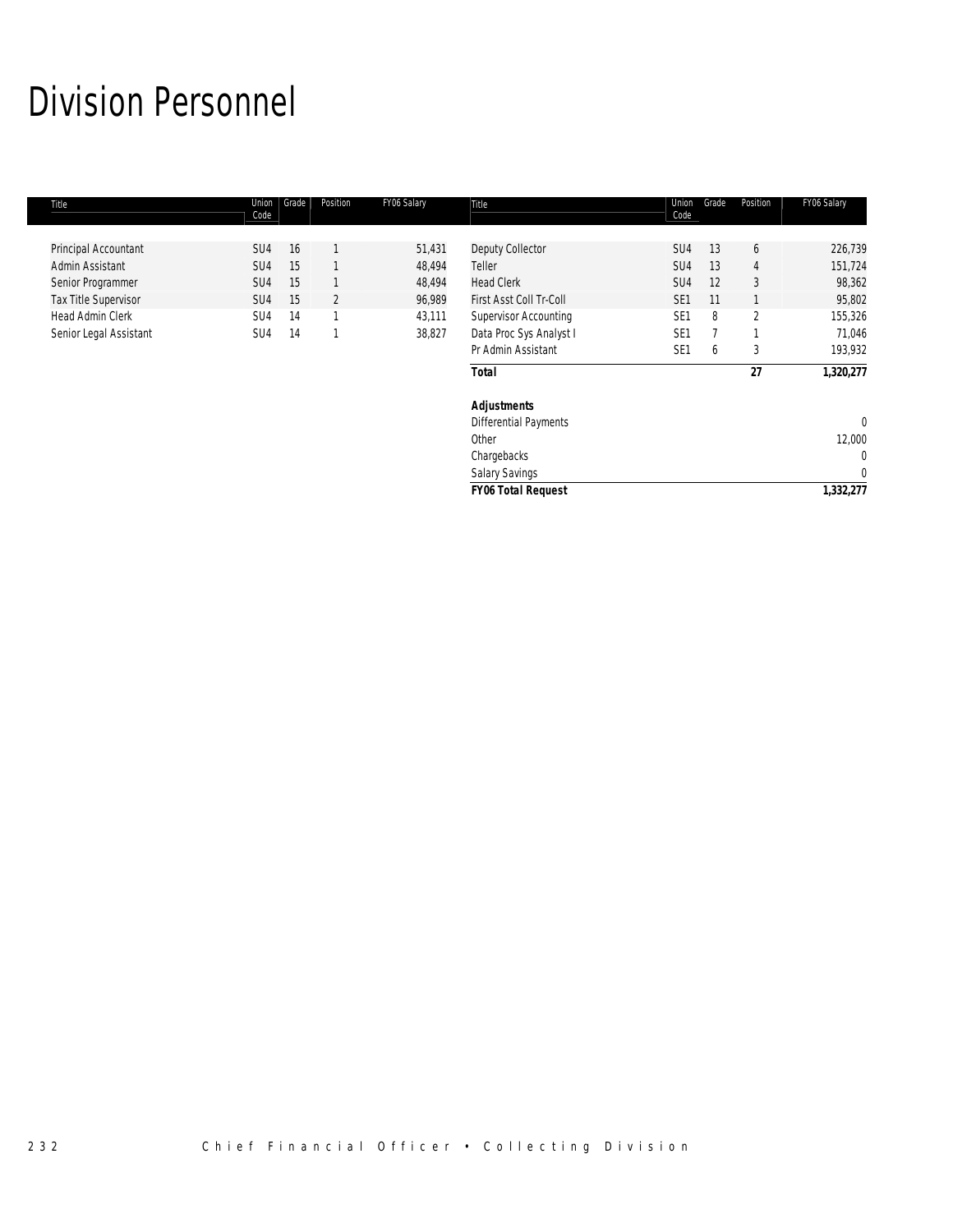### Program 1. General Management

#### *Celia M. Barton, Manager Organization: 137100*

#### *Program Description*

The General Management Program is responsible for hiring, training, and supervising Collection Division staff and systems.

#### *Program Objectives*

• To maximize the collection of current year real estate, personal property, and motor and boat excise taxes.

| <b>Program Outcomes</b>            |                                              | Actual '03             | Actual '04              | Projected '05           | <b>PLOS '06</b>   |
|------------------------------------|----------------------------------------------|------------------------|-------------------------|-------------------------|-------------------|
|                                    | Current year property tax collection rate    | 98.1%                  | 98.6%                   | 99%                     | 98.7%             |
| <b>Selected Service Indicators</b> |                                              | Actual '03             | Actual '04              | Approp '05              | <b>Budget '06</b> |
|                                    | Quota<br>Personnel Services<br>Non Personnel | h<br>281.361<br>59.894 | 5<br>276.291<br>233,264 | h<br>306.929<br>624.700 | 301,861<br>42,700 |
|                                    | Total                                        | 341,254                | 509,555                 | 931.629                 | 344,561           |
|                                    | PILOT accounts monitored                     | 42                     | 42                      | 45                      | 45                |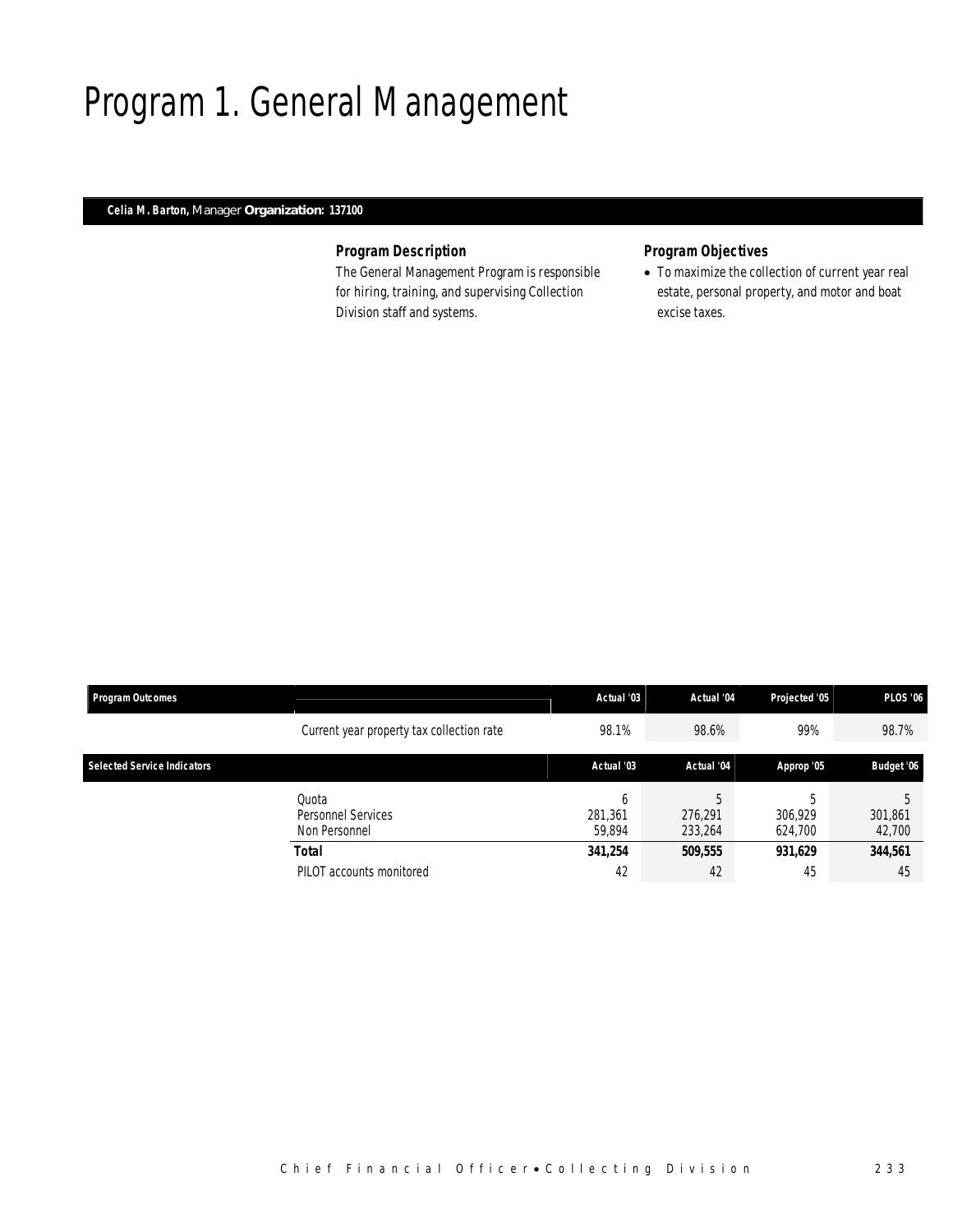### Program 2. Special Collections

#### *N. Michael Portnoy, Manager Organization: 137200*

#### *Program Description*

The Special Collections Program collects delinquent real estate, personal property, and motor vehicle excise taxes. The program reduces new tax title accounts through aggressive collection, and reviews account activities prior to the placement of liens.

#### *Program Objectives*

• To maximize collection of delinquent taxes.

| <b>Program Outcomes</b>            |                                                                                                                                                                                                               | Actual '03                                                 | Actual '04                                                 | Projected '05<br>\$46M                                     | <b>PLOS '06</b>                                      |  |
|------------------------------------|---------------------------------------------------------------------------------------------------------------------------------------------------------------------------------------------------------------|------------------------------------------------------------|------------------------------------------------------------|------------------------------------------------------------|------------------------------------------------------|--|
|                                    | Delinguent taxes collected                                                                                                                                                                                    | \$43M                                                      | \$35M                                                      |                                                            | \$32M                                                |  |
| <b>Selected Service Indicators</b> |                                                                                                                                                                                                               | Actual '03                                                 | Actual '04                                                 | Approp '05                                                 | Budget '06                                           |  |
|                                    | Ouota<br><b>Personnel Services</b><br>Non Personnel                                                                                                                                                           | <sub>b</sub><br>229.126<br>49.562                          | b<br>228,627<br>5.498                                      | <sub>6</sub><br>261.617<br>12,500                          | <sub>b</sub><br>258,512<br>22,500                    |  |
|                                    | Total<br>Delinquent personal property taxes collected<br>Delinquent motor vehicle excise tax collected<br>Tax title accounts resolved<br>Delinquent real estate taxes collected<br>Tax title amount collected | 278,688<br>\$1.5M<br>\$6.5M<br>1,522<br>\$14.7M<br>\$13.7M | 234,125<br>\$1.8M<br>\$6.6M<br>1.255<br>\$14.2M<br>\$15.9M | 274.117<br>\$1.5M<br>\$6.8M<br>1.188<br>\$21.1M<br>\$15.8M | 281,012<br>\$1M<br>\$6.2M<br>1,200<br>\$15M<br>\$15M |  |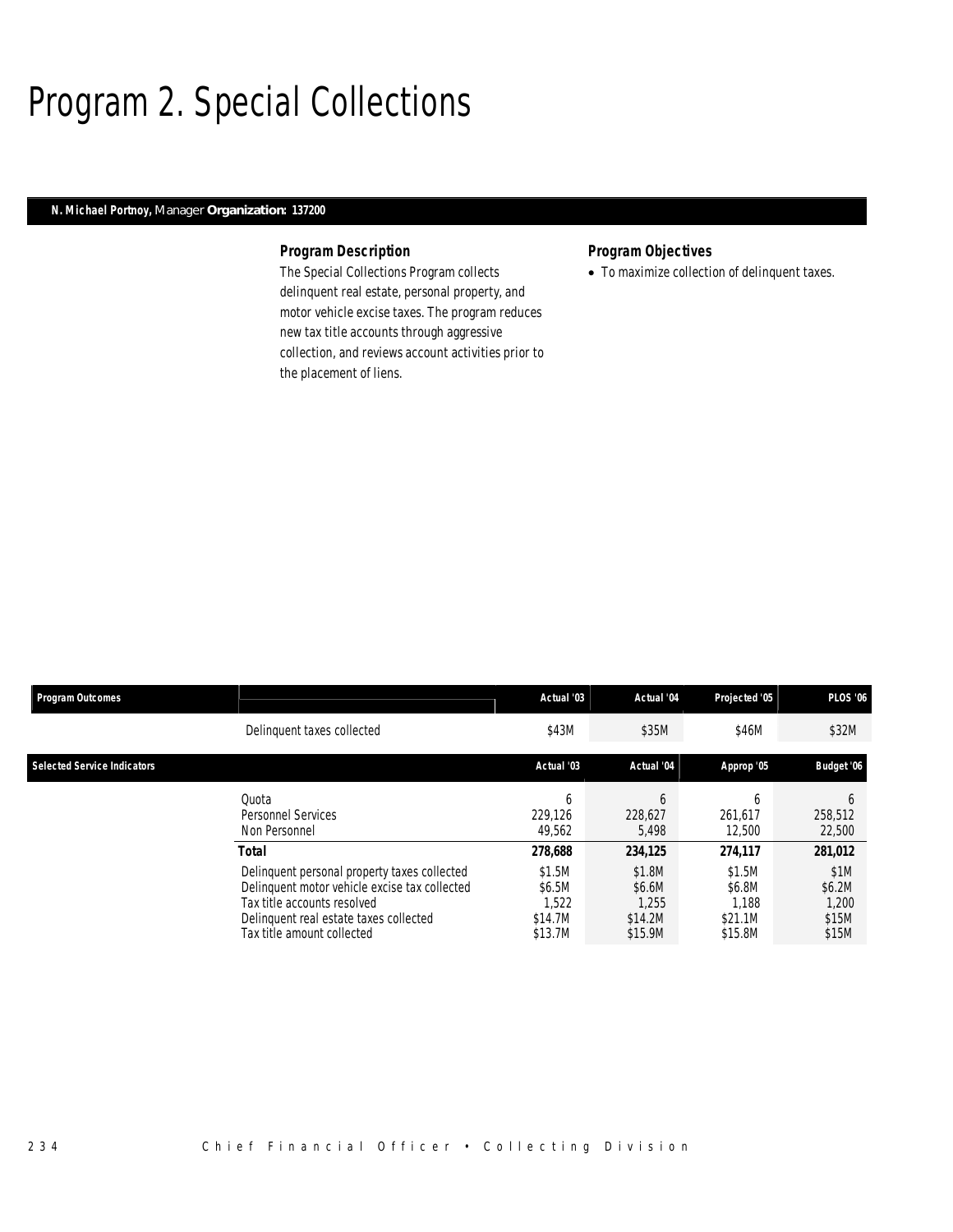### Program 3. Tax Title System

#### *Michael Hutchinson, Manager Organization: 137300*

#### *Program Description*

The Tax Title System Program is responsible for collecting delinquent real estate taxes. It manages the computerized system for controlling the City's recording of its legal title to properties with delinquent taxes. The system is used to record actions involving each account up through and including foreclosure or payment of the tax liability.

#### *Program Objectives*

- To prepare an instrument of taking for each delinquent property tax account.
- To certify subsequent delinquent property taxes to existing tax title accounts.

| <b>Program Outcomes</b>            |                                                                                                                                                                                                               | Actual '03                                         | Actual '04                                         | Projected '05                                                | <b>PLOS '06</b>                                              |
|------------------------------------|---------------------------------------------------------------------------------------------------------------------------------------------------------------------------------------------------------------|----------------------------------------------------|----------------------------------------------------|--------------------------------------------------------------|--------------------------------------------------------------|
|                                    | Annual tax taking completed                                                                                                                                                                                   |                                                    |                                                    |                                                              |                                                              |
| <b>Selected Service Indicators</b> |                                                                                                                                                                                                               | Actual '03                                         | Actual '04                                         | Approp '05                                                   | Budget '06                                                   |
|                                    | Quota<br><b>Personnel Services</b><br>Non Personnel                                                                                                                                                           | 4<br>188,066<br>586,612                            | 4<br>193,917<br>460,717                            | 207,403<br>159,500                                           | 213,507<br>4,500                                             |
|                                    | <b>Total</b>                                                                                                                                                                                                  | 774,677                                            | 654,635                                            | 366,903                                                      | 218,007                                                      |
|                                    | Foreclosure petitions filed<br>Annual tax takings<br>Municipal lien certificates processed<br>Annual tax taking amount<br>Total accounts in tax title<br>Annual certifications<br>Annual certification amount | 802<br>2,448<br>\$3.7M<br>6,206<br>3.010<br>\$5.5M | 609<br>2,602<br>\$4.2M<br>5,449<br>2,538<br>\$5.6M | 422<br>2,690<br>22.911<br>\$5.3M<br>4,887<br>2,534<br>\$5.4M | 600<br>2,600<br>23,000<br>\$5.0M<br>5,000<br>2,500<br>\$5.6M |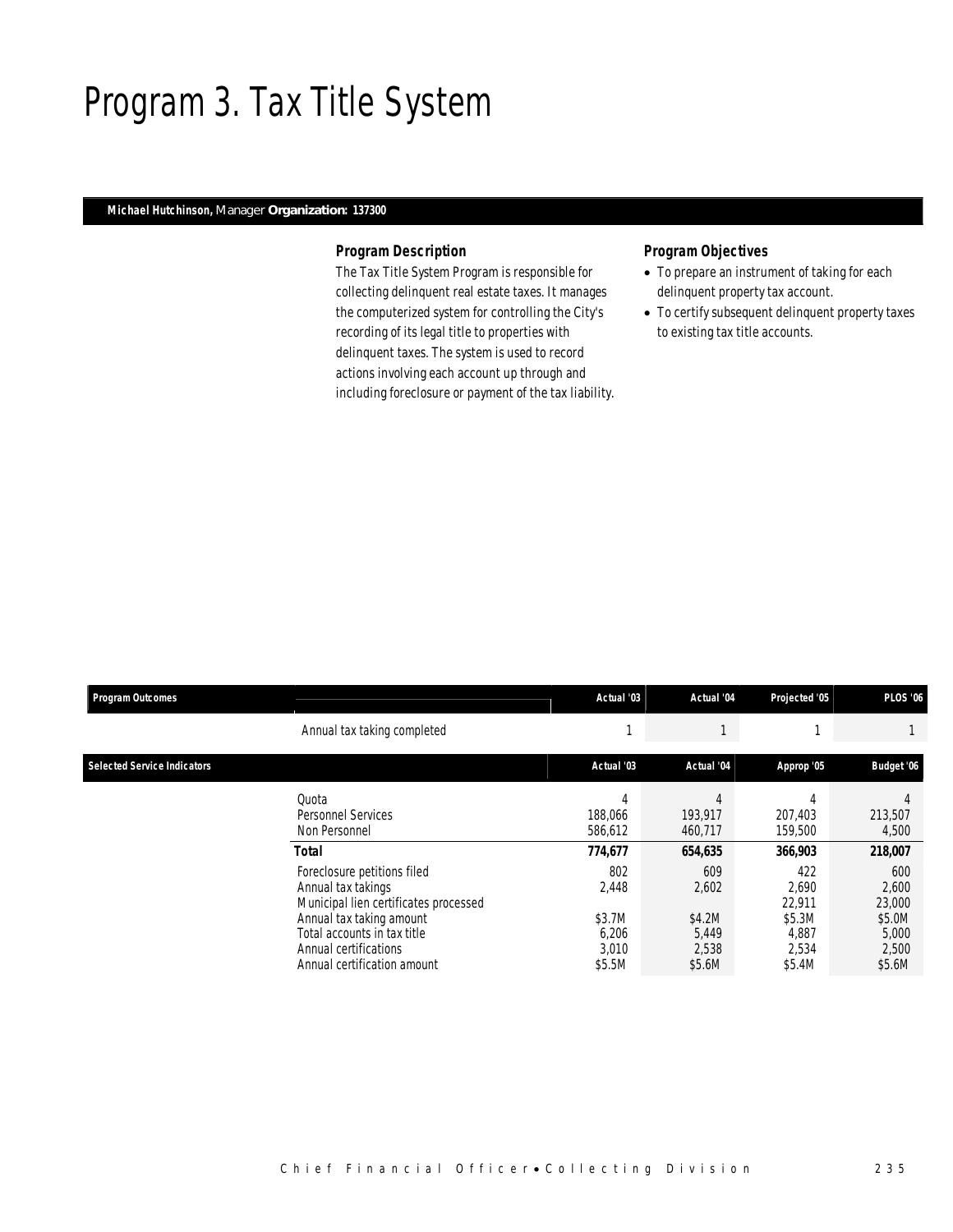### Program 4. Teller Operations

#### *Ellen Higginbottom, Manager Organization: 137400*

#### *Program Description*

The Teller Operations Program processes all funds received by the City from taxpayers. It also records deposits made by City departments responsible for their own collections.

#### *Program Objectives*

• To process tax payments and City department deposits and ensure that all monies are accurately deposited.

| <b>Program Outcomes</b>            |                                                                   | Actual '03            | Actual '04         | Projected '05      | <b>PLOS '06</b>    |
|------------------------------------|-------------------------------------------------------------------|-----------------------|--------------------|--------------------|--------------------|
|                                    | Daily balancing and depositing of all receipts                    | 1/dav                 | $1$ /day           | $1$ /day           | $1$ /day           |
| <b>Selected Service Indicators</b> |                                                                   | Actual '03            | Actual '04         | Approp '05         | Budget '06         |
|                                    | Quota<br>Personnel Services<br>Non Personnel                      | h<br>195.578<br>6,682 | 184.153<br>9,089   | 196.939<br>9.100   | 204,988<br>12,100  |
|                                    | <b>Total</b>                                                      | 202,260               | 193,242            | 206,039            | 217,088            |
|                                    | Transactions processed by tellers<br>Dollars processed by tellers | 159.498<br>\$1.53B    | 138.141<br>\$1.82B | 141.800<br>\$1.97B | 100,000<br>\$1.50B |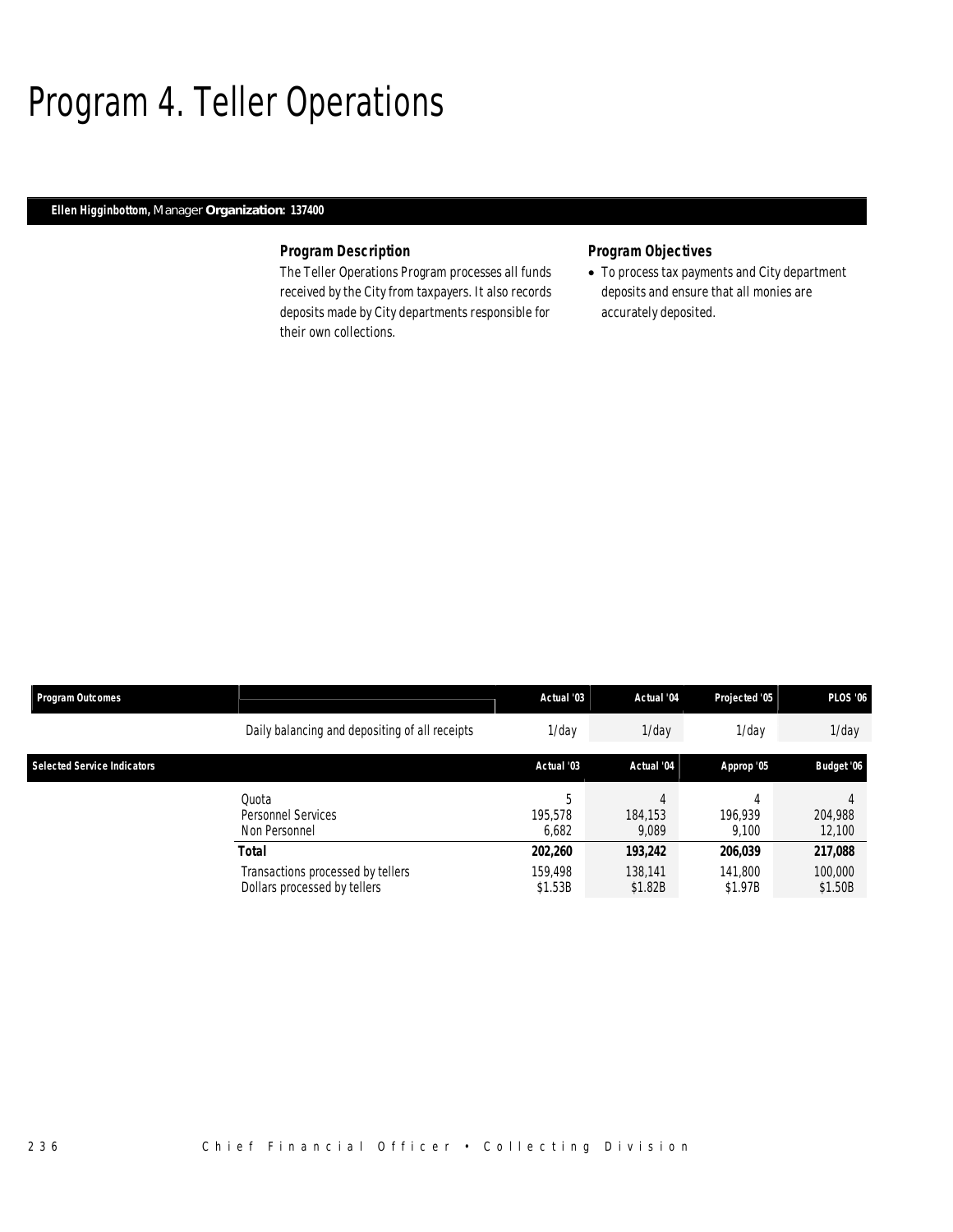# Program 5. Accounting/Special Assessments

### *Joyce A. Trabucco, Manager Organization: 137500*

### *Program Description*

The Accounting/Special Assessments Program is responsible for maintaining the books of the Collecting Division, as well as managing the database used for controlling Collecting Division activities.

### *Program Objectives*

• To conduct monthly account reconciliations between the Collecting Division and the Auditing Department.

| <b>Program Outcomes</b>            |                                                              | Actual '03                       | Actual '04                 | Projected '05               | <b>PLOS '06</b>             |
|------------------------------------|--------------------------------------------------------------|----------------------------------|----------------------------|-----------------------------|-----------------------------|
|                                    | % of reports completed by the tenth of the<br>month          | 100%                             | 100%                       | 100%                        | 100%                        |
| <b>Selected Service Indicators</b> |                                                              | Actual '03                       | Actual '04                 | Approp '05                  | Budget '06                  |
|                                    | Quota<br>Personnel Services<br>Non Personnel<br><b>Total</b> | ∩<br>100.019<br>1.735<br>101,755 | 106,492<br>.494<br>107,986 | 116,921<br>5.500<br>122,421 | 122,800<br>5,500<br>128,300 |